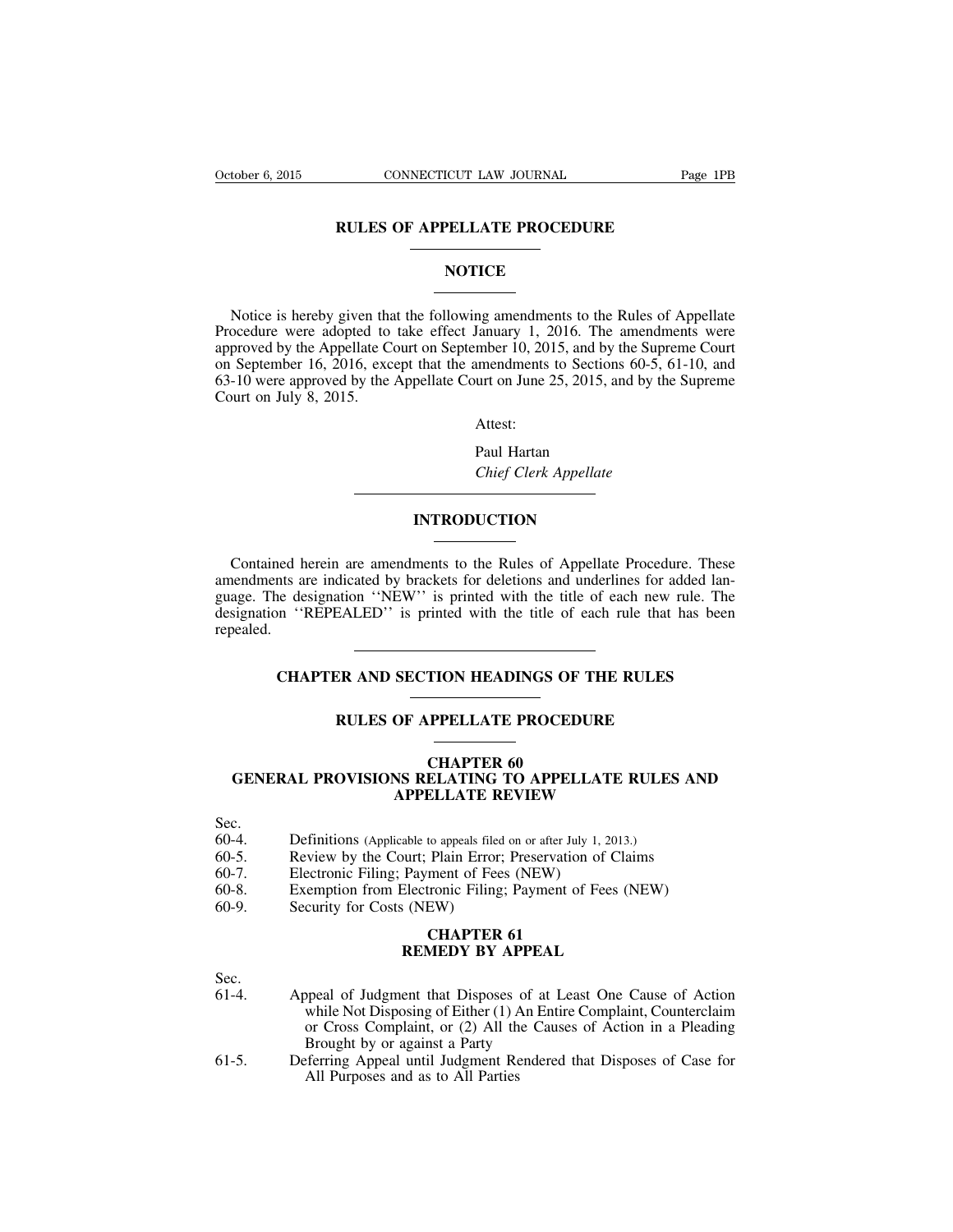- 61-6. Appeal of Judgment or Ruling in Criminal Case
- 61-7. Joint and Consolidated Appeals (Applicable to appeals filed on or after July 1, 2013.)
- 61-8. Cross Appeals
- 61-9. Decisions Subsequent to Filing of Appeal; Amended Appeals (Applicable to appeals filed on or after July 1, 2013.)
- 61-10. Responsibility of Appellant to Provide Adequate Record for Review (Applicable to appeals filed on or after July 1, 2013.)
- 61-11. Stay of Execution in Noncriminal Cases
- 61-12. Discretionary Stays
- 61-13. Stay of Execution in Criminal Case
- 61-14. Review of Order concerning Stay; When Stay May Be Requested from Court Having Appellate Jurisdiction
- 61-15. Stay of Execution in Death Penalty Case
- 61-16. **[**Notification**]** Notice of (1) Bankruptcy Filing, (2) Disposition of Bankruptcy Case and (3) Order of Bankruptcy Court Granting Relief from Automatic Stay

# **CHAPTER 62**

# **CHIEF JUDGE, APPELLATE CLERK AND DOCKET: GENERAL ADMINISTRATIVE MATTERS**

# Sec.

- 62-2. Clerk
- 62-3. Entry of Cases
- 62-6. Signature on Papers
- 62-7. Matters of Form; Filings; Delivery and Certification to Counsel of Record (Applicable to appeals filed on or after July 1, 2013.)
- 62-8. Names of Counsel; Appearance
- 62-8A. Attorneys of Other Jurisdictions Participating Pro Hac Vice on Appeal
- 62-9. Withdrawal of Appearance
- 62-9A. Hybrid Representation; Removal or Substitution of Counsel in Criminal and Habeas Corpus Appeals

# **CHAPTER 63 FILING THE APPEAL; WITHDRAWALS**

#### Sec.

- 63-1. Time to Appeal
- 63-2. Expiration of Time Limitations; Counting Days
- 63-3. Filing of Appeal**[**; Number of Copies**]**
- 63-3A. Appeals in E-Filed Cases [REPEALED]
- 63-4. Additional Papers to Be Filed by Appellant and Appellee when Filing Appeal (Applicable to appeals filed on or after July 1, 2013.)
- 63-5. Fees [REPEALED]
- 63-6. Waiver of Fees, Costs and Security—Civil Cases
- 63-7. Waiver of Fees, Costs and Security—Criminal Cases
- 63-8. Ordering and Filing of Paper Transcripts
- 63-8A. Electronic Copies of Transcripts
- 63-9. Filing Withdrawals of Appeals or Writs of Error
- 63-10. Preargument Conferences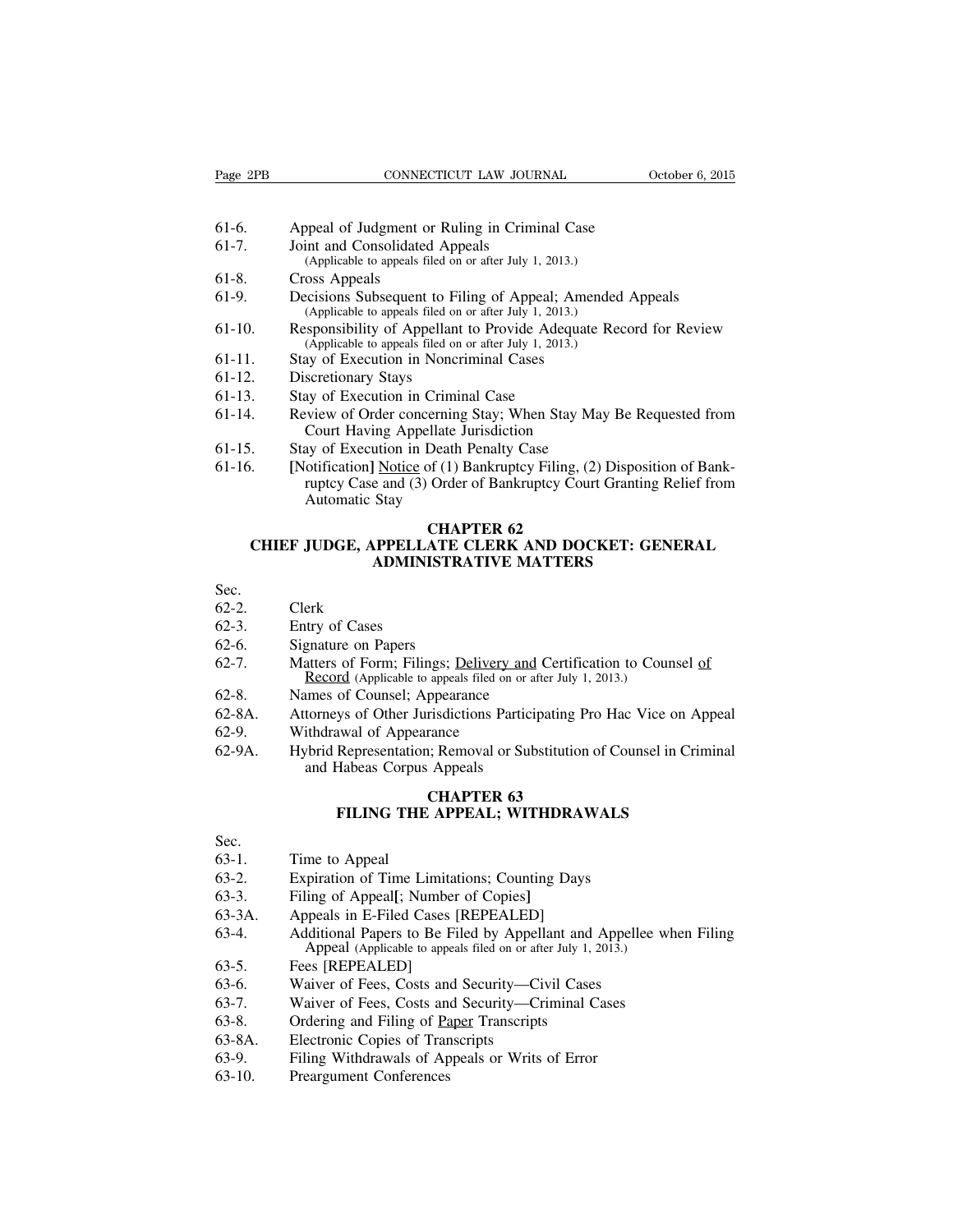# **CHAPTER 64 PROCEDURE CONCERNING MEMORANDUM OF DECISION**

Sec.

64-1. Statement of Decision by Trial Court; When Required; How Stated; **Contents** 

# **CHAPTER 65 TRANSFER OF CASES**

Sec.

- 65-2. Motion for Transfer from Appellate Court to Supreme Court
- 65-4. Transfer of Matters Brought to Wrong Court

# **CHAPTER 66 MOTIONS AND OTHER PROCEDURES**

Sec.

- 66-1. Extension of Time
- 66-2. Motions, Petitions and Applications; Supporting Memoranda
- 66-2A. Supreme Court Briefs on Compact Disc; Hyperlinking [REPEALED]
- 66-3. Motion Procedures and Filing
- 66-5. Motion for Rectification; Motion for Articulation (Applicable to appeals filed on or after July 1, 2013.)
- 66-7. Motion for Review of Motion for Rectification of Appeal or Articulation (Applicable to appeals filed on or after July 1, 2013.)

# **CHAPTER 67 BRIEFS**

Sec.

- 67-2. Format of Briefs and Appendices; Copies; Electronic Briefing Requirement (Applicable to appeals filed on or after July 1, 2013.)
- 67-3. Page Limitations; Time for Filing Briefs and Appendices (Applicable to appeals filed on or after July 1, 2013.)
- 67-7. The Amicus Curiae Brief
- 67-8. The Appendix; Contents and Organization (Applicable to appeals filed on or after July 1, 2013.)
- 67-8A. The Appendix in Administrative Appeals; Exceptions (Applicable to appeals filed on or after July 1, 2013.)
- 67-10. Citation of Supplemental Authorities after Brief Is Filed
- 67-12. Stay of Briefing Obligations upon Filing of Certain Motions after Appeal Is Filed **[**Taken**]**

# **CHAPTER 68 CASE FILE**

Sec.

68-1. Responsibilities of **[**Trial Court**]** Clerk of the Trial Court regarding Copying Case File and Additions to Case File Made after Appeal Is Filed**[**Taken**]**; Exhibits and Lodged Records (Applicable to appeals filed on or after July 1, 2013.)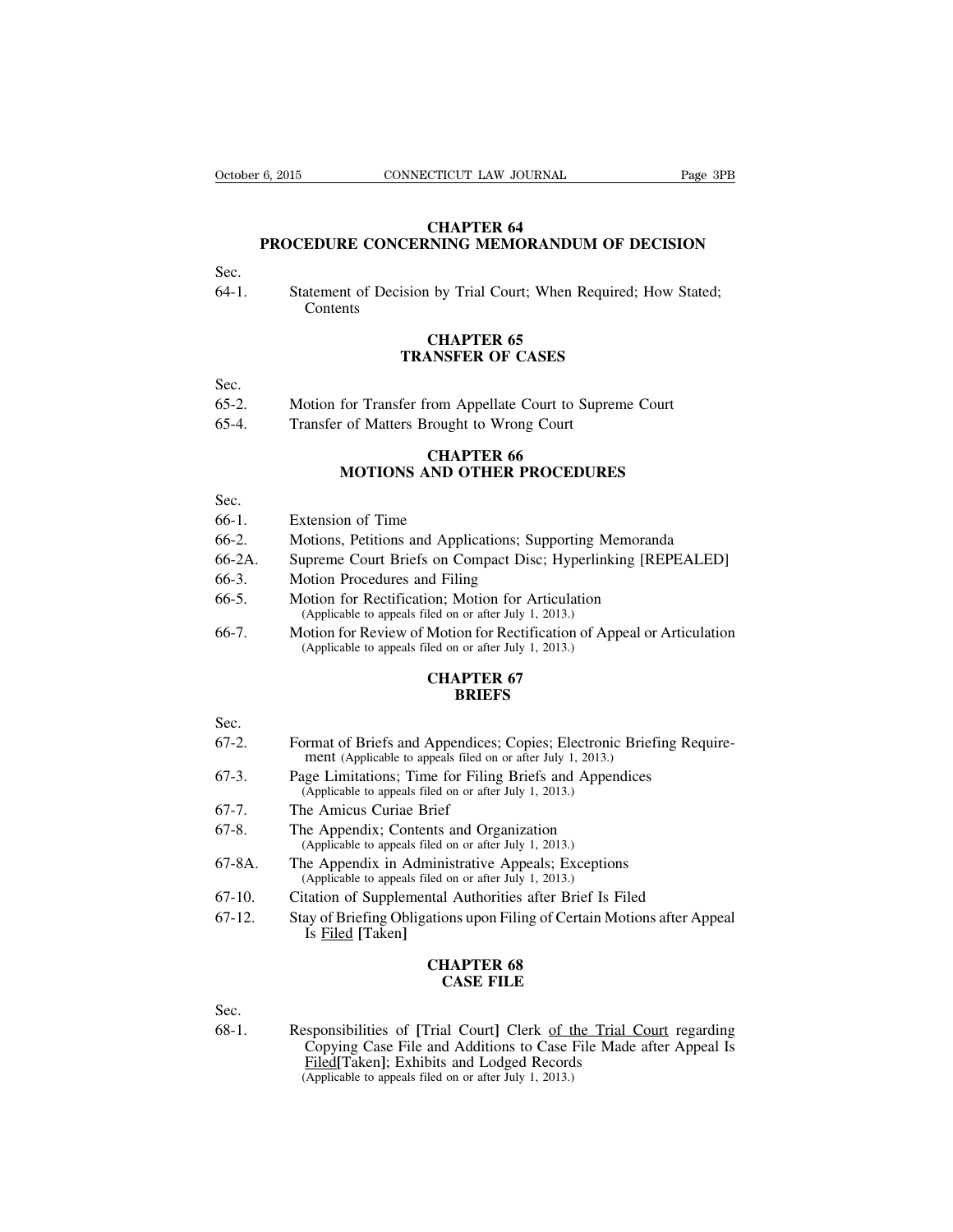# **CHAPTER 69 ASSIGNMENT OF CASES FOR ARGUMENT**

# Sec.

- 69-1. **[**Printed**]** Docket
- 69-2. Cases Ready for Assignment (Applicable to appeals filed on or after July 1, 2013.)
- 69-3. Time for Assignments; Order of Assignment

# **CHAPTER 70**

# **ARGUMENTS AND MEDIA COVERAGE OF COURT PROCEEDINGS**

# Sec.

- 70-1. Oral Argument; Videoconferencing of Oral Argument in Certain Cases (Applicable to appeals filed on or after July 1, 2013.)
- 70-2. Submission without Oral Argument on Request of Parties
- 70-4. Time Allowed for Oral Argument; Who May Argue
- 70-9. Coverage of Court Proceedings by Cameras and Electronic Media

# **CHAPTER 71 APPELLATE JUDGMENTS AND OPINIONS**

- Sec.
- 71-5. Motions for Reconsideration; Motions for Reconsideration En Banc
- 71-7. Stays of Execution Pending Decision by United States Supreme Court

# **CHAPTER 72 WRITS OF ERROR**

# Sec.

- 72-2. Form
- 72-3. Applicable Procedure (Applicable to appeals filed on or after July 1, 2013.)

# **CHAPTER 73 RESERVATIONS**

- Sec.
- 73-1. **[**Procedure; Form**]** Reservation of Questions from the Superior Court to the Supreme Court or Appellate Court; Contents of Reservation Request (Applicable to appeals filed on or after July 1, 2013.)
- 73-2. Consideration of Reservation Request by Superior Court (NEW)
- 73-3. Procedure upon Acceptance of Reservation (NEW)<br>73-4 Briefs Appendices and Argument (NEW)
- Briefs, Appendices and Argument (NEW)

# **CHAPTER 74**

# **[APPEALS FROM] DECISIONS OF JUDICIAL REVIEW COUNCIL**

# Sec.

- 74-1. **[**Time to Take; Form; Filing; Costs**]** Appeals by Respondent Judge from Decision of Judicial Review Council
- 74-2. Papers to Be Filed [REPEALED]<br>74-2A Referral to Supreme Court by Jud
- Referral to Supreme Court by Judicial Review Council Following Recommendation of Suspension or Removal (Transferred from Section 74-7.)
- 74-3. Costs and Security Not Required [REPEALED]<br>74-3A. Initiation of Action by Supreme Court (Transferred
- 74-3A. Initiation of Action by Supreme Court (Transferred from Section 74-8.)
- 74-6. Applicability of Rules<br>74-7. Action on Recommend
- Action on Recommendation when No Appeal (Transferred to Section 74-2A.)
- 74-8. Initiation of Action by Supreme Court (Transferred to Section 74-3A.)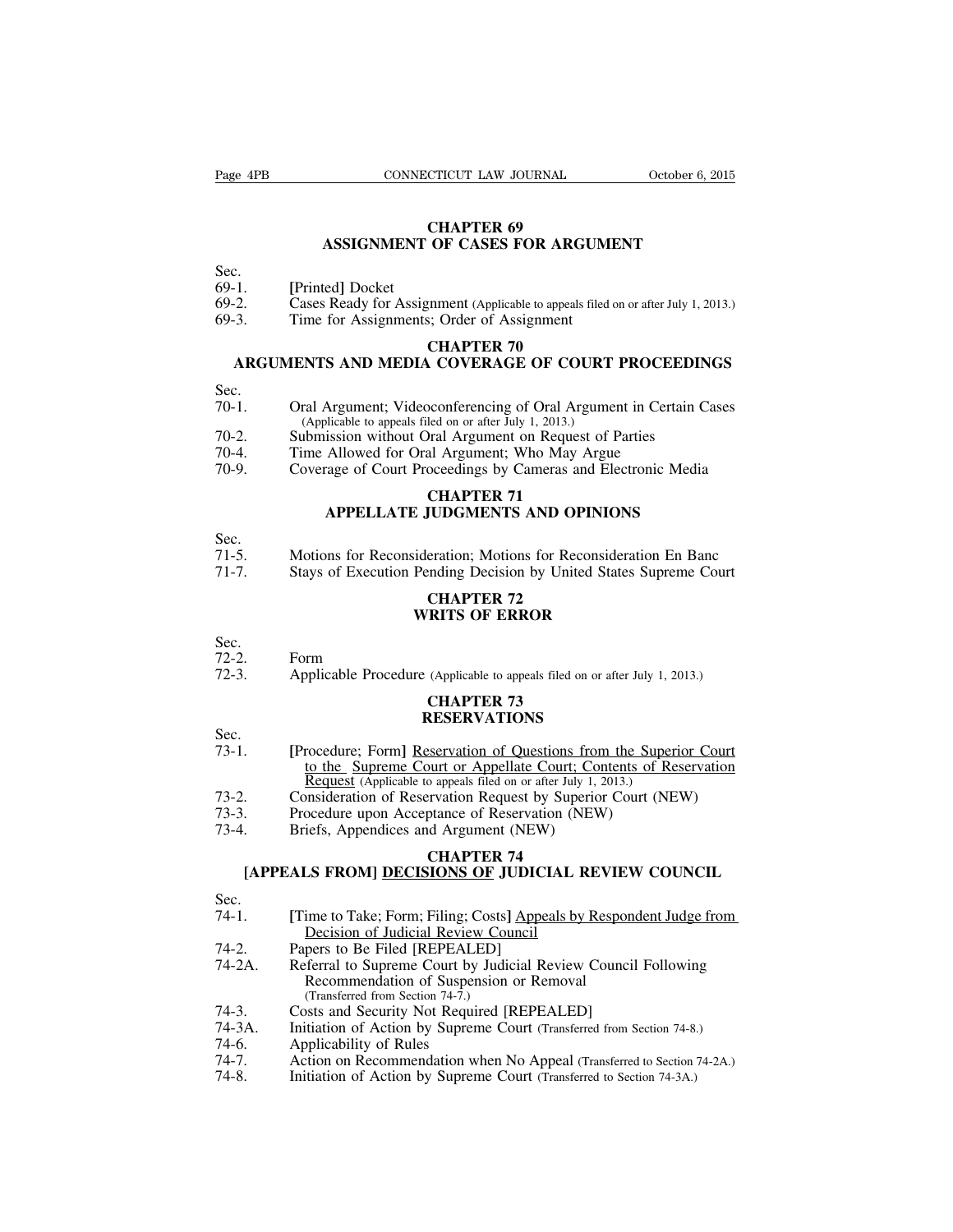# **CHAPTER 75**

# **APPEALS FROM COUNCIL ON PROBATE JUDICIAL CONDUCT**

Sec.

- 75-1. **[**Time to Take; Form; Filing; Costs**]** Appeals by Respondent Judge from Decision of Council on Probate Judicial Conduct
- 75-2. Papers to Be Filed [REPEALED]
- 75-3. Costs and Security Not Required [REPEALED]
- 75-4. Decision of Council; Remand by Supreme Court
- 75-6. Applicability of Rules

# **CHAPTER 76 APPEALS IN WORKERS' COMPENSATION CASES**

- Sec.
- 76-2. Filing Appeal
- 76-3. Preparation of Case File; Exhibits (Applicable to appeals filed on or after July 1, 2013.)
- 76-4. Fees and Costs
- 76-5. Reservation of **[**Case**]** Question from Compensation Review Board
- Procedure Upon Acceptance of Reservation (NEW)
- 76-6. Definitions

# **CHAPTER 77**

# **PROCEDURES CONCERNING COURT CLOSURE AND SEALING ORDERS OR ORDERS LIMITING THE DISCLOSURE OF FILES, AFFIDAVITS, DOCUMENTS OR OTHER MATERIAL**

Sec.<br>77-1 Expedited Review of an Order concerning Court Closure, or an Order That Seals or Limits the Disclosure of Files, Affidavits, Documents or Other Material

# **CHAPTER 79a APPEALS IN CHILD PROTECTION MATTERS**

Sec.

- 79a-2. Time to Appeal
- 79a-3. Filing of the Appeal
- 79a-8. Docketing Child Protection Appeals for Assignment
- 79a-9. Oral Argument (Applicable to appeals filed on or after July 1, 2013.)
- 79a-10. Submission without Oral Argument on Request of Parties

# **CHAPTER 81**

# **APPEALS TO APPELLATE COURT BY CERTIFICATION FOR REVIEW IN ACCORDANCE WITH GENERAL STATUTES CHAPTERS 124 AND 440**

Sec.

- 81-1. Petition; Where to File; Time to File; Service; Fee
- 81-2. Form of Petition
- 81-3. Statement in Opposition to Petition
- 81-4. Proceedings after Certification by Appellate Court
- 81-6. Filing of Regulations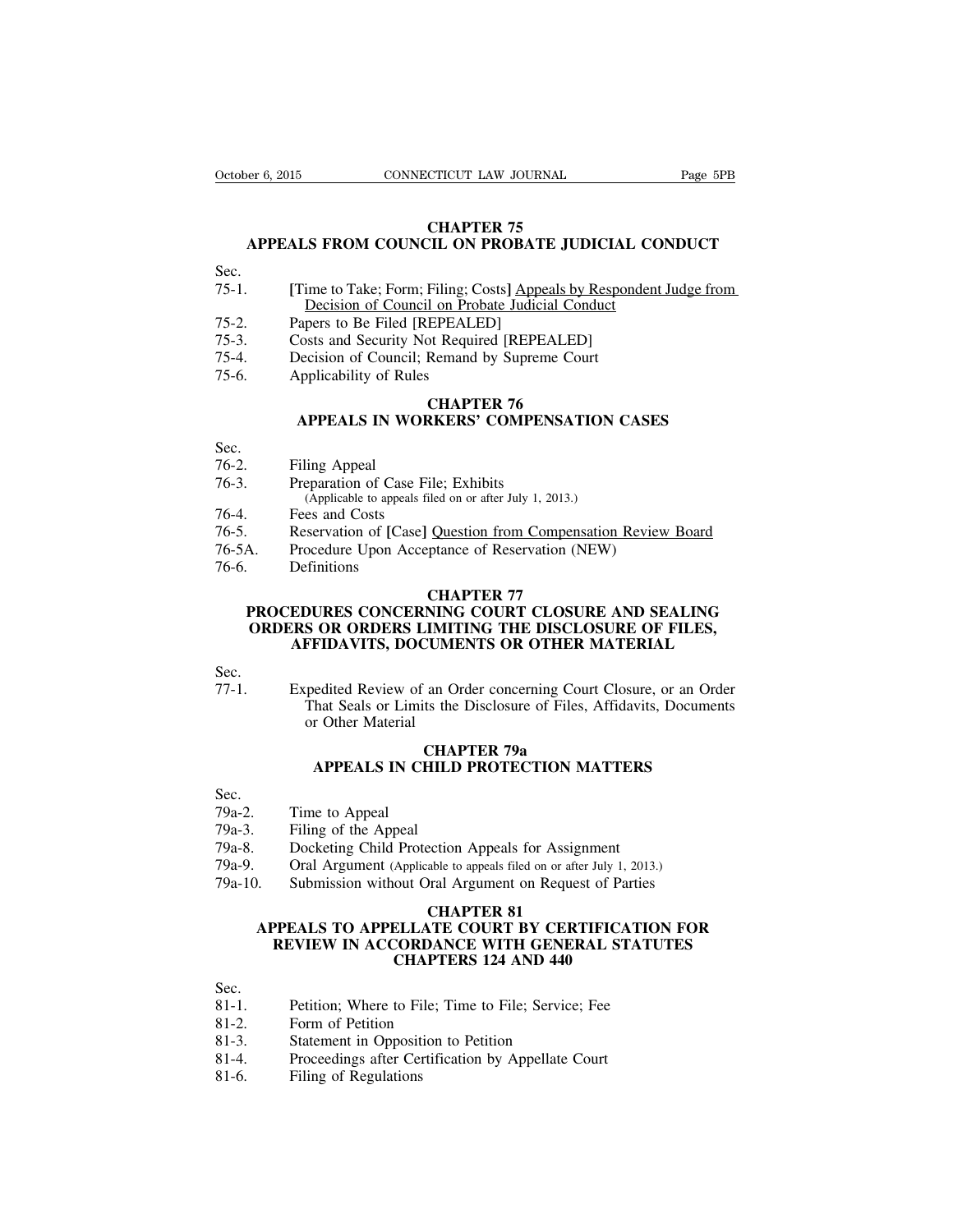# **CHAPTER 82 CERTIFIED QUESTIONS TO OR FROM COURTS OF OTHER JURISDICTIONS**

Sec.<br>82-3.

- 82-3. Contents of Certification Request<br>82-4. Preparation of Certification Reque
- 82-4. Preparation of Certification Request<br>82-5. Receipt: Costs of Certification
- 82-5. Receipt; Costs of Certification<br>82-6. Briefs. Appendices and Argum
- Briefs, Appendices and Argument (Applicable to appeals filed on or after July 1, 2013.)

## **CHAPTER 83**

# **CERTIFICATION PURSUANT TO GENERAL STATUTES § 52-265a IN CASES OF SUBSTANTIAL PUBLIC INTEREST**

- Sec.<br>83-1. Application; In General
- 83-2. Application Granted

# **CHAPTER 84**

# **APPEALS TO SUPREME COURT BY CERTIFICATION FOR REVIEW**

Sec.<br>84-1.

- 84-1. Certification by Supreme Court 84-3. Stay of Execution
- Stay of Execution
- 84-4. Petition; Time to File; Where to File; Service; Fee
- 84-5. Form of Petition
- 84-6. Statement in Opposition to Petition 84-8. Grant or Denial of Certification
- Grant or Denial of Certification
- 84-9. Proceedings after Certification**[**; Appeals Deemed Pending**]**
- 84-11. Papers to Be Filed by Appellant and Appellee

# **CHAPTER 84a**

# **MATTERS WITHIN SUPREME COURT'S ORIGINAL JURISDICTION IN WHICH FACTS MAY BE FOUND**

Sec.

84a-2. Procedure for Filing Original Jurisdiction Action; Pleadings and Motions

# **CHAPTER 86 RULE CHANGES; EFFECTIVE DATE; APPLICABILITY**

Sec.

86-2. Rule Changes; Applicability to Pending Appeals

# **AMENDMENTS TO THE RULES OF APPELLATE PROCEDURE**

**CHAPTER 60**

# **GENERAL PROVISIONS RELATING TO APPELLATE RULES AND APPELLATE REVIEW**

# **Sec. 60-4. Definitions**

(Applicable to appeals filed on or after July 1, 2013.)

''Appellant'' shall mean the party, or parties if an appeal is jointly filed, taking the appeal. ''Appellee'' shall mean all other parties in the trial court at the time of judgment, unless after judgment the matter was withdrawn as to them or unless a motion for permission not to participate in the appeal has been granted by the court.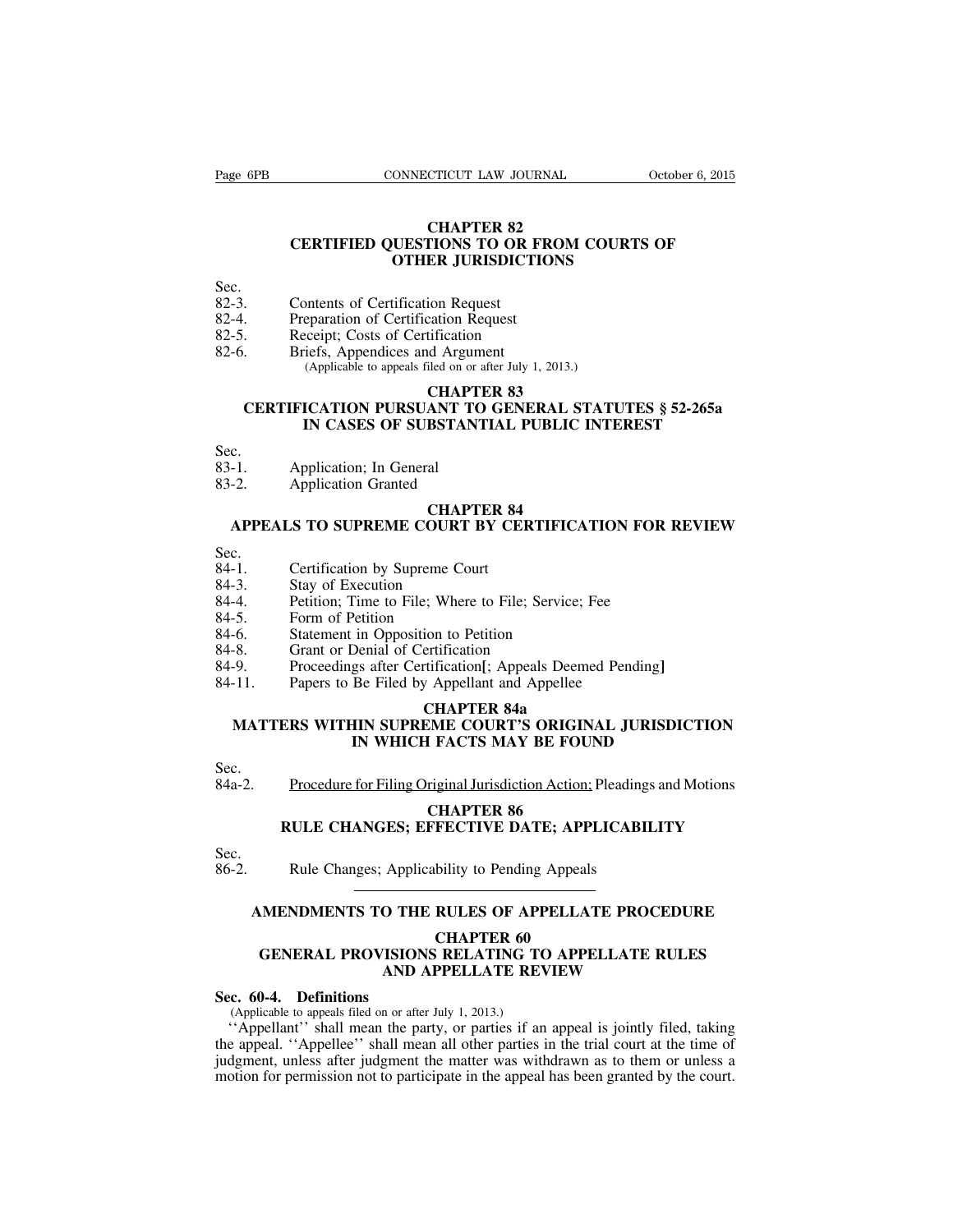''Counsel of record'' shall also include all self-represented parties.

''Court reporter'' shall refer to all court reporters and court reporting monitors.

''Administrative appeal'' shall mean an appeal from a judgment of the superior court concerning the appeal to that court from a decision of any officer, board, commission or agency of the state or of any political subdivision of the state.

''Filed'' shall mean the receipt by the appellate clerk of a paper or document by electronic submission pursuant to Section 60-7. If an exemption to electronic filing has been granted or if the electronic filing requirements do not apply, filed shall mean receipt of the paper or document by hand delivery, by first class mail or by express mail delivered by the United States Postal Service or an equivalent commercial service. If a document must be filed by a certain date under these rules or under any statutory provision, the document must be received by the appellate clerk by the close of business on that date; it is not sufficient that a document be mailed by that date to the appellate clerk unless a rule or statutory provision expressly so computes the time.

''Motion'' shall include applications and petitions, other than petitions for certification. A preappeal motion is one that is filed prior to or independent of an appeal.

''Issues'' shall include claims of error, certified questions and questions reserved.

''Paper'' and ''Document'' shall include an electronic submission that complies with the procedures and standards established by the chief clerk of the appellate system under the direction of the administrative judge of the appellate system and a paper or document created in or converted to a digital format by the judicial branch.

''Petition'' does not include petitions for certification unless the context clearly requires.

"Record" shall include the case file, any decisions, documents, transcripts, recordings and exhibits from the proceedings below, and, in appeals from administrative agencies, the record returned to the trial court by the administrative agency.

''Requests'' shall include correspondence and notices as permitted by these rules.

''Signature'' shall be made upon entry of an attorney's individual juris number during the filing transaction, unless an exemption from the requirements of Section 60-7 (c) has been granted or applies.

''Submission'' shall mean a ''paper'' or a ''document'' and shall include an electronic submission that complies with the procedures and standards established by the chief clerk of the appellate system under the direction of the administrative judge of the appellate system.

(For additional definitions, see Secs. 62-2 and 76-6.)

#### **Sec. 60-5. Review by the Court; Plain Error; Preservation of Claims**

The court may reverse or modify the decision of the trial court if it determines that the factual findings are clearly erroneous in view of the evidence and pleadings in the whole record, or that the decision is otherwise erroneous in law.

The court shall not be bound to consider a claim unless it was distinctly raised at the trial or arose subsequent to the trial. The court may in the interests of justice notice plain error not brought to the attention of the trial court.

In jury trials, where there is a motion, argument, or offer of proof or evidence in the absence of the jury, whether during trial or before, pertaining to an issue that later arises in the presence of the jury, and counsel has fully complied with the requirements for preserving any objection or exception to the judge's adverse ruling thereon in the absence of the jury, the matter shall be deemed to be distinctly raised at the trial for purposes of this rule without a further objection or exception provided that the grounds for such objection or exception, and the ruling thereon as previously articulated, remain the same.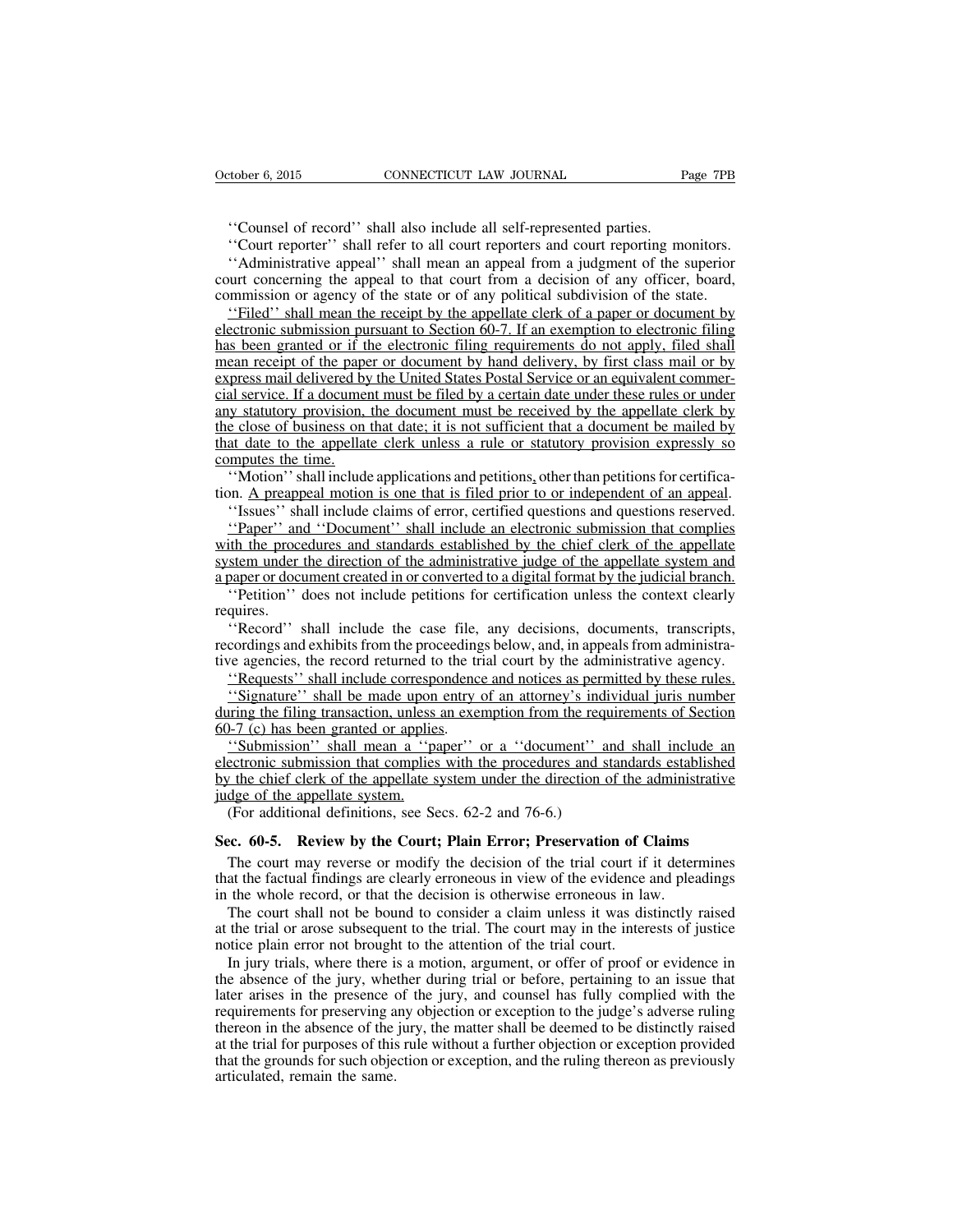If the court deems it necessary to the proper disposition of the cause, it may order **[**remand the case for**]** a further articulation of the basis of the trial court's factual findings or decision.

It is the responsibility of the appellant to provide an adequate record for review as provided in Section 61-10.

# **Sec. 60-7. Electronic Filing; Payment of Fees (NEW)**

(a) Attorneys must file all appellate papers electronically unless the court grants a request for exemption. Papers may be filed, signed or verified by electronic means that comply with procedures and standards established by the chief clerk of the appellate system under the direction of the administrative judge of the appellate system. A paper filed by electronic means in compliance with such procedures and standards constitutes a written paper for the purpose of applying these rules.

(b) At the time of filing, the appellant must (1) pay all required fees; or (2) upload a signed application for waiver of fees and the order of the trial court granting the fee waiver; or (3) certify that no fees are required. Any document that requires payment of a fee as a condition of filing may be returned by the appellate clerk or rejected by the court upon review for compliance with the rules of appellate procedure.

(c) The requirements of this section do not apply to documents filed by selfrepresented parties, the clerk of the trial court, the official court reporter, or the clerk of the court for any other state, federal or tribal court. This section also does not apply to any state board or commission filing documents with the appellate clerk pursuant to Sections 68-1, 74-2A, 74-3A, 75-4, 76-3, or 76-5.

COMMENTARY—Attorneys are required to file all papers electronically unless the court grants a request for an exemption. The electronic filing requirements do not apply to self-represented parties at this time.

# **Sec. 60-8. Exemption from Electronic Filing; Payment of Fees (NEW)**

Parties seeking an exemption from the electronic filing requirements shall file a request for an exemption on a form prescribed by the office of the chief clerk of the appellate system. When an exemption from electronic filing has been granted or if electronic filing requirements do not apply, papers shall be filed with the appellate clerk and must be accompanied by (1) a receipt showing that all required fees have been paid; or (2) a signed application for waiver of fees and the order of the trial court granting the fee waiver; or (3) certification that no fee is required. With the exception of any fees related to appeals in child protection matters and appeals from interlocutory orders as permitted by law, all appellate filing fees under this section may be paid to the clerk of any trial court in the state. In child protection matters and appeals from interlocutory orders as permitted by law, all fees must be paid to the clerk of the original trial court or the clerk of the court to which the case was transferred.

COMMENTARY—Appellate filing fees must be paid to the trial court clerk if electronic filing requirements do not apply or if an e-filing exemption has been granted. For example, because the electronic filing requirements do not apply to self-represented parties at this time, self-represented parties cannot pay appellate filing fees electronically at this time and fees must be paid to any trial court clerk's office in the state.

When fees are paid to the trial court clerk, the filer will receive a receipt from the clerk indicating the name of the document, the trial court docket number and the amount paid. It is not necessary for the filer to present an appeal form to the trial court clerk for signature. The filer must then file the paper appeal form or appellate document and the receipt of payment, if required, with the appellate clerk. An appeal is not filed upon payment of the filing fee; instead, an appeal is filed when the appeal form has been timely filed with the office of the appellate clerk accompanied by receipt of payment or proof of waiver of fees.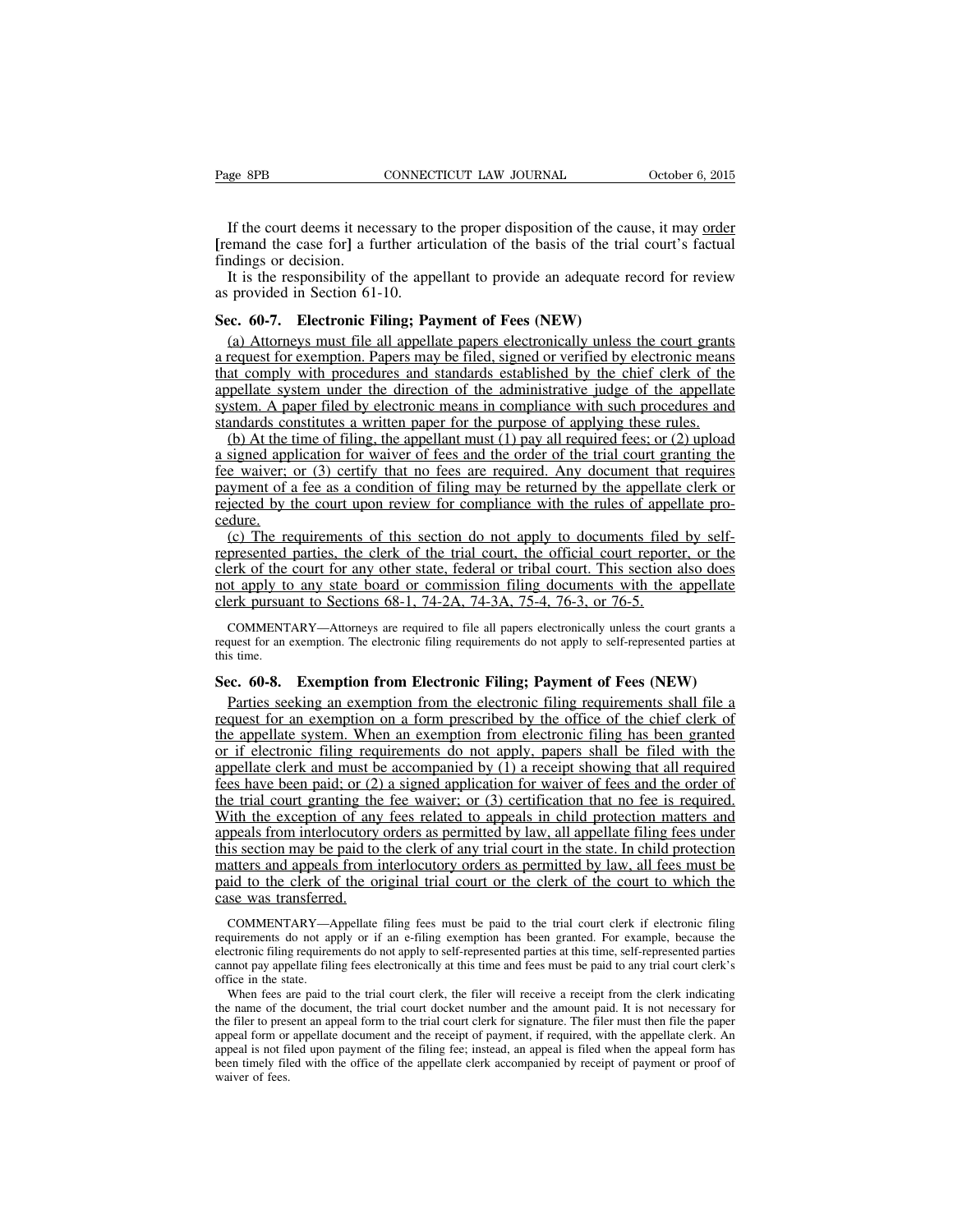#### **Sec. 60-9. Security for Costs (NEW)**

Security for costs is not required to file an appeal, but security for costs may at any time, on motion and notice to the parties, be ordered by the court. Such security shall be filed with the trial court.

# **CHAPTER 61 REMEDY BY APPEAL**

**Sec. 61-4. Appeal of Judgment that Disposes of at Least One Cause of Action while Not Disposing of Either (1) An Entire Complaint, Counterclaim or Cross Complaint, or (2) All the Causes of Action in a Pleading Brought by or against a Party**

(a) **Judgment not final unless trial court makes written determination and chief justice or chief judge concurs**

This section applies to a trial court judgment that disposes of at least one cause of action where the judgment does not dispose of either of the following: (1) an entire complaint, counterclaim, or cross complaint, or (2) all the causes of action in a complaint, counterclaim or cross complaint brought by or against a party. If the order sought to be appealed does not meet these exact criteria, the trial court is without authority to make the determination necessary to the order's being immediately appealed.

This section does not apply to a judgment that disposes of an entire complaint, counterclaim, or cross complaint (see Section 61-2); and it does not apply to a trial court judgment that partially disposes of a complaint, counterclaim, or cross complaint, if the order disposes of all the causes of action in that pleading brought by or against one or more parties (see Section 61-3).

When the trial court renders a judgment to which this section applies, such judgment shall not ordinarily constitute an appealable final judgment. Such a judgment shall be considered an appealable final judgment only if the trial court makes a written determination that the issues resolved by the judgment are of such significance to the determination of the outcome of the case that the delay incident to the appeal would be justified, and the chief justice or chief judge of the court having appellate jurisdiction concurs.

If the procedure outlined in this section is followed, such judgment shall be an appealable final judgment, regardless of whether judgment was rendered on the granting of a motion to strike pursuant to Section 10-44, by dismissal pursuant to Section 10-30, by summary judgment pursuant to Section 17-44, or otherwise.

A party entitled to appeal under this section may appeal regardless of which party moved for the judgment to be made final.

(b) **Procedure for obtaining written determination and chief justice's or chief judge's concurrence; when to file appeal**

If the trial court renders a judgment described in this section without making a written determination, any party may file a motion in the trial court for such a determination within the statutory appeal period, or, if there is no applicable statutory appeal period, within twenty days after notice of the partial judgment has been sent to counsel. Papers opposing the motion may be filed within ten days after the filing of the motion.

Within twenty days after notice of such a determination in favor of appealability has been sent to counsel, any party intending to appeal shall file **[**submit an original plus three copies of**]** a motion for permission to file an appeal with the clerk of the court having appellate jurisdiction. The motion shall state the reasons why an appeal should be permitted. Papers opposing the motion may be filed within ten days after the filing of the motion. The motion and any opposition papers shall be referred to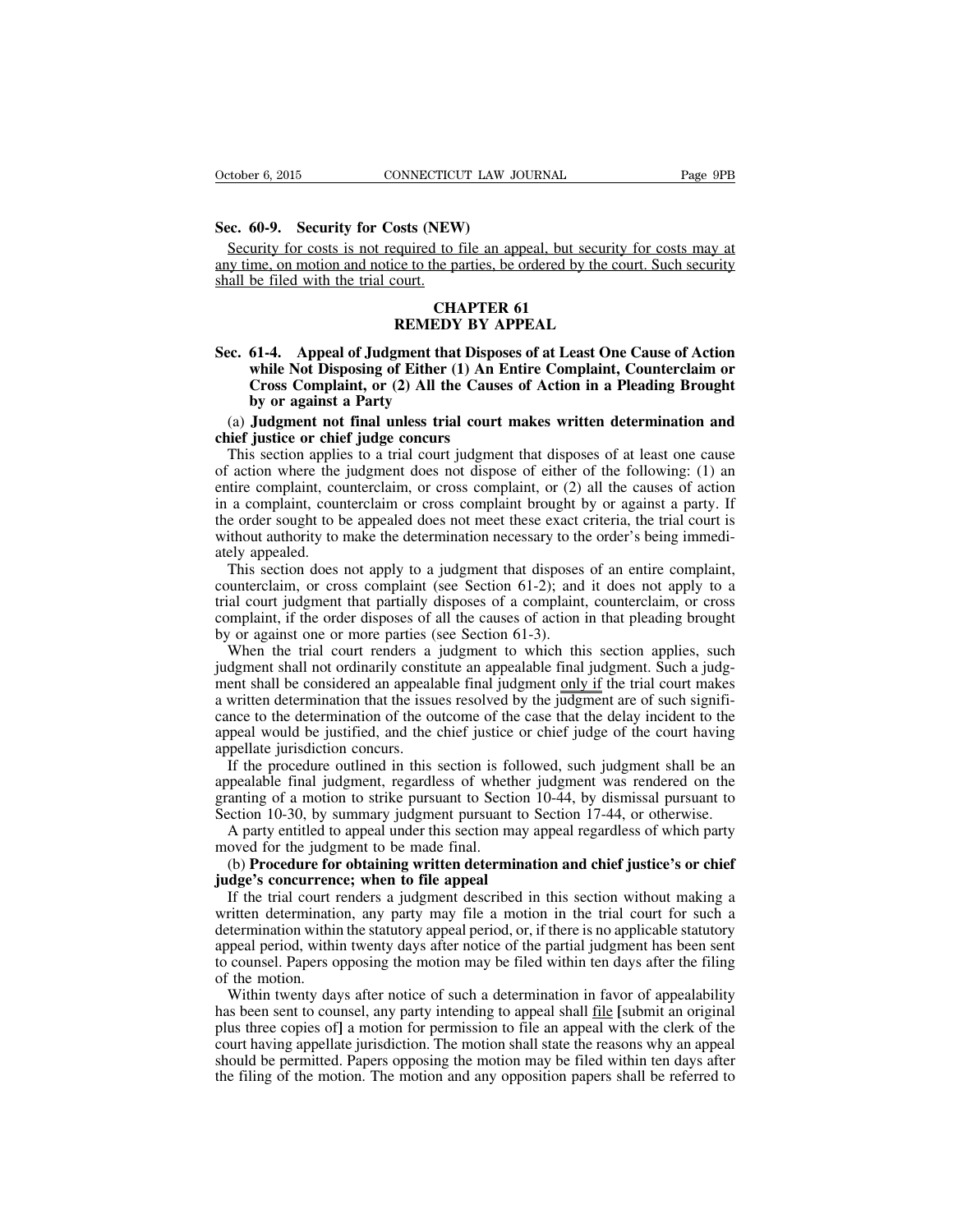the chief justice or chief judge to rule on the motion. If the chief justice or chief judge is unavailable or disqualified, the most senior justice or judge who is available and is not disqualified shall rule on the motion.

The appellate clerk shall send notice to the parties of the decision of the chief justice or chief judge on the motion for permission to file an appeal. For purposes of counting the time within which the appeal must be filed, the date of the issuance of notice of the decision on this motion shall be considered the date of issuance of notice of the rendition of the judgment or decision from which the appeal is filed**[**taken**]**.

## **Sec. 61-5. Deferring Appeal until Judgment Rendered that Disposes of Case for All Purposes and as to All Parties**

#### (a) **When notice of intent to appeal required; procedure for filing**

An appeal of a judgment described in Sections 61-2 or 61-3 may be deferred until the judgment that disposes of the case for all purposes and as to all parties is rendered. In the following two instances only, a notice of intent to appeal must be filed in order to defer the taking of an appeal until the final judgment that disposes of the case for all purposes and as to all parties is rendered:

(1) when the deferred appeal is to be filed **[**taken**]** from a judgment that not only disposes of an entire complaint, counterclaim or cross complaint but also disposes of all the causes of action brought by or against a party or parties so that that party or parties are not parties to any remaining complaint, counterclaim or cross complaint; or

(2) when the deferred appeal is to be filed **[**taken**]** from a judgment that disposes of only part of a complaint, counterclaim, or cross complaint but nevertheless disposes of all causes of action in that pleading brought by or against a particular party or parties.

In the event that the party aggrieved by a judgment described in (1) or (2) above elects to defer the taking of the appeal until the disposition of the entire case, the aggrieved party must, within the appeal period provided by statute, or, if there is no applicable statutory appeal period, within twenty days after issuance of notice of the judgment described in (1) or (2) above, file in the trial court a notice of intent to appeal the judgment, accompanied by a certification that a copy thereof has been delivered to **[**served on**]** each counsel of record in accordance with the provisions of Section 62-7.

When a notice of intent to appeal has been filed in accordance with this subsection, an objection to the deferral of the appeal may be made by (1) any party who, after the rendering of judgment on an entire complaint, counterclaim or cross complaint, is no longer a party to any remaining complaint, counterclaim, or cross complaint, or (2) any party who, by virtue of a judgment on a portion of any complaint, counterclaim, or cross complaint, is no longer a party to that complaint, counterclaim, or cross complaint. Objection shall be filed in the trial court, within twenty days of the filing of the notice of intent to appeal, accompanied by a certification that a copy thereof has been delivered to **[**served on**]** each counsel of record in accordance with the provisions of Section 62-7.

When such a party has filed a notice of objection to the deferral of the appeal, the appeal shall not be deferred, and the appellant shall file the appeal within twenty days of the filing of such notice of objection.

# (b) **Effect of failure to file notice of intent to appeal when required; effect of filing notice of intent to appeal when not required**

If an aggrieved party, without having filed a timely notice of intent to appeal, files an appeal claiming that a judgment described in  $(1)$  or  $(2)$  of subsection  $(a)$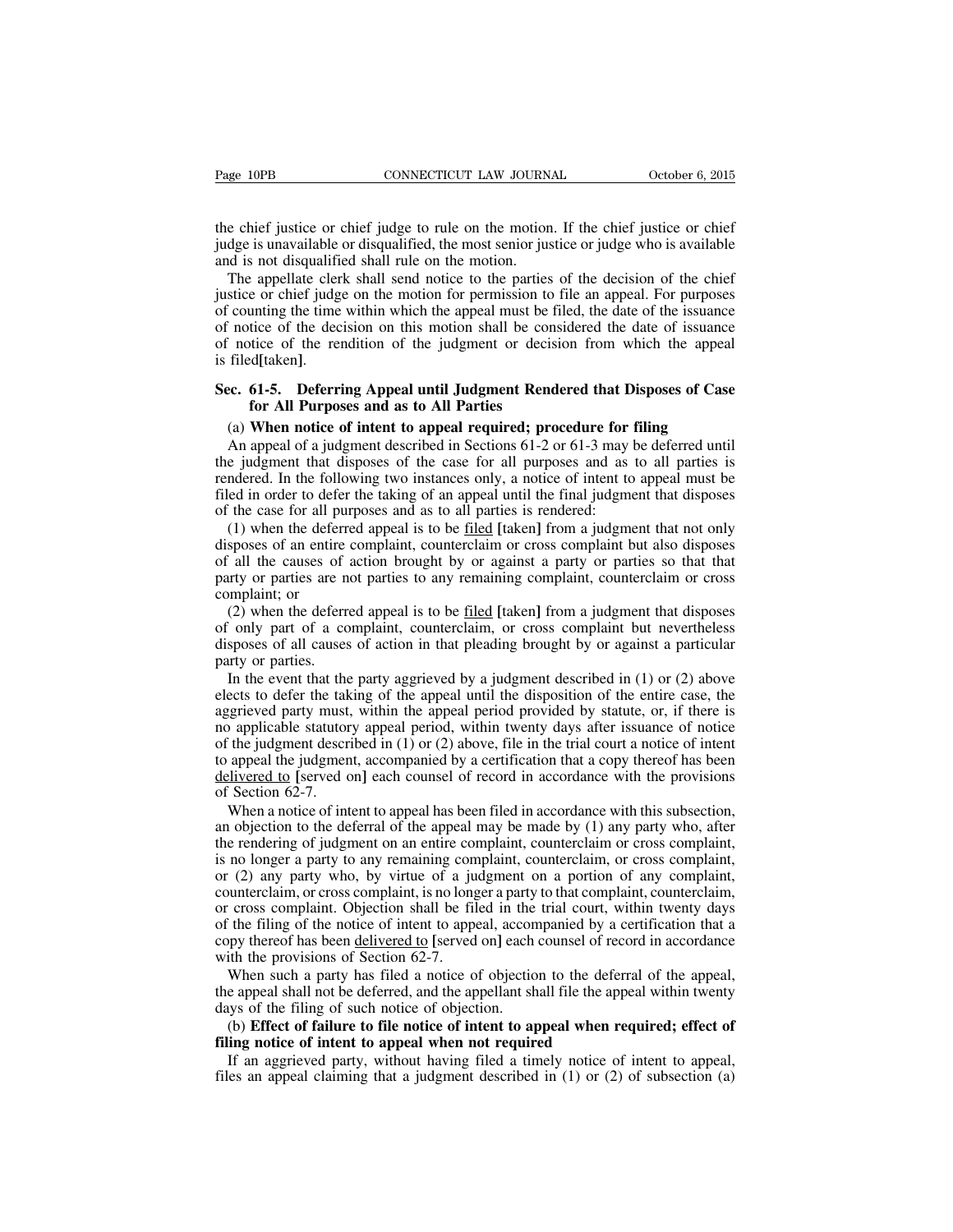of this section was rendered improperly, the issues relating to such earlier judgment will be subject to dismissal as untimely.

The use of the notice of intent to appeal is abolished in all instances except as provided in subsection (a) of this section, which sets forth the two instances in which a notice of intent must be filed. Except as provided in subsection (a), the filing of a notice of intent to appeal will preserve no appeal rights.

## **Sec. 61-6. Appeal of Judgment or Ruling in Criminal Case**

## (a) **Appeal by defendant**

## (1) **Appeal from final judgment**

The defendant may appeal from a conviction for an offense when the conviction has become a final judgment. The conviction becomes a final judgment after imposition of sentence. In cases where a final judgment has been rendered on fewer than all counts in the information or complaint, the defendant may appeal from that judgment at the time it is rendered.

# (2) **Appeal of ruling following judgment rendered upon conditional plea of nolo contendere**

## (A) **On motion to dismiss or suppress**

When a defendant, prior to the commencement of trial, enters a plea of nolo contendere conditional on the right to file **[**take**]** an appeal from the court's denial of the defendant's motion to suppress or motion to dismiss, the defendant, after the imposition of sentence, may file an appeal within the time prescribed by law. The issue to be considered in such appeal shall be limited to whether it was proper for the court to have denied the motion to suppress or the motion to dismiss. A plea of nolo contendere by a defendant under this subsection shall not constitute a waiver by the defendant of nonjurisdictional defects in the criminal prosecution. The court shall not accept a nolo contendere plea pursuant to this subsection where the denial of the motion to suppress or motion to dismiss would not be dispositive of the case in the trial court. The court shall also decline to accept such a nolo contendere plea where the record available for review of the denial of the motion to suppress or motion to dismiss is inadequate for appellate review of the court's determination thereof.

# (B) **On any motion made prior to close of evidence**

With the approval of the court, after a hearing to consider any objections thereto, a defendant may enter a conditional plea of guilty or nolo contendere, reserving in writing the right, on appeal from the judgment, to review of the adverse determination of any motion made prior to the close of evidence, which motion must be specified in such written reservation. If the defendant prevails on appeal, the judgment shall be set aside and the defendant shall be allowed to withdraw the conditional plea of guilty or nolo contendere after the case has been remanded to the trial court. A plea of guilty or nolo contendere under this subsection shall not constitute a waiver of nonjurisdictional defects in the criminal prosecution. The court shall not accept a plea of guilty or nolo contendere pursuant to this subsection where the adverse determination of the specified motion would not be dispositive of the case in the trial court. The court shall also decline to accept such a nolo contendere or guilty plea where the record available for review of the ruling upon the specified motion is inadequate for appellate review of the court's determination thereof.

#### (b) **Appeal by state**

The state, with the permission of the presiding judge of the trial court and as provided by law, may appeal from a final judgment. In cases where an appealable judgment has been rendered on fewer than all counts of the information or complaint, the state may appeal from the judgment at the time it is rendered.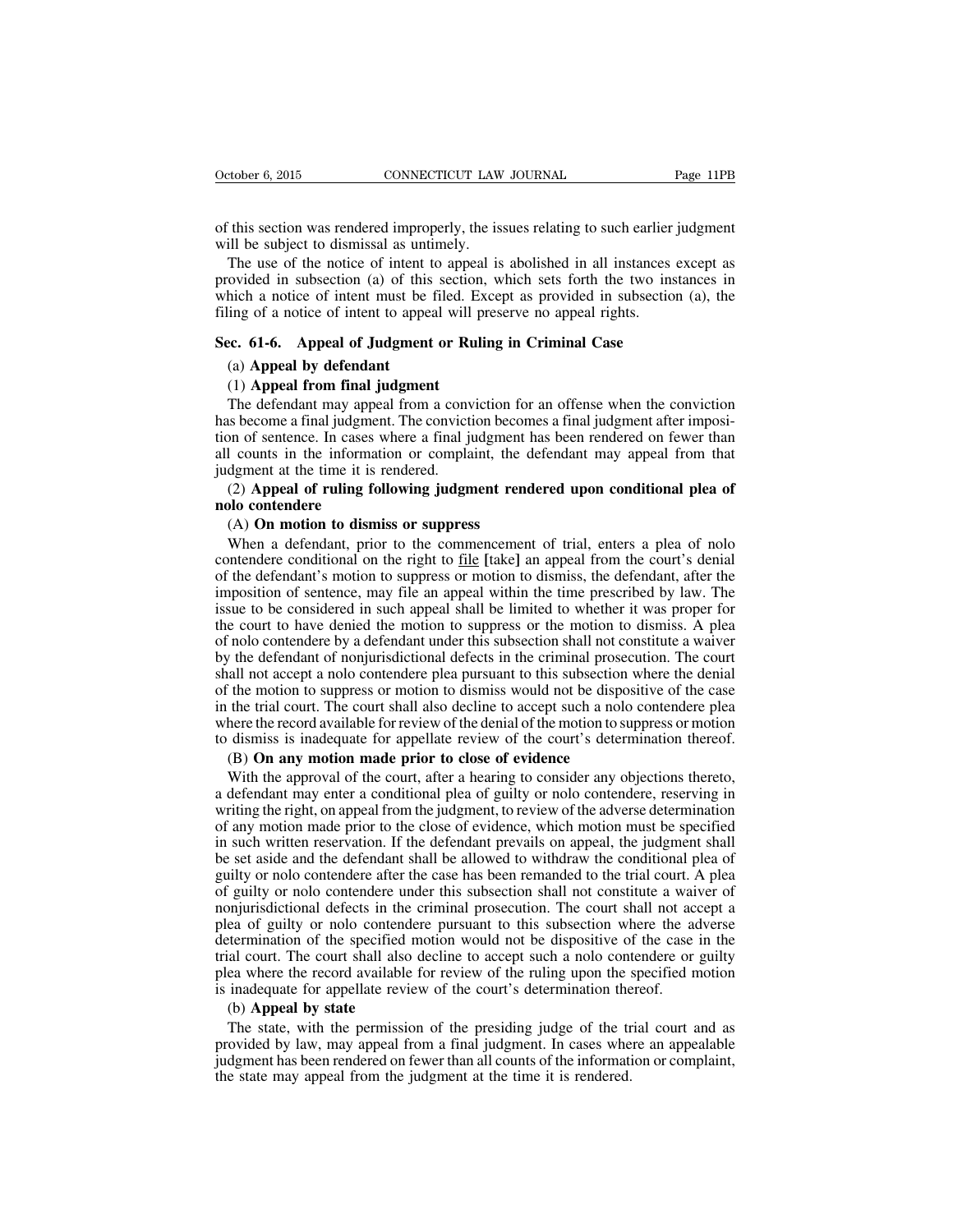#### (c) **Appeal from a ruling**

To the extent provided by law, the defendant or the state may appeal from a ruling that is not a final judgment or from an interlocutory ruling deemed to be a final judgment.

#### **Sec. 61-7. Joint and Consolidated Appeals**

(Applicable to appeals filed on or after July 1, 2013.)

(a) (1) Two or more plaintiffs or defendants in the same case may appeal jointly or severally. Separate cases heard together and involving at least one common party may as of right be appealed jointly, provided all the trial court docket numbers are shown on the appeal form (JD-SC-28 and JD-SC-29).

(2) Prior to the filing of an appeal, the trial court, on motion of any party or on its own motion, may order that a joint appeal be filed in any situation not covered by the preceding paragraph.

(3) In the case of a joint appeal, only one entry fee is required. The appellant filing the appeal shall pay the fee and any additional appellants represented by other counsel or self-represented shall file a signed joint appeal consent form within ten days of the filing of the appeal.

(b) (1) The supreme court, on motion of any party or on its own motion, may order that appeals pending in the supreme court be consolidated.

(2) When an appeal pending in the supreme court involves the same cause of action, transaction or occurrence as an appeal pending in the appellate court, the supreme court may, on motion of any party or on its own motion, order that the appeals be consolidated in the supreme court. The court may order consolidation at any time before the assignment of the appeals for hearing.

(3) The appellate court, on motion of any party or on its own motion, may order that appeals pending in the appellate court be consolidated.

(4) There shall be no refund of fees if appeals are consolidated.

(c) Whenever appeals are jointly filed or are consolidated, all appellants shall file a single, consolidated brief and appendix. All appellees shall file a single, consolidated brief or, if applicable, a single, consolidated brief and appendix. If the parties cannot agree upon the contents of the brief and appendix, or if the issues to be briefed are not common to the joint parties, any party may file a motion for permission to file a separate brief and appendix.

#### **Sec. 61-8. Cross Appeals**

Any appellee or appellees aggrieved by the judgment or decision from which the appellant has appealed may jointly or severally file a cross appeal within ten days from the filing of the appeal. Except where otherwise provided, the filing and form of cross appeals, extensions of time for filing them, and all subsequent proceedings shall be the same as though the cross appeal were an original appeal. No entry **[**or record**]** fee **[**need be paid**]** is required.

#### **Sec. 61-9. Decisions Subsequent to Filing of Appeal; Amended Appeals**

(Applicable to appeals filed on or after July 1, 2013.)

Should the trial court, subsequent to the filing of a pending appeal, make a decision that the appellant desires to have reviewed, the appellant shall file an amended appeal **[**in the trial court**]** within twenty days from the issuance of notice of the decision as provided for in Section 63-1.

The amended appeal shall be filed **[**in the trial court**]** in the same manner as an original appeal pursuant to Section 63-3. No additional fee is required to be paid upon the filing of an amended appeal.

Within ten days of filing the amended appeal, the appellant shall file with the appellate clerk **[**the original and one copy of the endorsed amended appeal form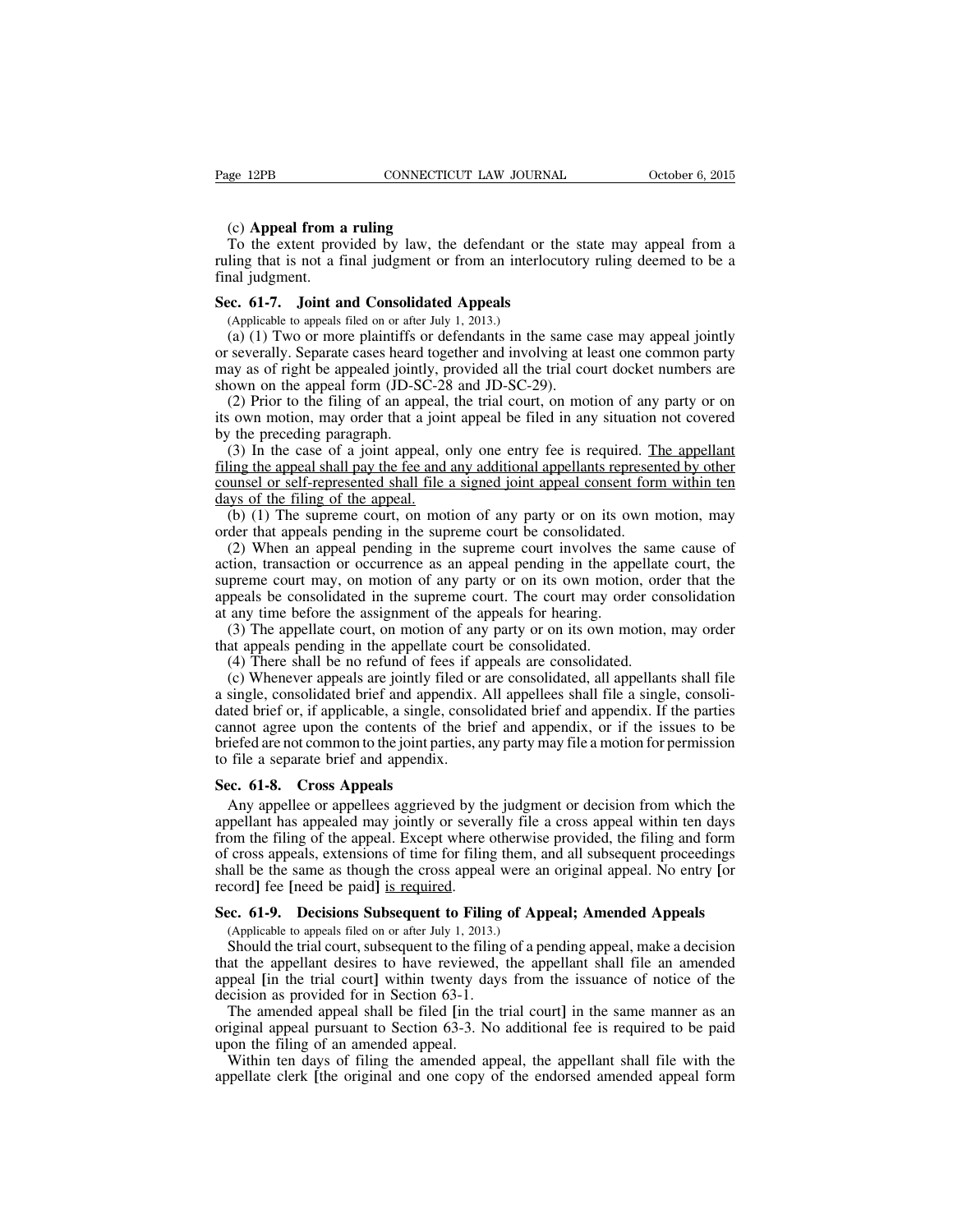and an original of**]** either a certificate stating that there are no changes to the Section 63-4 papers filed with the original appeal or any amendments to those papers. Any other party may file **[**an original of**]** responsive Section 63-4 papers within twenty days of the filing of the certificate or the amendments.

If the original appeal is dismissed for lack of jurisdiction, the amended appeal shall remain pending if it was filed from a judgment or order from which an original appeal properly could have been filed.

After disposition of an appeal where no amended appeals related to that appeal are pending, a subsequent appeal shall be filed as a new appeal.

If the amended appeal is filed after the filing of the appellant's brief and appendix but before the filing of the appellee's brief and appendix, the appellant may move for leave to file a supplemental brief and appendix. If the amended appeal is filed after the filing of the appellee's brief and appendix, either party may move for such leave. In any event, the court may order that an amended appeal be briefed or heard separately from the original appeal.

If the appellant files a subsequent appeal from a trial court decision in a case**[**,**]** where there is a pending appeal, the subsequent appeal shall be treated as an amended appeal, and there shall be no refund of the fees paid.

# **Sec. 61-10. Responsibility of Appellant to Provide Adequate Record for Review**

(Applicable to appeals filed on or after July 1, 2013.)

(a) It is the responsibility of the appellant to provide an adequate record for review. The appellant shall determine whether the entire record is complete, correct and otherwise perfected for presentation on appeal.

(b) The failure of any party on appeal to seek articulation pursuant to Section 66- 5 shall not be the sole ground upon which the court declines to review any issue or claim on appeal. If the court determines that articulation of the trial court decision is appropriate, it may, **[**remand the case**]** pursuant to Section 60-5, **[**for**]** order articulation by the trial court within a specified time period. **[**After remand to the trial court for articulation, t**]**The trial court may, in its discretion, require assistance from the parties in order to provide the articulation. Such assistance may include, but is not limited to, supplemental briefs, oral argument and provision of copies of transcripts and exhibits.

COMMENTARY—January, 2013: Subsection (b) was adopted to effect a change in appellate procedure by limiting the use of the forfeiture sanction imposed when an appellant fails to seek an articulation from the trial court pursuant to Section 66-5 with regard to an issue on appeal, and the court therefore declines to review the issue for lack of an adequate record for review. In lieu of refusing to review the issue, when the court determines that articulation is appropriate, the court may now [order] remand the case for an articulation and then address the merits of the issue after articulation is provided. The adoption of subsection (b) is not intended to preclude the court from declining to review an issue where the record is inadequate for reasons other than solely the failure to seek an articulation, such as, for example, the failure to procure the trial court's decision pursuant to Section 64-1 (b) or the failure to provide a transcript, exhibits or other documents necessary for appellate review.

## **Sec. 61-11. Stay of Execution in Noncriminal Cases**

## (a) **Automatic stay of execution**

Except where otherwise provided by statute or other law, proceedings to enforce or carry out the judgment or order shall be automatically stayed until the time to **[**take**]** file an appeal has expired. If an appeal is filed, such proceedings shall be stayed until the final determination of the cause. If the case goes to judgment on appeal, any stay thereafter shall be in accordance with Section 71-6 (motions for reconsideration), Section 84-3 (petitions for certification by the Connecticut supreme court), and Section 71-7 (petitions for certiorari by the United States supreme court).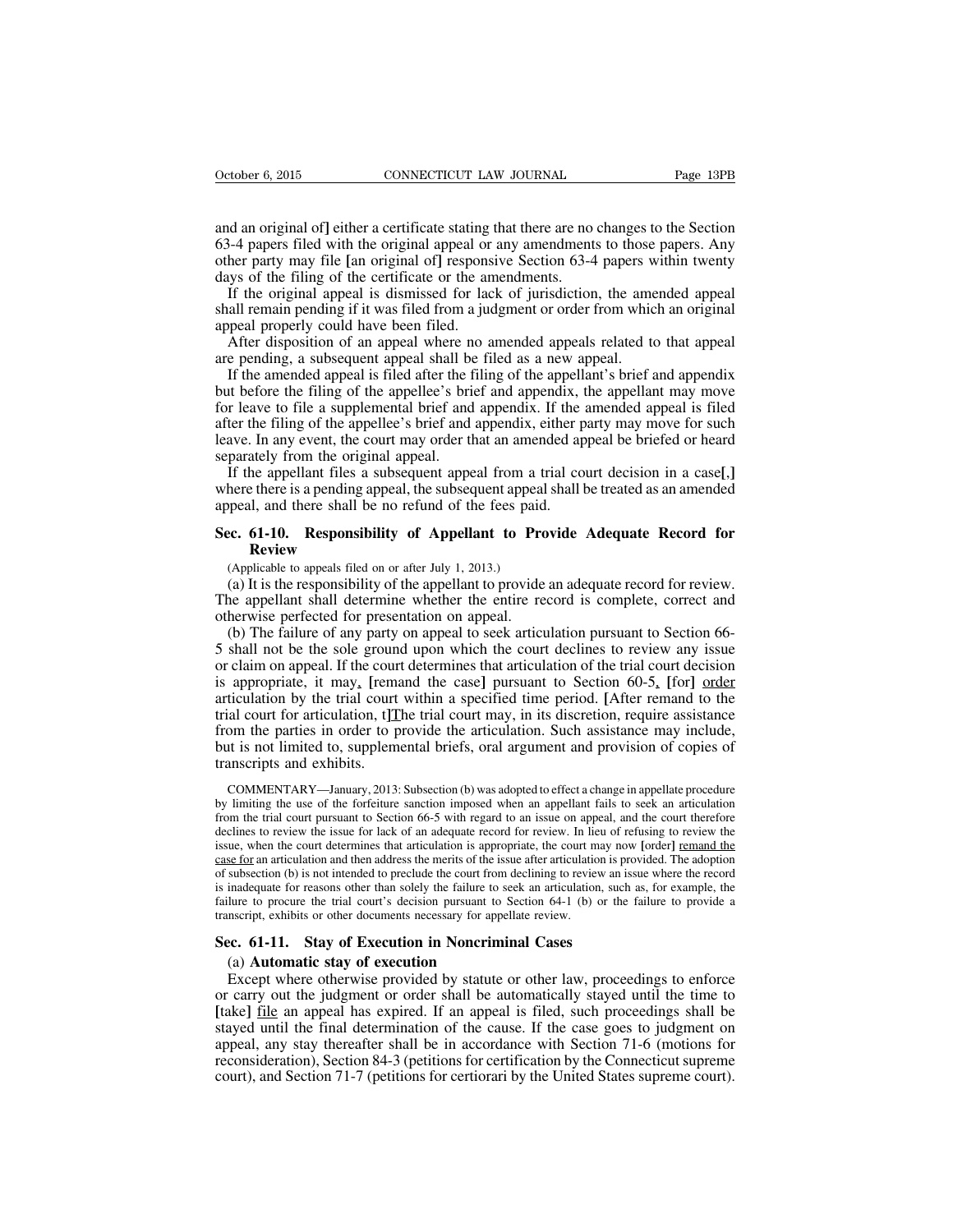#### (b) **Matters in which no automatic stay is available under this rule**

Under this section, there shall be no automatic stay in actions concerning attorneys pursuant to chapter 2 of these rules, in juvenile matters brought pursuant to chapters 26 through 35a, or in any administrative appeal except as otherwise provided in this subsection.

Unless a court shall otherwise order, any stay that was in effect during the pendency of any administrative appeal in the trial court shall continue until the filing of an appeal or the expiration of the appeal period, or any new appeal period, as provided in Section 63-1. If an appeal is filed, any further stay shall be sought pursuant to Section 61-12.

For purposes of this rule, ''administrative appeal'' means an appeal filed **[**taken**]** from a final judgment of the trial court or the compensation review board rendered in an appeal from a decision of any officer, board, commission, or agency of the state or of any political subdivision thereof. In addition to appeals filed **[**taken**]** pursuant to the Uniform Administrative Procedure Act, ''administrative appeal'' includes, among other matters, zoning appeals, teacher tenure appeals, tax appeals and unemployment compensation appeals.

#### (c) **Stays in Family Matters**

Unless otherwise ordered, no automatic stay shall apply to orders of relief from physical abuse pursuant to General Statutes § 46b-15, to orders for exclusive possession of a residence pursuant to General Statutes §§ 46b-81 or 46b-83 or to orders of periodic alimony, support, custody or visitation in family matters brought pursuant to chapter 25 or to any later modification of such orders. The automatic orders set forth in Section 25-5 (b)  $(1)$ ,  $(2)$ ,  $(3)$ ,  $(5)$  and  $(7)$  shall remain in effect during any appeal period and, if an appeal is filed**[**taken**]**, until the final determination of the cause unless terminated, modified or amended further by order of a judicial authority upon motion of either party.

Any party may file a motion to terminate or impose a stay in matters covered by this subsection, either before or after judgment is rendered, based upon the existence or expectation of an appeal. Such a motion shall be filed in accordance with the procedures in subsection (e) of this rule or Section 61-12. The judge hearing such motion may terminate or impose a stay of any order, pending appeal, as appropriate, after considering (1) the needs and interests of the parties, their children and any other persons affected by such order; (2) the potential prejudice that may be caused to the parties, their children and any other persons affected, if a stay is entered, not entered or is terminated; (3) if the appeal is from a judgment of dissolution, the need to preserve, pending appeal, the mosaic of orders established in the judgment; (4) the need to preserve the rights of the party taking the appeal to obtain effective relief if the appeal is successful; (5) the effect, if any, of the automatic orders under Section 25-5 on any of the foregoing considerations; and (6) any other factors affecting the equities of the parties.

The judge who entered the order in a family matter from which an appeal lies may terminate any stay in that matter upon motion of a party as provided in this subsection or sua sponte, after considering the factors set forth in this subsection or if the judge is of the opinion that an extension of time to appeal is sought or the appeal is filed **[**taken**]** only for delay. Whether acting on a motion of a party or sua sponte, the judge shall hold a hearing prior to terminating the stay.

#### (d) **Termination of stay**

In all cases not governed by subsection (c), termination of a stay may be sought in accordance with subsection (e) of this rule. If the judge who tried the case is of the opinion that (1) an extension to appeal is sought, or the appeal is filed**[**taken**]**, only for delay or (2) the due administration of justice so requires, the judge may at any time, upon motion or sua sponte, order that the stay be terminated. Whether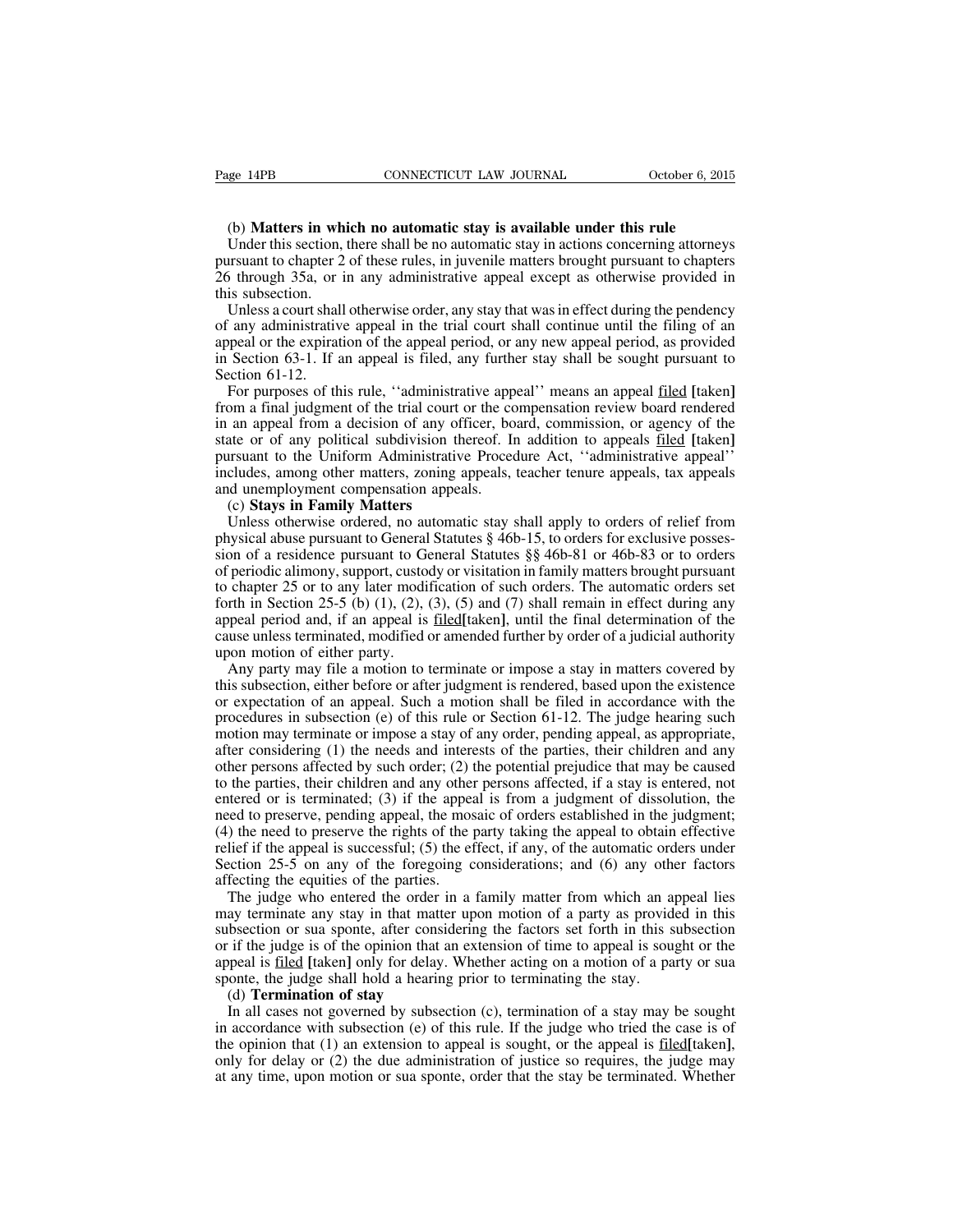acting on a motion of a party or sua sponte, the judge shall hold a hearing prior to terminating the stay.

# (e) **Motions to terminate stay**

A motion to terminate a stay of execution **[**may be**]** filed before judgment**[**; if it is it may be ruled upon when judgment**]** is entered shall be filed with the trial court, and the judge who tried or presided over the matter may rule upon the motion when judgment is entered. If such a motion is filed **[**before judgment, or**]** after judgment but before an appeal is filed, **[**it**]** the motion shall be filed **[**in triplicate**]** with the clerk of the **[**superior**]** trial court and may be ruled upon by the trial judge thereafter. **[**If it is filed a**]**After an appeal is filed, **[**an original and three copies**]** such a motion shall be filed with the appellate clerk**[**, who**]** and shall be forwarded by the appellate clerk **[**the motion**]** to the trial judge **[**who tried the case**]** for a decision. **[**That judge shall file any ruling thereon with the appellate clerk and with the clerk of the trial court where the matter was tried.**]** If the judge who tried <u>or presided over</u> the case is unavailable, the motion shall be forwarded to the clerk of the trial court **[**in the judicial district where**]** in which the case was tried, who shall assign the motion for a hearing and decision to any judge of the superior court.

Upon hearing and consideration of the motion, the trial court shall file with the clerk of the trial court its written or oral memorandum of decision that shall include the factual and legal basis therefor. If oral, the decision shall be transcribed by the court reporter and signed by the trial court. If an appeal has not been filed, the clerk shall enter the decision on the trial court docket and shall send notice of the decision to counsel of record. If an appeal has been filed, the clerk of the trial court shall enter the decision on the trial court docket and send notice of the decision to the appellate clerk, and the appellate clerk shall issue notice of the decision to all counsel of record.

#### (f) **Motions to request stay**

Requests for a stay pending appeal where there is no automatic stay shall be governed by Section 61-12.

(For stays of execution in criminal cases, see Section 61-13; for stays in death penalty cases, see Section 61-15.)

## (g) **Strict Foreclosure—Motion Rendering Ineffective a Judgment of Strict Foreclosure**

In any action for foreclosure in which the owner of the equity has filed, and the court has denied, at least two prior motions to open or other similar motion, no automatic stay shall arise upon the court's denial of any subsequent contested motion by that party, unless the party certifies under oath, in an affidavit accompanying the motion, that the motion was filed for good cause arising after the court's ruling on the party's most recent motion. Such affidavit shall recite the specific facts relied on in support of the moving party's claim of good cause. If, notwithstanding the submission of such an affidavit of good cause, the plaintiff contends that there is no good cause to stay the court's judgment of strict foreclosure pending resolution of the appeal, the plaintiff may seek termination of the automatic stay by filing a motion requesting such relief accompanied by an affidavit stating the basis for the plaintiff's claim. In the event such a motion to terminate stay is filed, it shall be set down for argument and the taking of evidence, if necessary, on the second short calendar next following the filing of the motion. There shall be no automatic appellate stay in the event that the court grants the motion to terminate the stay and, if necessary, sets new law dates. There shall be no automatic stay pending a motion for review of an order terminating a stay under this subsection.

(h) **Foreclosure by Sale—Motion Rendering Ineffective a Judgment of Foreclosure by Sale**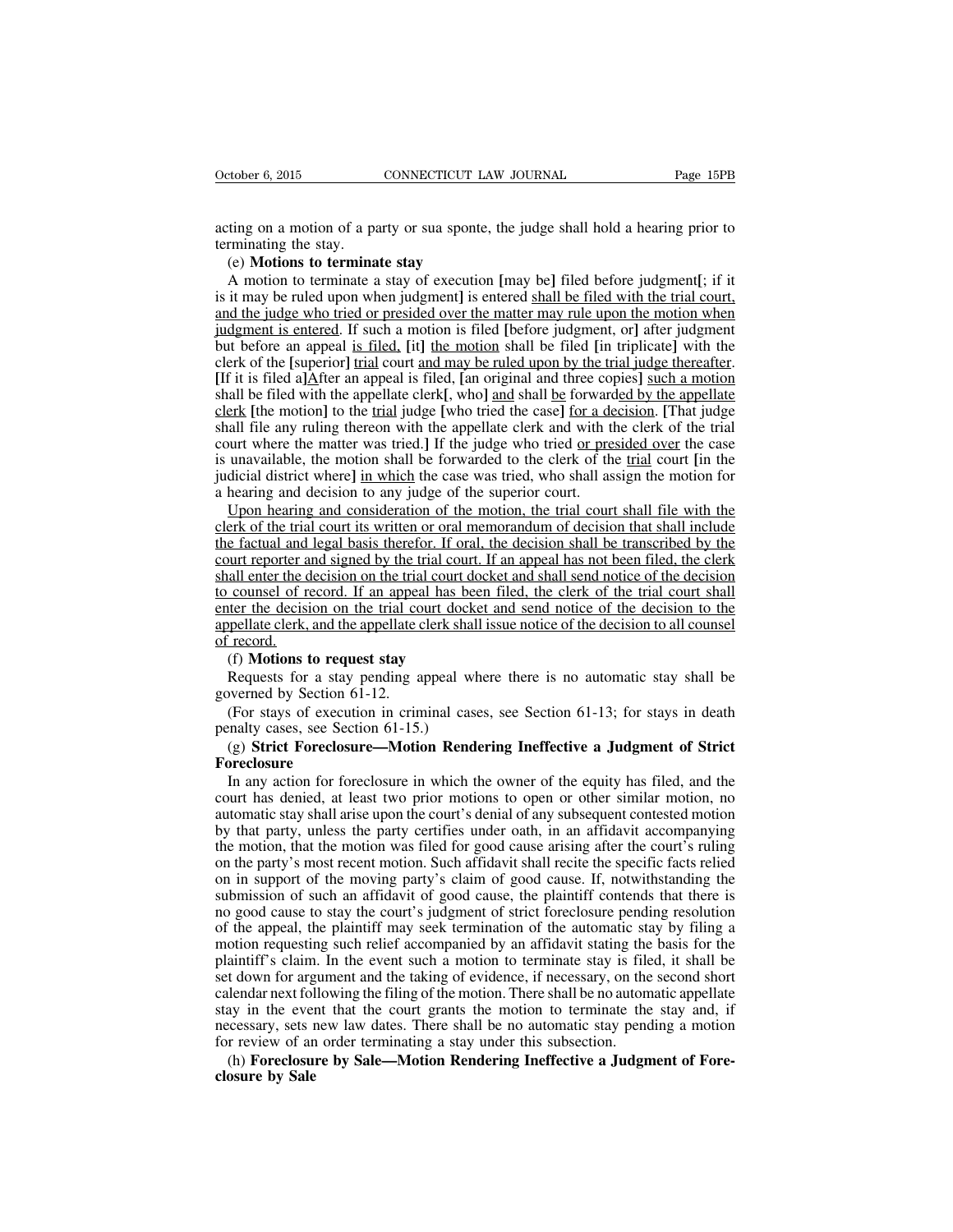In any action for foreclosure in which the owner of the equity has filed a motion to open or other similar motion, which motion was denied fewer than twenty days prior to the scheduled auction date, the auction shall proceed as scheduled notwithstanding the court's denial of the motion, but no motion for approval of the sale shall be filed until the expiration of the appeal period following the denial of the motion without an appeal having been filed. The trial court shall not vacate the automatic stay following its denial of the motion during such appeal period.

#### **Sec. 61-12. Discretionary Stays**

In noncriminal matters in which the automatic stay provisions of Section 61-11 are not applicable and in which there are no statutory stay provisions, any motion for a stay of the judgment or order of the superior court pending appeal shall be **[**made to**]** filed in the trial court. If the judge who tried the case **[**unless that judge**]** is unavailable, **[**in which case**]** the motion may be decided by **[**made to**]** any judge of the superior court. Such a motion may also be filed before judgment and may be ruled upon at the time judgment is rendered unless the court concludes that a further hearing or consideration of such motion is necessary. A temporary stay may be ordered sua sponte or on written or oral motion, ex parte or otherwise, pending the filing or consideration of a motion for stay pending appeal. The motion shall be considered on an expedited basis and the granting of a stay of an order for the payment of money may be conditional on the posting of suitable security.

In the absence of a motion filed under this section, the trial court may order, sua sponte, that proceedings to enforce or carry out the judgment or order be stayed until the time to file **[**take**]** an appeal has expired or, if an appeal has been filed, until the final determination of the cause. A party may file a motion to terminate such a stay pursuant to Section 61-11.

In determining whether to impose a stay in a family matter, the court shall consider the factors set forth in Section 61-11 (c).

#### **Sec. 61-13. Stay of Execution in Criminal Case**

Except as otherwise provided in this rule, a judgment in a criminal case shall be stayed from the time of the judgment until the time to file **[**take**]** an appeal has expired, and then, if an appeal is filed, until ten days after its final determination. The stay provisions apply to an appeal from a judgment, to an appeal from a judgment on a petition for a new trial and to a writ of error, where those matters arise from a criminal conviction or sentence. Unless otherwise provided in this rule, all stays are subject to termination under subsection (d).

#### (a) **Appeal by defendant arising from a sentence**

#### (1) **Sentence of imprisonment**

A sentence of imprisonment shall be stayed automatically by an appeal, provided the defendant is released on bail.

#### (2) **Sentence of probation or conditional discharge**

Upon motion by the defendant to the trial court, a sentence of probation or conditional discharge may be stayed if an appeal is filed**[**taken**]**. If the sentence is stayed, the court shall fix the terms of the stay. If the sentence on appeal is not stayed, the court shall specify when the term of probation shall commence. If the sentence is not stayed and a condition of the sentence is restitution or other payment of money, the court shall order that such payments be made to the clerk of the trial court to be held by said clerk until ten days after final determination of the appeal.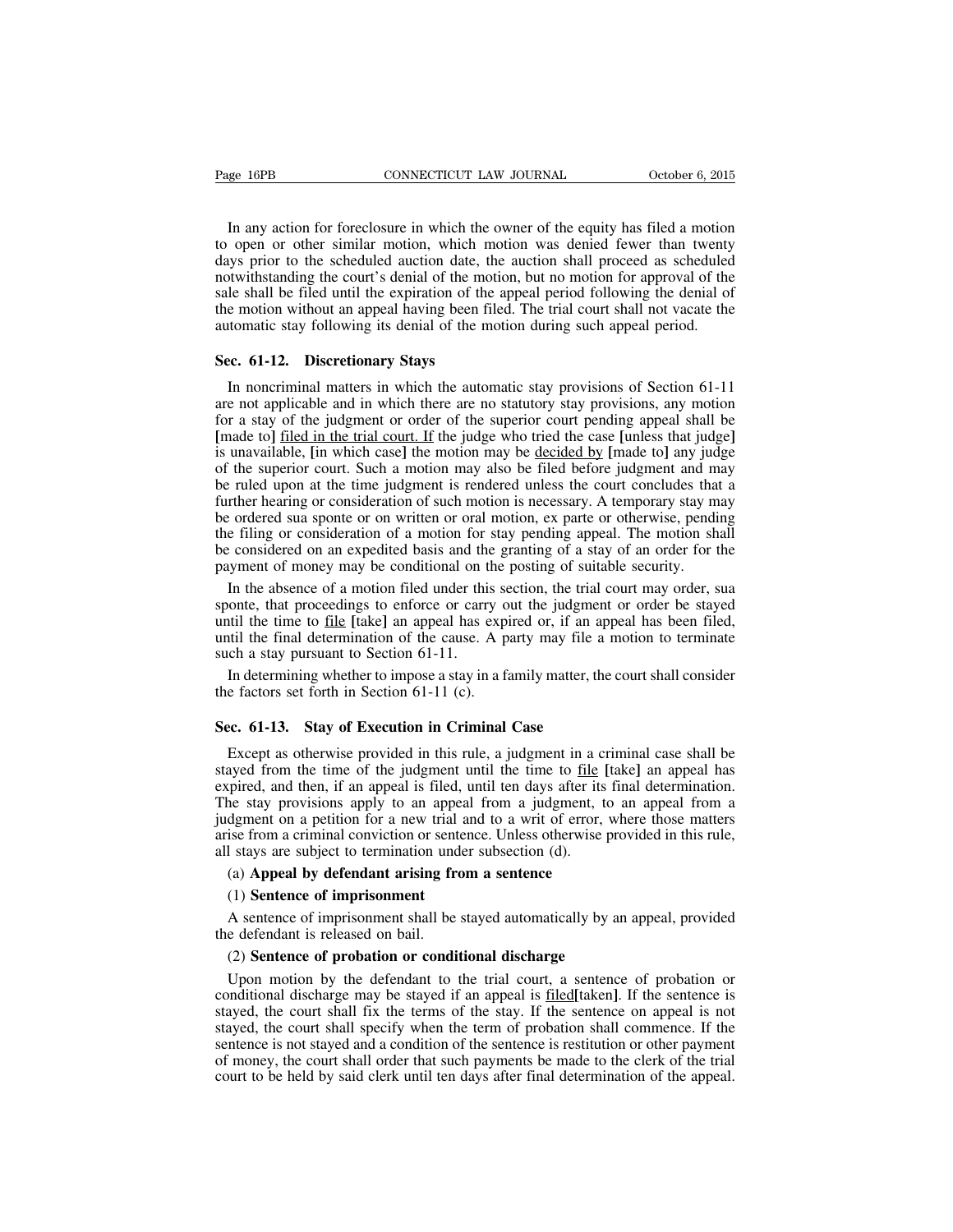# (3) **Sentence of a fine**

A sentence to pay a fine shall be stayed automatically by an appeal, and the stay shall not be subject to termination.

## (4) **Sentencing sanctions of restitution and forfeiture**

The execution of a sanction of restitution or forfeiture of property, which was imposed as part of a sentence, shall be stayed automatically by an appeal. Upon motion by the state or upon its own motion, the trial court may issue orders reasonably necessary to ensure compliance with the sanction upon final disposition of the appeal.

## (5) **Other sentencing sanctions**

Upon motion by the defendant, other sanctions imposed as part of a sentence, including those imposed under General Statutes §§ 53a-40c, 53a-40e, 54-102b, 54- 102g, and 54-260, may be stayed by an appeal. If the sanction is stayed, the trial court may issue orders reasonably necessary to ensure compliance with the sanction upon final disposition of the appeal.

# (b) **Appeal by defendant from presentence order**

In an appeal from a presentence order where the defendant claims that an existing right, such as a right not to be tried, will be irreparably lost if the order is not reviewed immediately, the appeal shall stay automatically further proceedings in the trial court.

## (c) **Appeal by the state from a judgment**

In an appeal by the state, the appeal shall stay automatically further proceedings in the trial court until ten days after the final determination of the appeal. The defendant shall be released pending determination of an appeal by the state from any judgment not resulting in a sentence, the effect of which is to terminate the entire prosecution.

#### (d) **Motion for stay or to terminate a stay**

**[**If a**]**A motion for **[**a**]** stay or a motion to terminate a stay **[**is**]** filed before **[**the**]** an appeal is filed **[**taken, the original motion and three copies**]** shall be filed with the trial court. After **[**the**]** an appeal is filed**[**taken**]**, such **[**the**]** motions **[**and three copies**]**shall be filed **[**in**]** with the appellate clerk **[**court; motionsfiled in the appellate court**]** and shall be forwarded by the appellate clerk **[**of the appellate court**]** to the trial **[**court**]** judge for a decision. If the judge who tried or presided over the case is unavailable, the motion shall be forwarded to the clerk of the court in which the case was tried and shall be assigned for a hearing and decision to any judge of the superior court. Upon hearing and consideration of the motion, the trial court shall **[**decide the motion by filing**]** file with the clerk of the trial court **[**clerk**]** a written or oral memorandum of decision that shall include the factual and legal basis therefor. If oral, the decision shall be transcribed by the court reporter and signed by the trial court. The trial court shall send notice of the decision to the appellate clerk who shall issue notice of the decision to all counsel of record. If an appeal has not been filed, the clerk of the trial court shall enter the decision on the trial court docket and shall send notice of the decision to counsel of record. Pending the filing or consideration of a motion for stay, a temporary stay may be ordered sua sponte or on written or oral motion.

In appeals by the defendant from a presentence order and appeals by the state from a judgment, the judge who tried the case may terminate any stay, upon motion and hearing, if the judge is of the opinion that (1) an extension to appeal is sought, or the appeal is filed **[**taken**]** only for delay, or (2) the due administration of justice so requires.

(For stays of execution in death penalty cases, see Section 61-15.)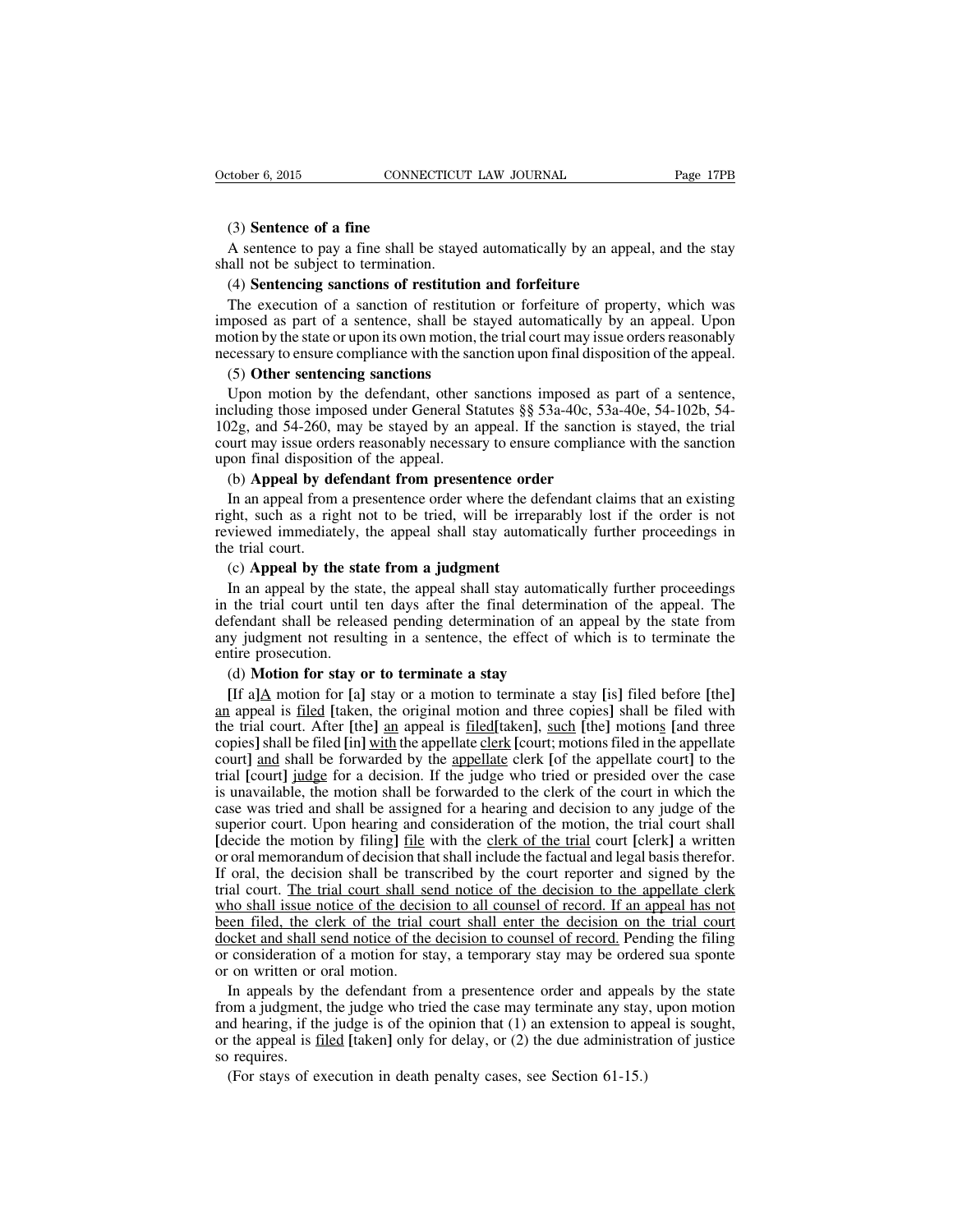# **Sec. 61-14. Review of Order concerning Stay; When Stay May Be Requested from Court Having Appellate Jurisdiction**

The sole remedy of any party desiring the court to review an order concerning a stay of execution shall be by motion for review under Section 66-6. Execution of an order of the court terminating a stay of execution shall be stayed for ten days from the issuance of notice of the order, and if a motion for review is filed within that period, the order shall be stayed pending decision of the motion, unless the court having appellate jurisdiction rules otherwise.

A motion for extension of time to file a motion for review of a ruling concerning a stay of execution must be filed in the trial court but shall not automatically stay the execution after the ten days has expired, except that the trial judge may order a stay pending a ruling on the motion for extension of time.

A ruling concerning a stay is a judgment in a trial to the court for purposes of Section 64-1, and the trial court making such a ruling shall state its decision, either orally or in writing, in accordance with the requirements of that section.

In any case in which there is no automatic stay of execution and in which the trial court denies, or refuses to rule on, a motion for stay, an aggrieved party may file a motion requesting **[**request**]** a stay of execution of the judgment from the court having appellate jurisdiction pending the filing of and ruling upon a motion for review. The motion **[**request**]** must be filed with the appellate clerk.

# **Sec. 61-15. Stay of Execution in Death Penalty Case**

If the defendant is sentenced to death, the sentence shall be stayed for the period within which to file **[**take**]** an appeal. If the defendant has taken an appeal to the supreme or appellate court of this state or to the United States supreme court or brought a writ of error, writ of certiorari, writ of habeas corpus, application for a pardon or petition for a new trial, the taking of the appeal, the making of the application for a writ of certiorari or for a pardon, or the return into court of the writ of error, writ of habeas corpus, or petition for a new trial shall, unless, upon application by the state's attorney and after hearing, the supreme court otherwise orders, stay the execution of the death penalty until the clerk of the court where the trial was had has received notification of the termination of any such proceeding by decision or otherwise, and for thirty days thereafter. Upon motion **[**application**]** by the defendant, <u>filed with the appellate clerk</u>, the supreme court may grant a stay of execution to prepare a writ of error, a writ of certiorari, writ of habeas corpus, application for a pardon or petition for a new trial. Upon motion **[**application**]** by the defendant and after hearing, the supreme court may extend a stay of execution beyond the time limits stated within this rule for good cause shown. No appellate procedure shall be deemed to have terminated until the end of the period allowed by law for the filing of a motion for reconsideration, or, if such motion is filed, until the proceedings consequent thereon are finally determined. When execution is stayed under the provisions of this section, the clerk of the court shall forthwith give notice thereof to the warden of the institution in which such defendant is in custody. If the original judgment of conviction has been affirmed or remains in full force at the time when the clerk has received the notification of the termination of any proceedings by appeal, writ of certiorari, writ of error, writ of habeas corpus, application for a pardon or petition for a new trial, and the day designated for the infliction of the death penalty has then passed or will pass within thirty days thereafter, the defendant shall, within said period of thirty days, upon an order of the court in which the judgment was rendered at a regular or special criminal session thereof, be presented before said court by the warden of the institution in which the defendant is in custody or his deputy, and the court, with the judge assigned to hold the session presiding, shall thereupon designate a day for the infliction of the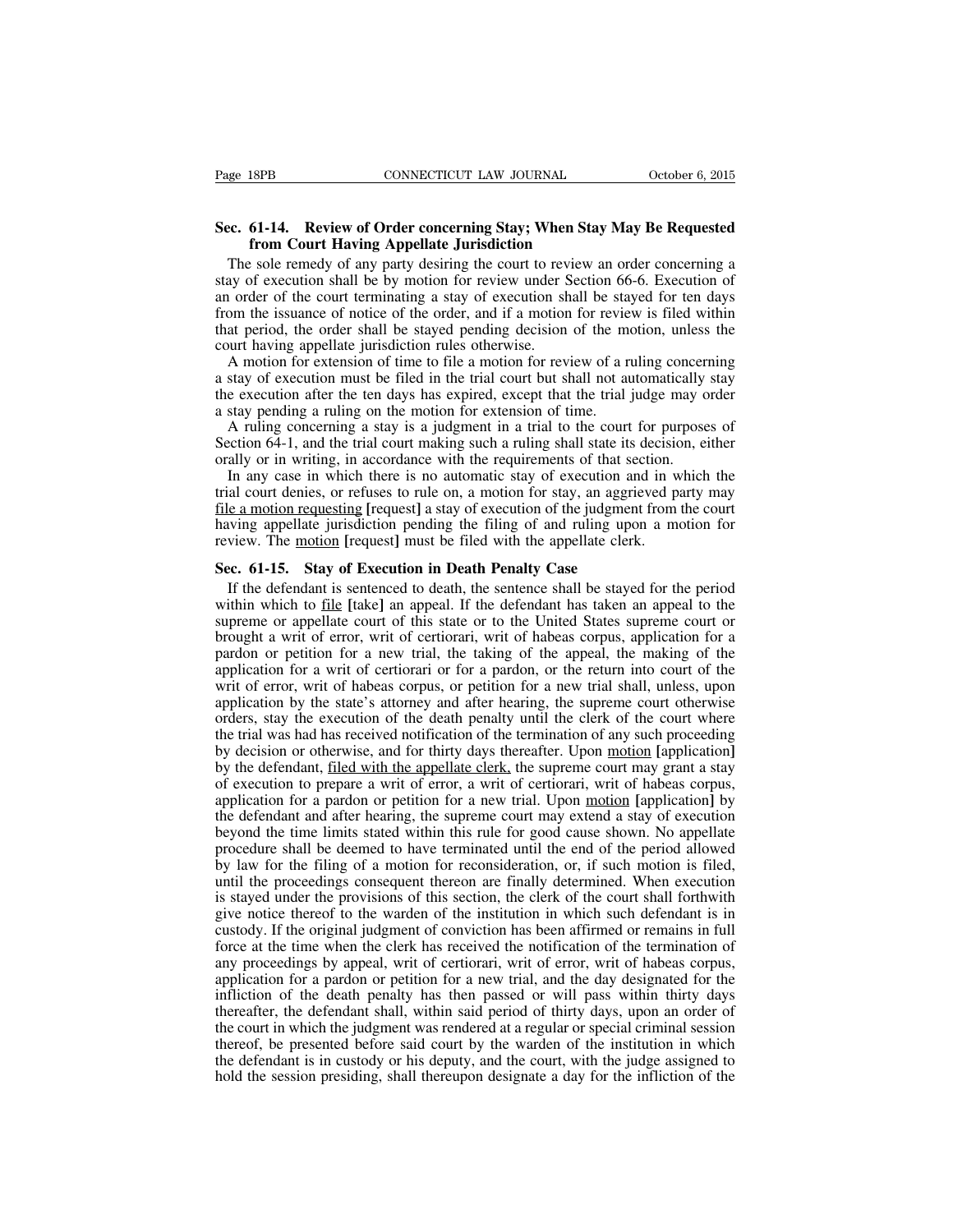death penalty and the clerk of the court shall issue a warrant of execution, reciting therein the original judgment, the fact of the stay of execution and the final order of the court, which warrant shall be forthwith served upon the warden or his deputy. (For stays of execution in other criminal cases, see Section 61-13.)

# **Sec. 61-16. [Notification] Notice of (1) Bankruptcy Filing, (2) Disposition of Bankruptcy Case and (3) Order of Bankruptcy Court Granting Relief from Automatic Stay**

(a) If a party to an appeal files a bankruptcy petition, that party shall immediately file a notice with **[**notify**]** the appellate clerk**[** in writing**]**. The notice **[**notification**]** shall set forth the date the bankruptcy petition was filed, the bankruptcy court in which the petition was filed, the name of the bankruptcy debtor and the docket number of the bankruptcy case.

(b) Upon resolution of the bankruptcy case, the party who filed for bankruptcy protection shall immediately file a notice with **[**notify**]** the appellate clerk **[**in writing**]** that the case has been resolved in the bankruptcy court. If the bankruptcy court grants relief from the automatic bankruptcy stay, the party obtaining such relief shall immediately file a notice with **[**notify**]** the appellate clerk **[**in writing**]** of the termination of the automatic stay.

#### **CHAPTER 62**

# **CHIEF JUDGE, APPELLATE CLERK AND DOCKET: GENERAL ADMINISTRATIVE MATTER**

# **Sec. 62-2. Clerk**

The justices of the supreme court shall appoint an appellate clerk who shall be the chief clerk of the supreme court and of the appellate court, but who shall not be the chief clerk of any judicial district. As used in these rules, the clerk of any trial court from which an appeal is filed **[**taken**]** shall be referred to as the clerk of the trial court.

# **Sec. 62-3. Entry of Cases**

[The appellate clerk, upon receipt of an a**]**Appeals, reservations, **[**or**]** writs of error, original jurisdiction actions, and other matters filed in accordance with the procedures set forth in Sections 60-7, 60-8, and 63-3, shall be docketed upon filing subject to return by the appellate clerk or rejection by the court upon review for compliance with the rules of appellate procedure. **[**enter the case upon the docket of the court to which the appeal was taken.**]**

# **Sec. 62-6. Signature on Papers**

All papers including original copies of briefs shall be signed by counsel of record. Each pleading or other document filed shall set forth the signer's telephone and facsimile numbers, mailing address, and, if applicable, the signer's juris number. Attorneys shall sign electronically filed documents by entering their individual juris number during the filing transaction. See Section 60-4.

# **Sec. 62-7. Matters of Form; Filings; Delivery and Certification to Counsel of Record**

(Applicable to appeals filed on or after July 1, 2013.)

(a) It is the responsibility of counsel of record to file **[**submit**]** papers for filing in a timely manner and in the proper form.

The appellate clerk may return **[**refuse to accept for filing**]** any papers filed **[**presented**]** in a form not in compliance with these rules; in returning**[**refusing**]**, the appellate clerk shall indicate how the papers have failed to comply. The clerk shall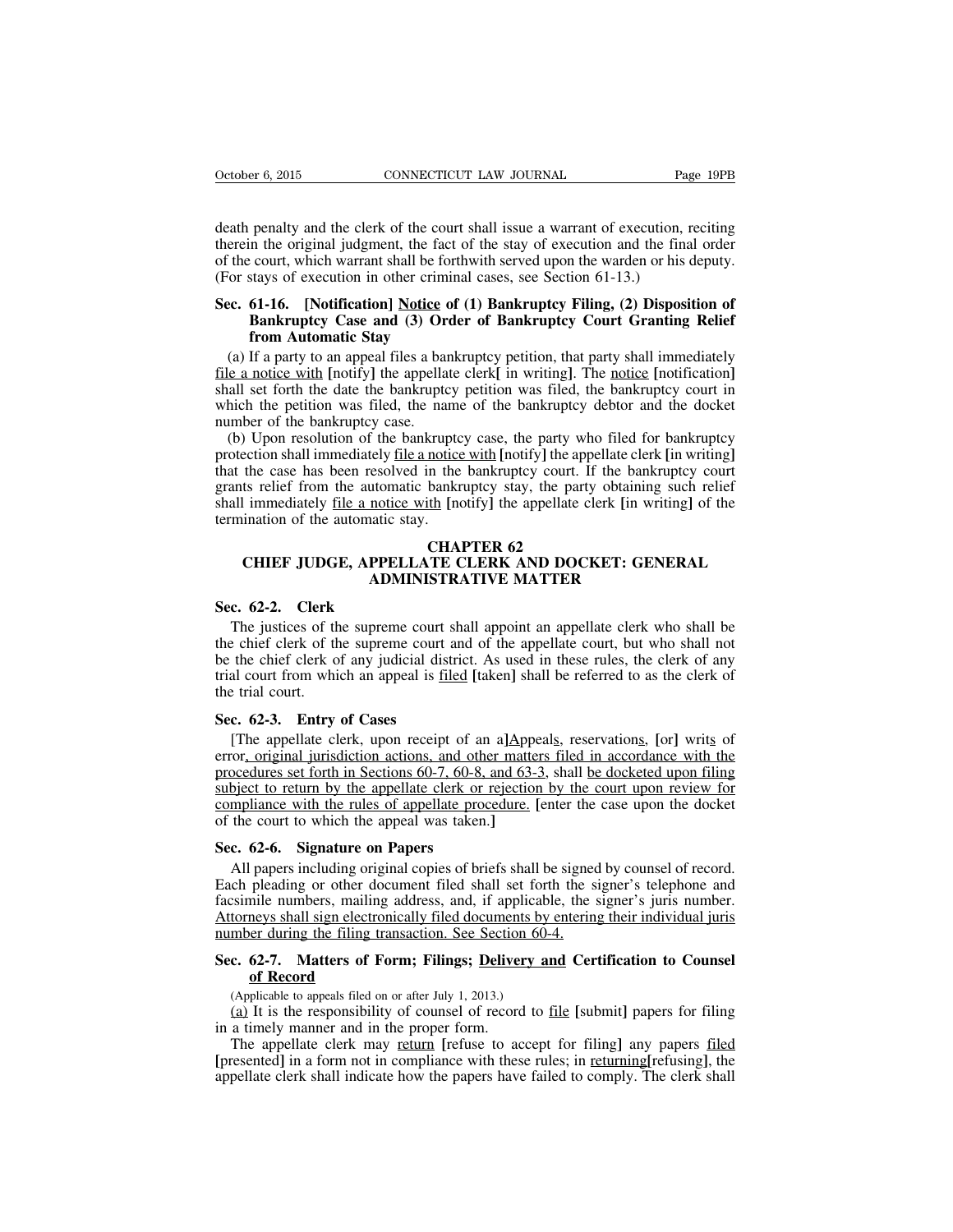note **[**stamp any papers refused with**]** the date on which they were received before returning them, and shall retain an electronic copy thereof. Any papers correcting a noncomplying filing shall be deemed to be timely filed if a complying document is refiled with **[**resubmitted to**]** the appellate clerk within fifteen days. The time for responding to any such paper shall not start to run until the correcting paper is filed.

**[**Except for the transcript of evidence or where otherwise indicated, an original and fifteen copies of all papers shall be filed with the appellate clerk. For copies of the initial appeal papers, see Sections 63-3 and 63-4; for copies of papers withdrawing an appeal or writ of error, see Section 63-9; for copies of motions and opposition papers, see Section 66-3 (motions in general), Section 66-1 (extension of time), Section 61-11 (termination of stay of execution), and Section 66-5 (rectification); for copies of briefs and appendices, see Section 67-2; for copies of petitions for certification and opposition papers, see Sections 84-4 and 84-6; for copies of certified questions from courts of other jurisdictions, see Section 82-4.**]**

(b) All papers except the transcript and regulations filed pursuant to Section 81- 6 shall contain: (1) **[**a**]** certification that a copy has been delivered to **[**served on**]** each other counsel of record, including **[**the**]** names, addresses, e-mail addresses, and telephone and facsimile numbers **[**of all counsel served.**]**; (2) certification that the document has been redacted or does not contain any names or other personal identifying information that is prohibited from disclosure by rule, statute, court order or case law; and (3) certification that the document complies with all applicable rules of appellate procedure. Any request to deviate from the requirement regarding personal identifying information shall be filed with the appellate clerk pursuant to Section 67-2 (k). Additional certification requirements may be required by the rules under which specific documents are filed. **[**The certification concerning briefs may be signed by counsel of record or the printer on the last page of one of the briefs or on a separate typewritten document filed with the briefs. All service and filing by mail shall be by first class or express United States mail, postage prepaid, or by hand delivery.

If a document must be filed by a certain date under these rules or under any statutory provision, the document must be received by the appellate clerk by the close of business on that date; it is not sufficient that a document be mailed by that date to the appellate clerk unless a rule or statutory provision expressly so computes the time.**]**

(c) Any counsel of record who files a document electronically with the court must deliver it electronically to all other counsel of record, as defined by Section 60-4, unless the intended recipient has notified the appellate clerk and all other counsel of record in writing that the recipient declines to accept electronic delivery of documents or the intended recipient is exempt from the requirements of electronic filing pursuant to Section 60-8. Any counsel of record who has signed an electronically filed document shall be deemed to have consented to electronic delivery under this section. Delivery by e-mail is complete upon sending the electronic notice unless the party sending notice learns that the attempted delivery did not reach the e-mail address of the intended recipient.

If the intended recipient has declined to accept electronic delivery or is exempt from the requirements of electronic filing, a document may be delivered to counsel of record by hand or by first class or express mail delivered by the United States Postal Service or an equivalent commercial service, postage prepaid, to the last known address of the intended recipient.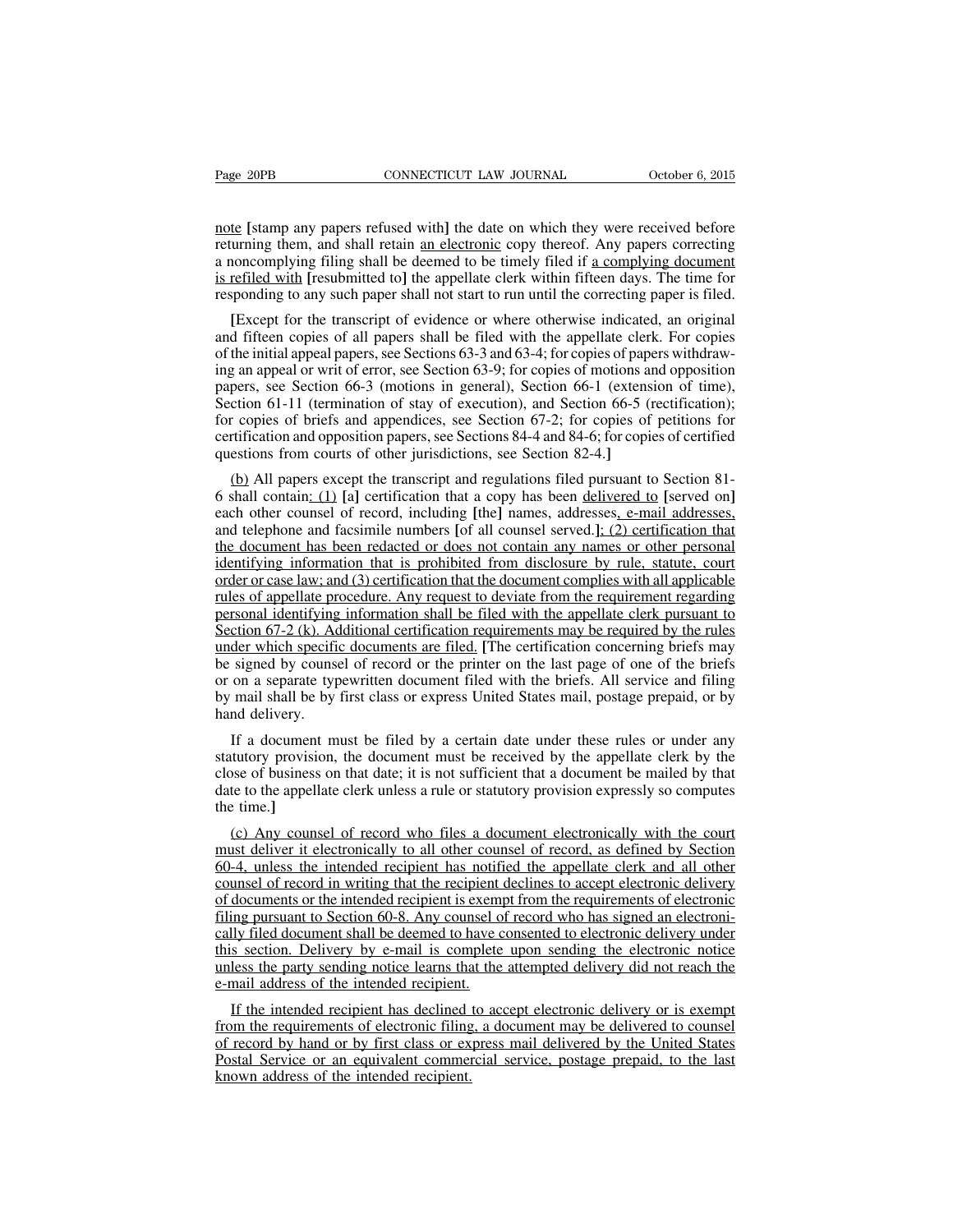**[**The signed original of documents filed pursuant to Sections 66-3, 67-2, 81-2, 81-3, 84-5 and 84-6 shall bear an attached certificate indicating that the document is in compliance with all of the requirements of the rule under which it is being filed.**]**

COMMENTARY—Language concerning the computation of time for filing has been transferred to Section 60-4. It is counsel's responsibility to notify the Statewide Grievance Committee of any changes to contact information, including e-mail addresses.

# **Sec. 62-8. Names of Counsel; Appearance**

Counsel for all parties in the trial court shall be deemed to have appeared in the appeal unless permission to withdraw has been granted pursuant to Section 62-9 or unless an in lieu of appearance pursuant to Section 3-8 has been filed by other counsel. Counsel who filed the appeal or filed an appearance in the appellate court after the appeal was filed shall be deemed to have appeared in the trial court for the limited purpose of prosecuting or defending the appeal. Unless otherwise provided by statute or rule, counsel who have so appeared shall be entitled to review all trial court docket sheets and files, including sealed files, and shall be entitled to participate in proceedings in the trial court on motions filed in the trial court pursuant to Section 66-1 and motionsfiled in the appellate court but referred to the trial court for decision.

An appearance filed after the case is ready pursuant to Section 69-2 requires permission of the court.

**[**Where counsel did not file the appeal but have appeared in the appellate court, a copy of an appearance form stamped by the appellate clerk's office shall be satisfactory evidence of an appearance in an appeal.**]** This rule shall not be deemed to permit appellate counsel to review records that were sealed as to trial counsel but retained in the trial court file for appellate review.

This rule shall not be deemed to excuse trial counsel with respect to preserving a defendant's right to appeal pursuant to Section 63-7; nor shall this rule prevent trial counsel from moving for a withdrawal of appearance pursuant to Section 62-9.

**[**No change, substitution or withdrawal of counsel shall be permitted after the due date of the final reply brief without leave of the court.**]**

# **Sec. 62-8A. Attorneys of Other Jurisdictions Participating Pro Hac Vice on Appeal**

(a) An attorney, who upon written application pursuant to Section 2-16 has been permitted by a judge of the superior court to participate in the presentation of a cause or appeal pending in this state, shall be allowed to participate in any appeal of said cause without filing a written application to the court having jurisdiction over the appeal. All terms, conditions and obligations set forth in Section 2-16 shall remain in full effect. The chief clerk of the superior court for the judicial district in which the cause originated shall continue to serve as the agent upon whom process and notice of service may be served.

(b) Any attorney who is in good standing at the bar of another state and who has not appeared pro hac vice in the superior court to participate in the cause now pending on appeal, may for good cause shown, upon written application presented by a member of the bar of this state, be permitted in the discretion of the court having jurisdiction over the appeal to participate in the presentation of the appeal, provided, however, that:

(1) such application shall be accompanied by an affidavit:

(A) stating whether an application was filed pursuant to Section 2-16 in the superior court and, if so, the disposition of said application;

(B) certifying whether such applicant has a grievance pending against him or her in any other jurisdiction, has ever been reprimanded, suspended, placed on inactive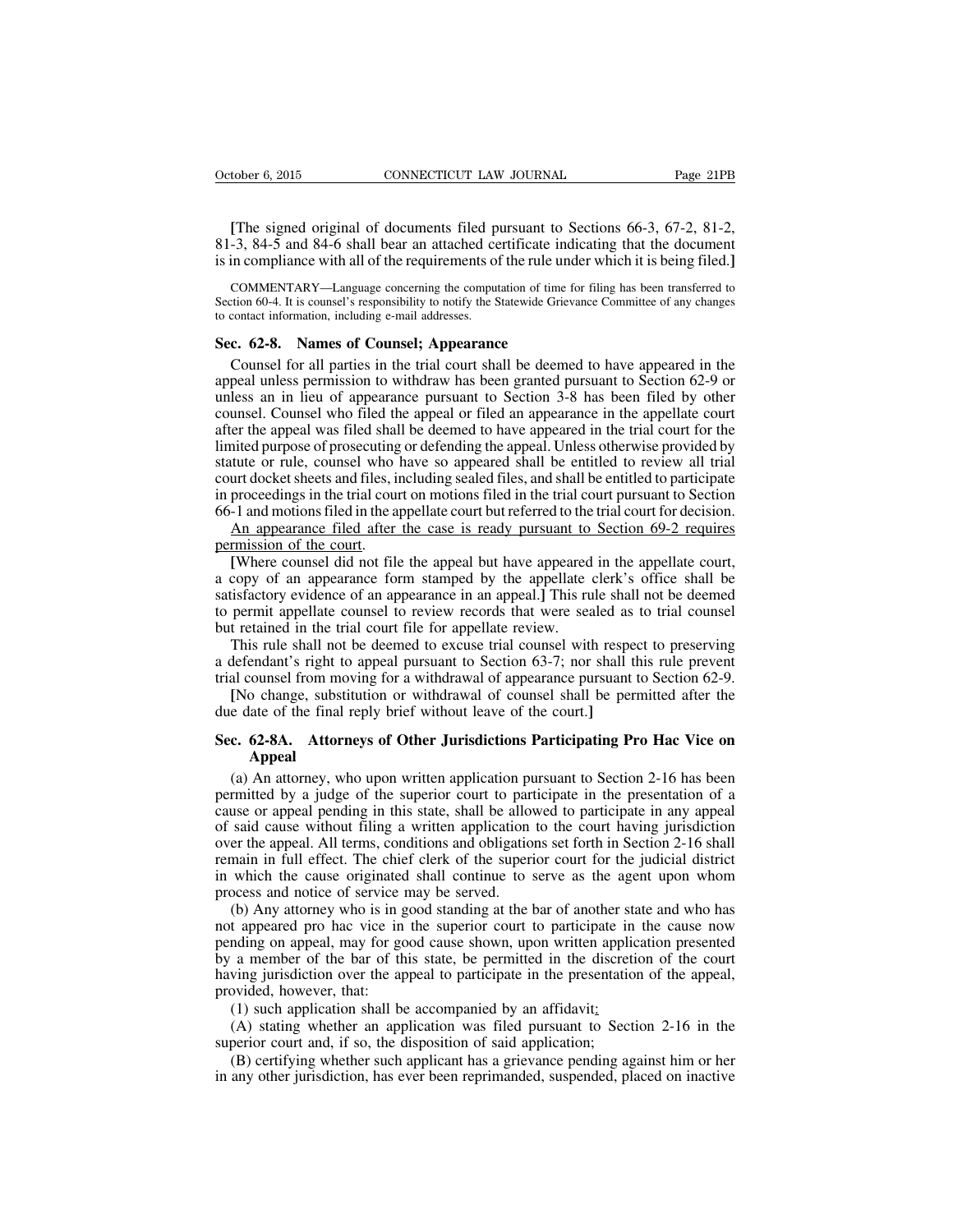status, disbarred or otherwise disciplined, or has resigned from the practice of law and, if so, setting forth the circumstances concerning such action;

(C) certifying that the applicant has paid to the clerk of the superior court any fee required by the General Statutes for admission pro hac vice;

(D) certifying that the applicant has paid the client security fund fee due for the calendar year in which the application is made;

(E) designating the chief clerk of the superior court for the judicial district in which the cause originated as his or her agent upon whom process and notice of service may be served;

(F) certifying that the applicant agrees to register with the statewide grievance committee in accordance with the provisions of chapter 2 of the rules of practice while appearing in the appeal and for two years after the completion of the matter in which the attorney appeared and to notify the statewide grievance committee of the expiration of the two year period;

(G) identifying the number of attorneys in his or her firm who are appearing pro hac vice in the cause now on appeal or who have filed or intend to file an application to appear pro hac vice in this appeal; and

(H) identifying the number of cases in which the attorney has appeared pro hac vice in any court of this state since the attorney first appeared pro hac vice in this state**[**.**]**; and provided

(2) a member of the bar of this state must be present at all proceedings and arguments and must sign all motions, briefs and other papers filed with the court having jurisdiction over the appeal and assume full responsibility for them and for the conduct of the appeal and of the attorney to whom such privilege is accorded. Said application shall be filed with the appellate clerk **[**made to the court having jurisdiction over the appeal. The application shall be filed**]** in accordance with Sections 66-2 and 66-3 and all required fees shall be paid in accordance with Sections 60-7 or 60-8. Good cause for according such privilege may include a showing that by reason of a long-standing attorney-client relationship, predating the cause of action or subject matter of the appeal, the attorney has acquired a specialized skill or knowledge with respect to issues on appeal or to the client's affairs that are important to the appeal, or that the litigant is unable to secure the services of Connecticut counsel. Upon the granting of an application to appear pro hac vice, the clerk of the court in which the application is granted shall immediately notify the statewide grievance committee of such action.

(c) No application to appear pro hac vice shall be permitted after the due date of the final reply brief as set forth in Section 67-3 without leave of the court.

COMMENTARY—October, 2013: The amendment is intended to reconcile this rule with Section 2-16, which governs pro hac vice applications to the superior court. This section as amended also requires the applicant to certify that any statutory fee for admission pro hac vice has been paid. As of the effective date of the amendment, General Statutes § 52-259 (i) requires payment of a \$600 fee with an application for admission pro hac vice. **[**That statutory fee provision expires July 1, 2015.**]**

COMMENTARY—The amendment to subsection (b) (2) brings this section into accord with the electronic filing requirements. Also, what had been the final sentence of the October, 2013, commentary concerning the expiration of the fee for permission to appear pro hac vice has been deleted.

## **Sec. 62-9. Withdrawal of Appearance**

(a) An attorney or party whose appearance has been filed shall be deemed to have withdrawn such appearance upon failure to file a written objection within ten days after written notice has been given or mailed to such attorney or party that a new appearance has been filed in lieu of the appearance of such attorney or party in accordance with Section 62-8.

(b) An attorney may, by motion, withdraw his or her appearance for a party after an additional appearance representing the same party has been entered on the docket.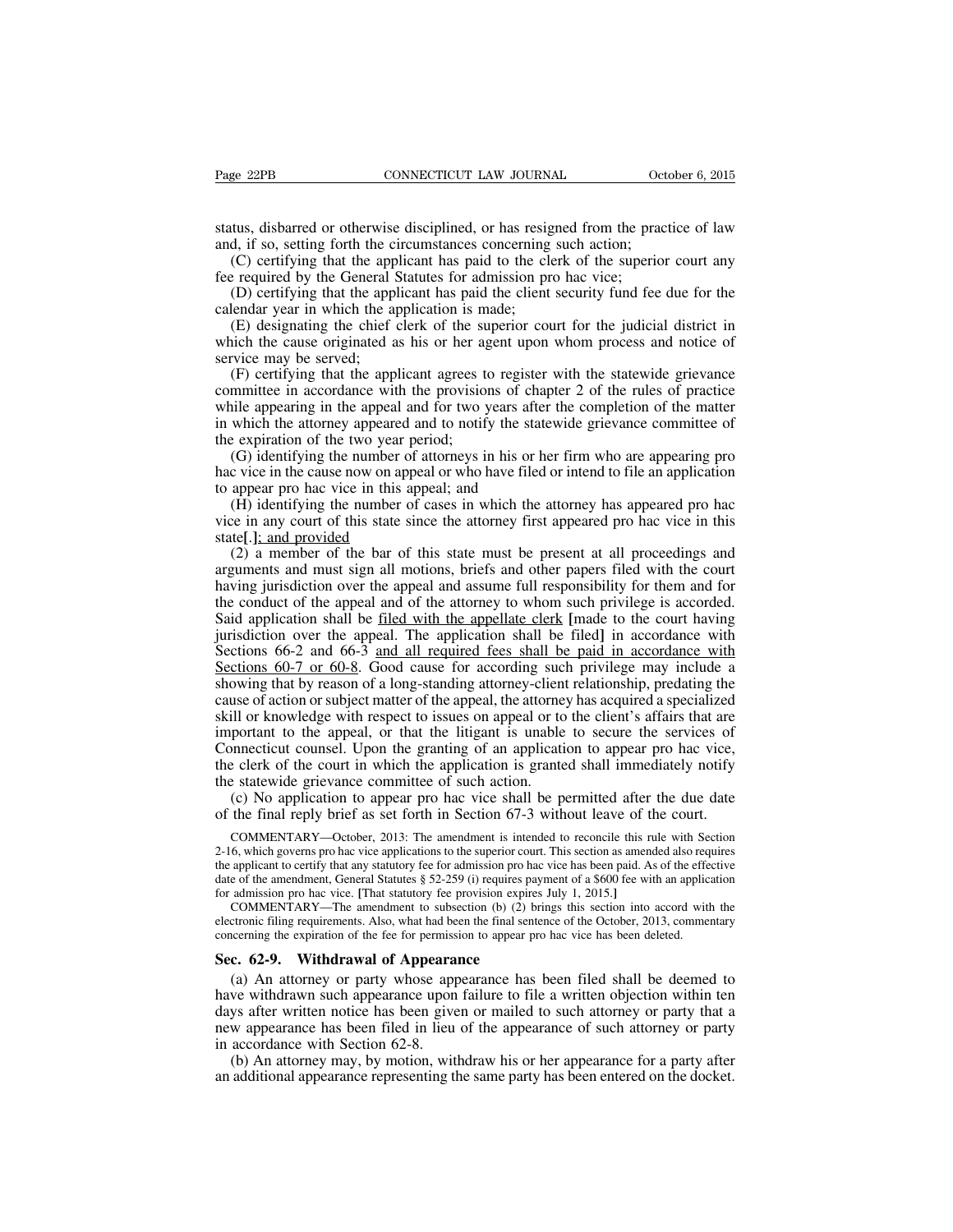A motion to withdraw pursuant to this subsection shall state that an additional appearance has been entered on appeal. The appellate clerk may as of course grant the motion if the additional appearance has been entered.

(c) Except as provided in subsections (a) and (b), no attorney whose appearance has been entered on the docket shall withdraw his or her appearance without leave of the court. A motion for leave to withdraw shall be filed with the appellate clerk in accordance with Sections 66-2 and 66-3. The motion shall include the current address of the party as to whom the attorney seeks to withdraw. No motion for leave to withdraw shall be granted until the court is satisfied that reasonable notice has been given to the party being represented and to other counsel **[**and selfrepresented parties**]** of record. Reasonable notice to the party or parties may be satisfied by filing along with the motion, a certified or registered mail return receipt signed by the individual party or parties represented by the attorney.

(d) A motion for leave to withdraw appearance of appointed appellate counsel pursuant to Section 43-34 shall be filed with the appellate clerk. The form of the motion shall comply with Sections 66-2 and 66-3**[**, except that only an original and one copy shall be filed**]**. The brief accompanying the motion, as required under Section 43-35, shall comply with Section 43-35 in form and substance. The original of the brief and the transcript of the pertinent proceedings shall be filed with the appellate clerk with the motion to withdraw. The motion, brief and transcript shall be referred to the trial court for decision. That decision may be reviewed pursuant to Section 66-6.

# **Sec. 62-9A. Hybrid Representation; Removal or Substitution of Counsel in Criminal and Habeas Corpus Appeals**

On appeal, a defendant or habeas petitioner has no right to self-representation while represented by counsel. If an indigent defendant or habeas petitioner wishes to replace appointed counsel or remove appointed counsel and appear as a selfrepresented party, in lieu of such counsel, the defendant or habeas petitioner shall file a motion with the appellate clerk making such request and setting forth the reasons therefor. **[**An original and three copies of the motion shall be filed.**]** A copy of such motion shall be delivered**[**served**]**, in accordance with Section 62-7, to **[**upon**]** the attorney sought to be removed or replaced and to **[**upon**]** the state.

The appellate clerk shall forward the motion to the trial judge, who shall conduct a hearing and enter appropriate orders consistent with the relevant provisions of chapter 44 of these rules. **[**The decision on the motion shall be filed with the appellate clerk.**]** The trial court shall send notice of the order to all counsel of record and to the appellate clerk.

# **CHAPTER 63 FILING THE APPEAL; WITHDRAWALS**

#### **Sec. 63-1. Time to Appeal**

#### (a) **General provisions**

Unless a different time period is provided by statute, an appeal must be filed within twenty days of the date notice of the judgment or decision is given. The appeal period may be extended if permitted by Section 66-1 (a). If circumstances give rise to a new appeal period as provided in subsection (c) of this rule, such new period may be similarly extended as long as no extension of the original appeal period was obtained.

If a motion is filed within the appeal period that might give rise to a new appeal period as provided in subsection (c) of this rule, the appeal may be filed either in the original appeal period, which continues to run, or in the new appeal period.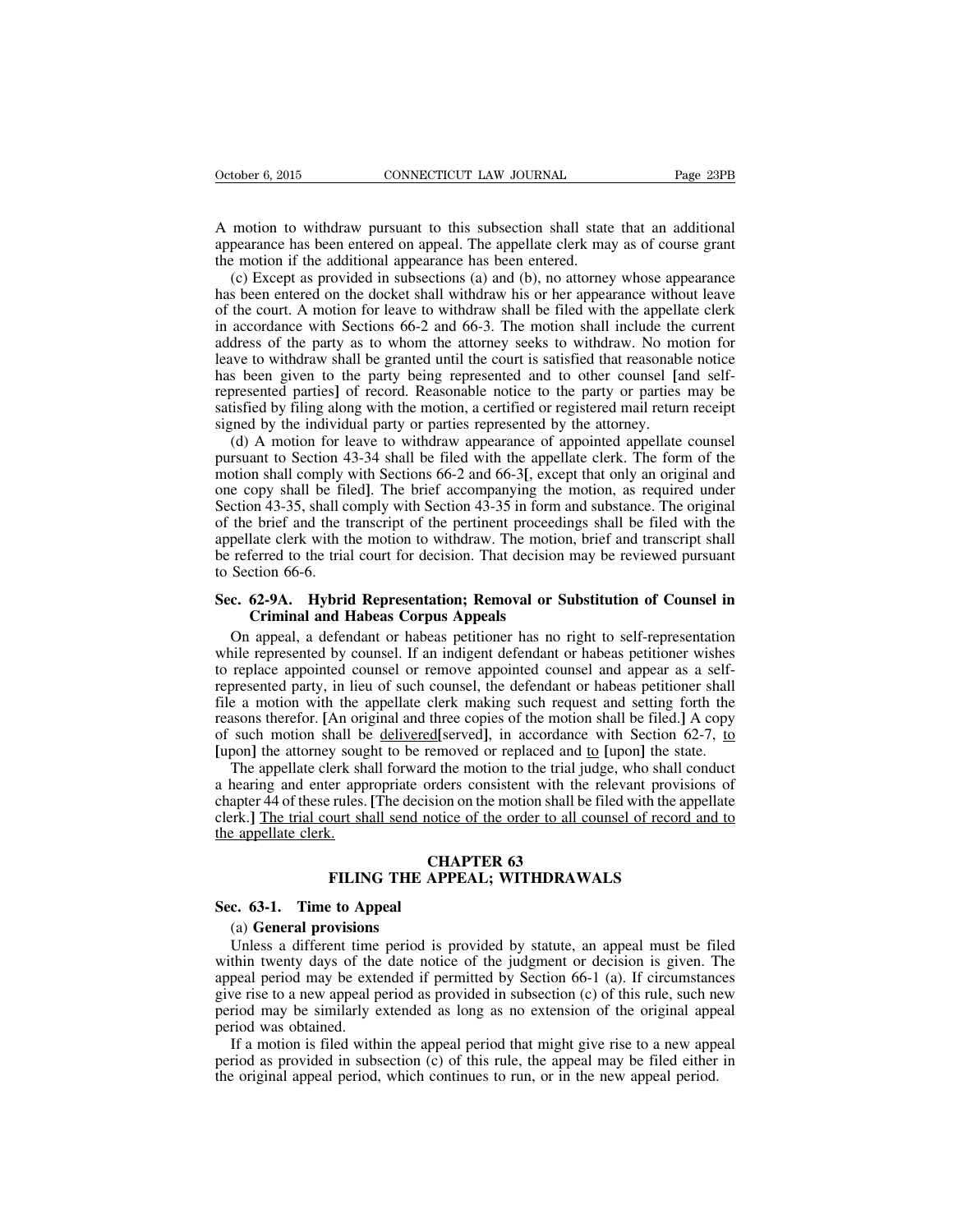As used in this rule, ''appeal period'' includes any extension of such period obtained pursuant to Section 66-1 (a).

#### (b) **When appeal period begins**

If notice of the judgment or decision is given in open court, the appeal period shall begin on that day. If notice is given only by mail, the appeal period shall begin on the day that notice was mailed to counsel **[**and self-represented parties**]** of record by the clerk of the trial court**[** clerk**]**. The failure to give notice of judgment to a nonappearing party shall not affect the running of the appeal period.

In criminal cases where the appeal is from a judgment of conviction, the appeal period shall begin when sentence is pronounced in open court.

In civil jury cases, the appeal period shall begin when the verdict is accepted.

#### (c) **New appeal period**

#### (1) **How new appeal period is created**

If a motion is filed within the appeal period that, if granted, would render the judgment, decision or acceptance of the verdict ineffective, either a new twenty day period or applicable statutory time period for filing the appeal shall begin on the day that notice of the ruling is given on the last such outstanding motion, except as provided for additur or remittitur in the next paragraph.

If a motion for additur or remittitur is filed within the appeal period and granted, a new twenty day appeal period shall begin upon the earlier of (A) acceptance of the additur or remittitur or (B) expiration of the time set for the acceptance. If the motion is denied, the new appeal period shall begin on the day that notice of the ruling is given.

Motions that, if granted, would render a judgment, decision or acceptance of the verdict ineffective include, but are not limited to, motions that seek: the opening or setting aside of the judgment; a new trial; the setting aside of the verdict; judgment notwithstanding the verdict; reargument of the judgment or decision; collateral source reduction; additur; remittitur; or any alteration of the terms of the judgment.

Motions that do not give rise to a new appeal period include those that seek: clarification or articulation, as opposed to alteration, of the terms of the judgment or decision; a written or transcribed statement of the trial court's decision; or reargument of a motion listed in the previous paragraph.

If, within the appeal period, any motion is filed, pursuant to Section 63-6 or 63- 7, seeking waiver of fees, costs and security or appointment of counsel, a new twenty day appeal period or statutory period for filing the appeal shall begin on the day that notice of the ruling is given on the last such outstanding motion. If a party files, pursuant to Section 66-6, a motion for review of any such motion, the new appeal period shall begin on the day that notice of the ruling is given on the motion for review.

#### (2) **Who may appeal during new appeal period**

If a new appeal period arises due to the filing of a motion that, if granted, would render a judgment, decision or acceptance of the verdict ineffective, any party may file **[**take**]** an appeal during the new appeal period regardless of who filed or prevailed upon such motion. If, however, a new appeal period arises due to the filing of a motion for waiver of fees, costs and security or a motion for appointment of counsel, only the party who filed such motion may file **[**take**]** an appeal during the new appeal period.

#### (3) **What may be appealed during new appeal period**

The new appeal period may be used for appealing the original judgment or decision and/or for appealing any order that gave rise to the new appeal period. Such period may also be used for amending an existing appeal pursuant to Section 61-9 to challenge the ruling that gave rise to the new appeal period. Rulings on motions for waiver of fees, costs and security or motions for appointment of counsel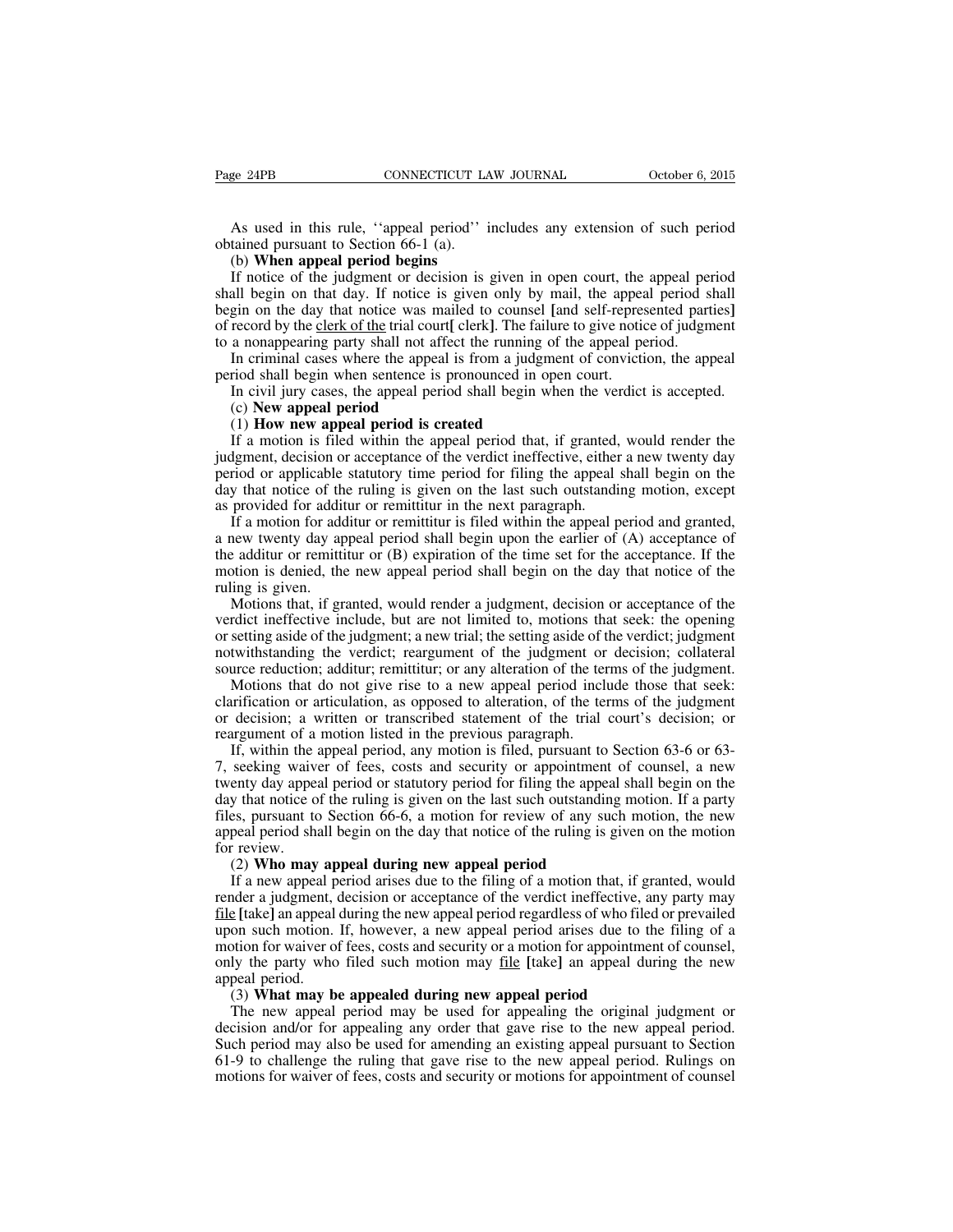may not be appealed during the new appeal period but may be challenged by motion for review in accordance with Section 66-6.

#### (d) **When motion to stay briefing obligations may be filed**

If, after an appeal has been filed **[**taken**]** but before the appeal period has expired, any motion isfiled that, if granted, would render the judgment, decision or acceptance of the verdict ineffective, any party may move to stay the briefing obligations of the parties in accordance with Section 67-12.

## (e) **Simultaneous filing of motions**

Any party filing more than one motion that, if granted, would render the judgment, decision or acceptance of the verdict ineffective, shall file such motions simultaneously insofar as simultaneous filing is possible.

# **Sec. 63-2. Expiration of Time Limitations; Counting Days**

In determining the last day for filing any papers, the last day shall, and the first day shall not, be counted. Time shall be counted by calendar, not working, days.

The appellate clerk's office shall be open from 9 a.m. until 5 p.m. on weekdays, with the exception of legal holidays and closures for exigent circumstances. When the last day of any limitation of time for filing any paper under these rules or an order of the court falls on a day when the office of the clerk of the trial court or of the appellate clerk is closed**[** not required to be open**]**, the paper may be filed on the next day when such office is **[**required so to be**]** open.

A document that is electronically received by the appellate clerk's office for filing after 5 p.m. on a day in which that office was open or is electronically received by that office for filing at any time on a day in which that office is closed, shall be deemed filed on the next business day that office is open. If a party is unable to electronically file a document because the court's electronic filing system is nonoperational for thirty consecutive minutes from 9 a.m. to 3 p.m. or for any period of time from 3 p.m. to 5 p.m. on the day on which the electronic filing is attempted, and such day is the last day for filing the document, the document shall be deemed to be timely filed if received by the appellate clerk's office on the next business day the electronic filing system is operational.

COMMENTARY—Thissection incorporates a safe harbor provision similarto the one that is employed by the trial court for the timely filing of electronic documents when the court's electronic filing system is not operational. See Section 7-17.

# **Sec. 63-3. Filing of Appeal[; Number of Copies]**

All appeals shall be filed and all fees paid in accordance with the provisions of Sections 60-7 or 60-8. The appeal will be docketed upon filing but may be returned by the appellate clerk or rejected by the court upon review for compliance with the rules of appellate procedure.

The appellant must certify that a copy of the appeal form generated at the time of electronic filing and bearing the assigned docket number and electronic signature of the filer will immediately be delivered pursuant to Section 62-7 (c) to all counsel of record and, in criminal and habeas corpus matters, to the office of the chief state's attorney, appellate bureau. The appellate clerk, upon receipt of the foregoing, shall deliver a copy of the appeal form to the clerk of the original trial court, to the clerk of any trial courts to which the matter was transferred, and to each party to the appeal. In criminal and habeas corpus matters, the appellate clerk shall deliver a copy of the appeal form to the office of the chief state's attorney, appellate bureau, or to the attorney general, as appropriate.

**[**Any appeal may be filed in the original trial court or the court to which the case was transferred or in any judicial district court in the state, except that juvenile appeals and appeals from interlocutory orders, if permitted by law, must be filed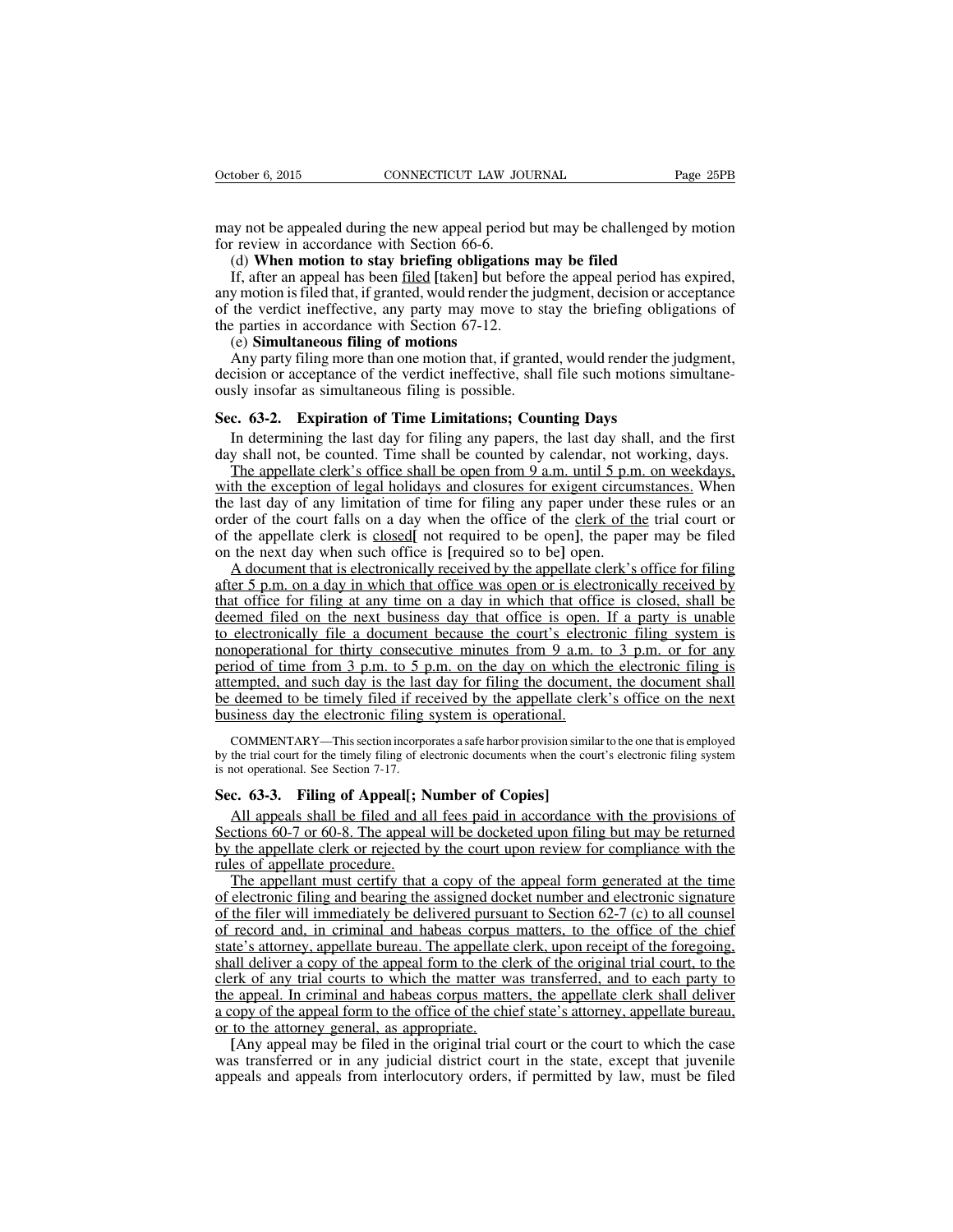with the clerk of the original trial court or the court to which the case was transferred. Procedures for appeals in e-filed cases are governed by Section 63-3A. An application for a fee waiver pursuant to Sections 63-6 or 63-7 must be filed with the clerk of the court in which the case was tried or otherwise resolved.

The original appeal form shall be accompanied by a certification that a copy thereof has been served on each counsel of record, as defined in Section 60-4, in accordance with the provisions of Section 62-7. At the time the appeal is filed, the appellant shall, as set forth in Section 63-5, pay to the clerk of the trial court all required fees. The clerk shall: (1) endorse on the original appeal form the date and time of filing and the receipt or waiver of fees; (2) return the original endorsed appeal form to the appellant; and (3) immediately notify the clerk of the original trial court that an appeal has been filed. In addition, in noncriminal matters, the clerk shall, without cost, provide the appellant with a copy of the docket sheet (DS1) listing the counsel for all parties. In criminal and habeas corpus matters, the clerk shall also send a copy of the endorsed appeal form to the office of the chief state's attorney, appellate bureau.

On the same day on which the original appeal form is endorsed by the trial court clerk, the appellant shall deliver a copy of the endorsed appeal form to the clerk of the trial court in which the case was originally filed and the clerk of any trial court to which the case was subsequently transferred. The copy may be delivered by hand, fax or any other electronic means permitted by Section 4-4. The appellant shall obtain proof that the original trial court and any subsequent trial court received the copy on the same day on which it was delivered.

Within ten days of filing the appeal, the appellant shall file with the appellate clerk the original of the endorsed appeal form; the docket sheet, if any; the papers required by Section 63-4; and proof that a copy of the endorsed appeal form was transmitted to the original trial court and to any trial court to which the case subsequently was transferred. The appellant shall certify that a copy of the endorsed appeal form was served on: (1) the clerk of the original trial court; (2) the clerk of any other trial court to which the case was transferred; and (3) any trial court whose decision is the subject of the appeal. The appellant shall also certify that a copy of the endorsed appeal form and all other papers required by Section 63-4 was served on: (1) every other party in the manner set forth in Section 62-7; and (2) in criminal and habeas corpus matters, the office of the chief state's attorney, appellate bureau.

The appellate clerk, upon receipt of the foregoing, shall docket the appeal, affix to the endorsed appeal form the docket number assigned to the appeal and send one copy to the trial judge and one copy to each party to the appeal and, in criminal and habeas corpus matters, to the office of the chief state's attorney, appellate bureau.**]**

COMMENTARY—This section has been rewritten to reflect the requirement that all appeals shall be electronically filed unless the electronic filing requirements do not apply to the filer or unless an exemption to the electronic filing requirements has been granted. The electronic filing requirements do not apply to self-represented parties at this time.

## **Sec. 63-3A. Appeals in E-Filed Cases [REPEALED]**

[An appeal may be e-filed in any case in which e-filing is permitted in the trial court. The appeal form shall be e-filed in accordance with Section 4-4 and shall contain a certification that a copy has been served on each counsel of record, as defined in Section 60-4, in accordance with the provisions of Section 62-7.

All required fees shall be paid at the time of e-filing by any method specified by Judicial Branch E-Services. The appellant shall print a copy of the confirmation of e-filing and affix it to the original appeal form. The original appeal form and the confirmation of e-filing together are deemed to be the endorsed appeal form.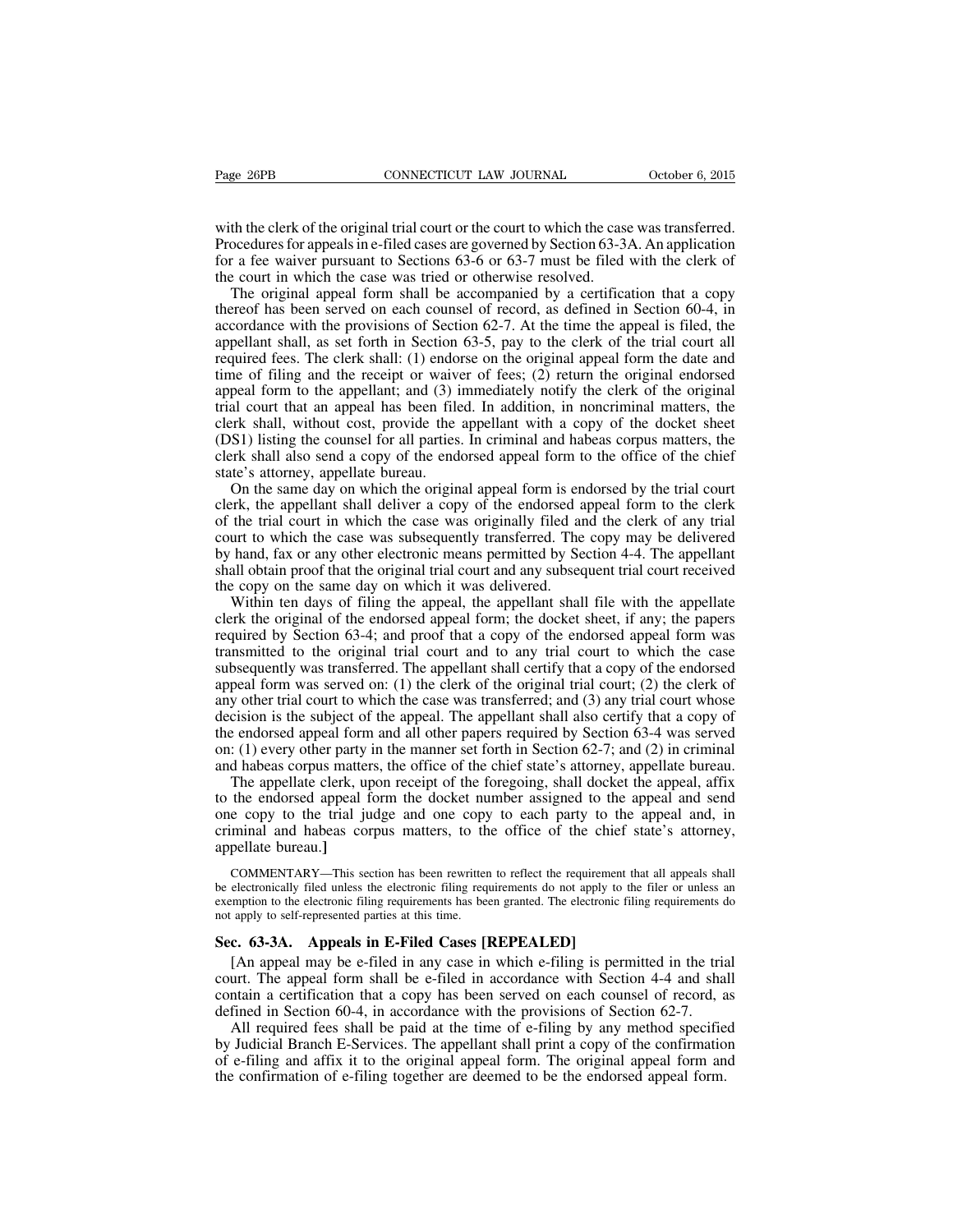Within ten days of e-filing the appeal, the appellant shall file with the appellate clerk the original and one copy of the endorsed appeal form, with a certification that a copy was served on each party as required by Section 63-3; two print copies of the electronic docket sheet for the case as it appears on the Judicial Branch website; and the papers required by Section 63-4.

Upon receipt of the foregoing, the appellate clerk shall docket the appeal and proceed in accordance with Section 63-3.**]**

COMMENTARY—This section has been repealed in light of the revision to Section 63-3.

# **Sec. 63-4. Additional Papers to Be Filed by Appellant and Appellee when Filing Appeal**

(Applicable to appeals filed on or after July 1, 2013.)

(a) Within ten days of filing an appeal, **[**At the time the appellant sends a copy of the endorsed appeal form and the docket sheet to the appellate clerk,**]** the appellant shall also file with **[**send**]** the appellate clerk **[**an original of**]** the following:

(1) A preliminary statement of the issues intended for presentation on appeal. If any appellee wishes to: (A) present for review alternative grounds upon which the judgment may be affirmed; (B) present for review adverse rulings or decisions of the court which should be considered on appeal in the event the appellant is awarded a new trial; or (C) claim that a new trial rather than a directed judgment should be ordered if the appellant is successful on the appeal, that appellee shall file a preliminary statement of issues within twenty days from the filing of the appellant's preliminary statement of the issues.

Whenever the failure to identify an issue in a preliminary statement of issues prejudices an opposing party, the court may refuse to consider such issue.

(2) A certificate stating that no transcript is deemed necessary, or a copy of the transcript order acknowledgment form (JD-ES-38) with section I thereof completed, filed with the official reporter pursuant to Section 63-8. If any other party deems any other parts of the transcript necessary, that party shall, within twenty days from the filing of the appellant's transcript papers, file a copy of the order form (JD-ES-38), which that party has placed in compliance with Section 63-8.

If the appellant is to rely on transcript delivered prior to the taking of the appeal, an order form (JD-ES-38) shall be filed stating that an electronic version of a previously delivered transcript has been ordered. The detailed statement of the transcript to be relied on required by Section 63-8 also must be filed. If any other party deems any other parts of the transcript necessary, and those parts have not been delivered at the time of the taking of the appeal, that party shall have twenty days to order those additional parts. If any other party is to rely on transcript delivered prior to the taking of the appeal, an order form (JD-ES-38) shall be filed within twenty days, stating that an electronic version of a previously delivered transcript has been ordered.

(3) A docketing statement containing the following information to the extent known or reasonably ascertainable by the appellant: (A) the names and addresses of all parties to the appeal**[** and their**]**, the names, addresses, and e-mail addresses of trial and appellate counsel of record, and the names and addresses of all persons having a legal interest in the cause on appeal sufficient to raise a substantial question whether a judge should be disqualified from participating in the decision on the case by virtue of that judge's personal or financial interest in any such persons; (B) the case names and docket numbers of all pending appeals to the supreme court or appellate court which arise from substantially the same controversy as the cause on appeal, or involve issues closely related to those presented by the appeal; (C) whether there were exhibits in the trial court; and (D) in criminal cases, whether the defendant isincarcerated as a result of the proceedingsin which the appeal is being filed**[** taken**]**.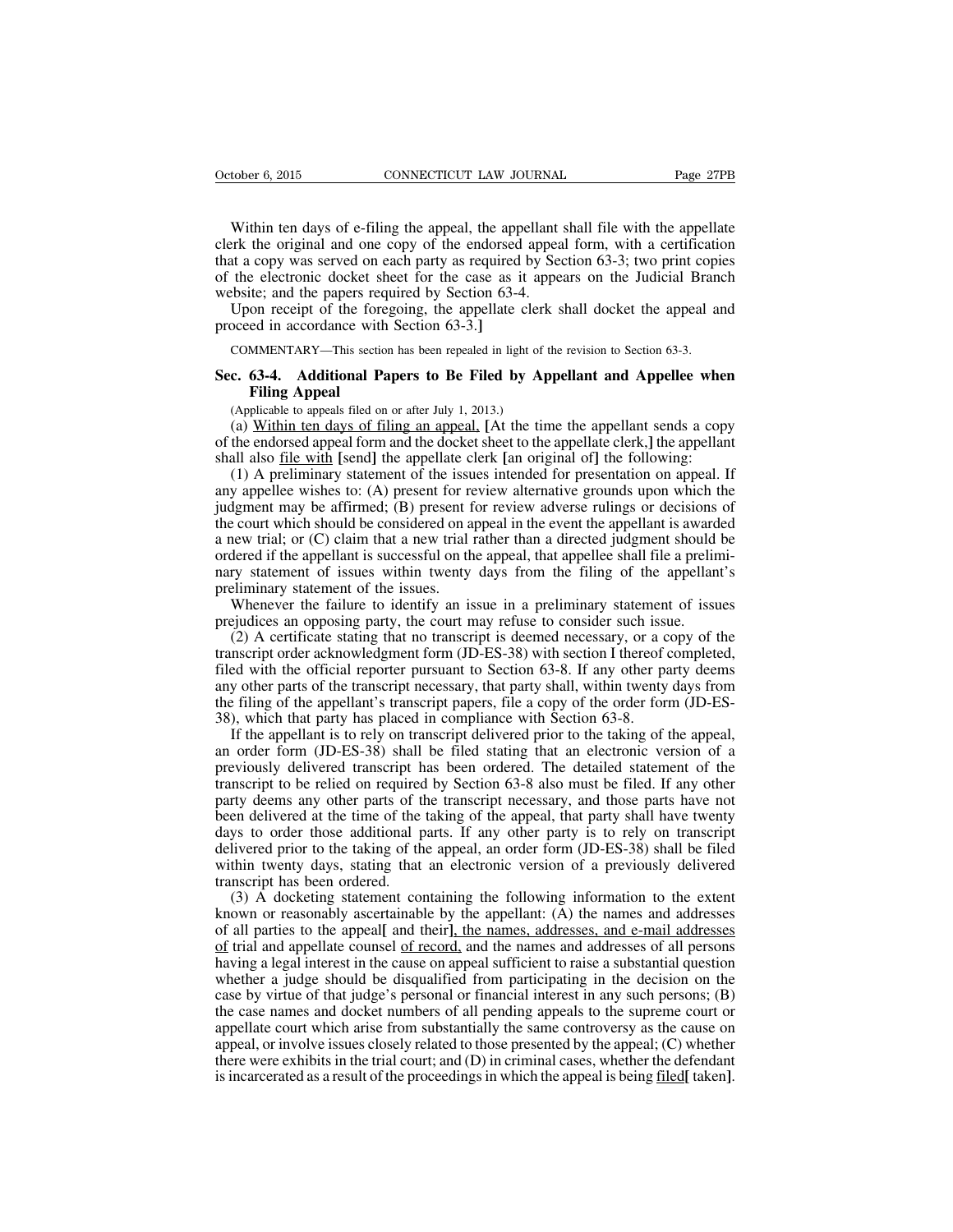If additional information is or becomes known to, or is reasonably ascertainable by the appellee, the appellee shall file a docketing statement supplementing the information required to be provided by the appellant.

(4) In all noncriminal matters, except for matters exempt from a preargument conference pursuant to Section 63-10, a preargument conference statement.

**[**(5) In all noncriminal cases, except for: (A) habeas corpus matters based on criminal convictions; (B) pre- and postjudgment orders in matters claiming dissolution of marriage, legal separation or annulment; (C) prejudgment remedies under chapter 903a of the General Statutes; and (D) actions of foreclosure of title to real property, a draft judgment file prepared in the form prescribed by Section 6-2 et seq. If any appellee disagrees in any respect with the draft judgment file, that appellee shall file either a statement specifying the disagreement or a separate draft judgment file within twenty days of the filing of the appellant's draft. The appellate clerk shall transmit the appellant's draft judgment file and any disagreeing statements or other drafts to the trial court clerk. The trial court clerk shall, within twenty days of receipt of such documents and, if necessary, after consultation with the judge who tried the case, file the original judgment file, sending copies to the appellate clerk. The appellate clerk shall send copies to all counsel of record on the appeal. Any objections to the form of the judgment file may thereafter be raised only by a motion for rectification under Section 66-5.

If the trial court clerk fails to file the original judgment file within twenty days as required, the appellant may file with the appellate clerk a notice that the judgment file has not been so filed. The appellate clerk shall notify the trial court clerk and the trial judge of the pending appeal and the fact that the disagreement over the judgment file has not been resolved, after which the trial court clerk shall promptly file the judgment file as prescribed above.

(6) Except for habeas corpus matters based on criminal convictions and all cases in which the attorney general is a party, has appeared on behalf of a party or has filed an amicus brief in proceedings prior to the appeal, in all noncriminal cases where the constitutionality of a state statute has been challenged, a notice identifying the statute, the name and address of the party challenging it, and whether the statute's constitutionality was upheld by the trial court. The appellate clerk shall send a copy of such notice to the attorney general.**]**

(5) A constitutionality notice, in all noncriminal cases where the constitutionality of a statute has been challenged. Said notice shall identify the statute, the name and address of the party challenging it, and whether the statute's constitutionality was upheld by the trial court. The appellate clerk shall deliver a copy of such notice to the attorney general. This section does not apply to habeas corpus matters based on criminal convictions, or to any case in which the attorney general is a party, has appeared on behalf of a party, or has filed an amicus brief in proceedings prior to the appeal.

**[**(7)**]** (6) In matters in which documents are under seal, conditionally or otherwise, or limited as to disclosure, a copy of the time, date, scope and duration of sealing order form (JD-CL-76)**[** shall be attached to the appeal form**]**. (See Section 77-2.)

(b) Except as otherwise provided, a party may as of right file amendments to the preliminary statement of issues at any time until that party's brief is filed. Amendments to the docketing statement may be filed at any time. Amendments to the transcript statement may be made only with leave of the court. If leave to file such an amendment is granted, the adverse party shall have the right to move for permission to file a supplemental brief and for an extension of time. Amendments to the preargument conference statement shall not be presented in writing but may be presented orally at the preargument conference, if one is held.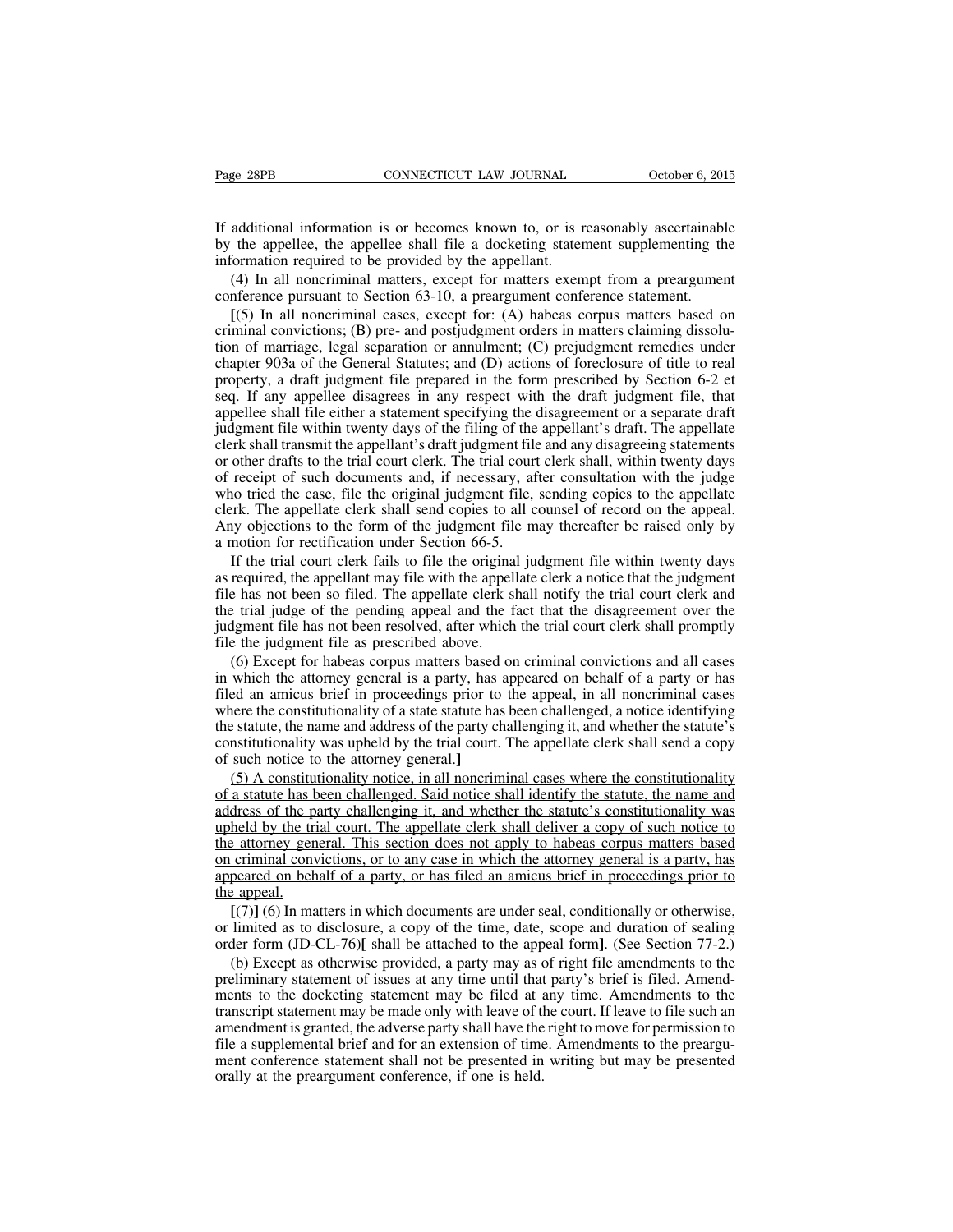(c) Failure to comply with this rule shall be deemed as sufficient reason to schedule a case for sanctions under Section 85-3 or for dismissal under Section 85-1.

COMMENTARY—Counsel of record should no longer file a draft judgment file with the appellate clerk; instead, a draft judgment file should be filed with the trial court clerk. Counsel should prepare a draft judgment file in accordance with Sections 6-2 and 6-3, file it with the trial court clerk, and deliver a copy to opposing counsel. Opposing counsel may submit any response or opposition to the trial court clerk. The trial court clerk then signs the judgment file, places it in the trial court file and provides a copy to counsel of record for inclusion in part one of the appendix to the appellant's brief. Subsequently, any objections to the form of the judgment file may be raised only by a motion for rectification pursuant to Section 66-5.

## **Sec. 63-5. Fees [REPEALED]**

[At the time of filing the appeal, the appellant, or one of the appellants, shall, unless the appeal is taken by the state, or the costs have been waived pursuant to Section 63-6 or 63-7, pay to the clerk of the trial court the fees provided by statute. Security for costs is not required to take an appeal, but security may at anytime, on motion and notice to the appellant, be ordered by the court. Such security shall be filed with the trial court.**]**

COMMENTARY—This section has been repealed in light of the adoption of Sections 60-7, 60-8, and 60-9.

#### **Sec. 63-6. Waiver of Fees, Costs and Security—Civil Cases**

If a party in any case where fees and costs may lawfully be waived is indigent and desires to appeal, that party may, within the time provided by the rules for taking an appeal, make written application**[**,**]** to the trial court **[**to which the fees required by statute or rule are to be paid,**]** for relief from payment of fees, costs and expenses. The application must be under oath and recite, or it must be accompanied by an affidavit reciting, the grounds upon which the applicant proposes to appeal and the facts concerning the applicant's financial status. Where an application arises out of a habeas corpus proceeding, the application shall be handled pursuant to Section 63-7. Where an application arises out of a child protection matter, the application shall be handled pursuant to Section 79a-4.

The judicial authority shall act promptly on the application for waiver of fees, costs and expenses. If the application is denied in whole or in part, and the applicant wishes to challenge that denial, the applicant shall file a written request for a hearing, pursuant to Section 8-2, within ten days of the issuance of notice of the denial of the application. The clerk of the trial court **[**clerk**]** shall assign the application for a hearing within twenty days of the filing of the request and the judicial authority shall act promptly on the application following the hearing.

If the court is satisfied that the applicant is indigent and has a statutory or constitutional right to court appointed counsel or a statutory right to appeal without payment of fees, costs and expenses, the court may (1) waive payment by the applicant of fees specified by statute and of taxable costs, **[**and waive the requirement of Section 63-5 concerning the furnishing of security for costs upon appeal,**]** and (2) order that the necessary expenses of prosecuting the appeal be paid by the state. The court may not consider the relative merits of a proposed appeal in acting upon an application pursuant to this section except that the court may consider the criteria contained in General Statutes § 52-259b.

Before incurring any expense in excess of \$100, including the expense of obtaining a transcript of the necessary proceedings or testimony, the applicant shall obtain the permission of the judge who presided at the applicant's trial. The judge shall authorize a transcript at state expense only of the portions of testimony or proceedings which may be pertinent to the issues on appeal.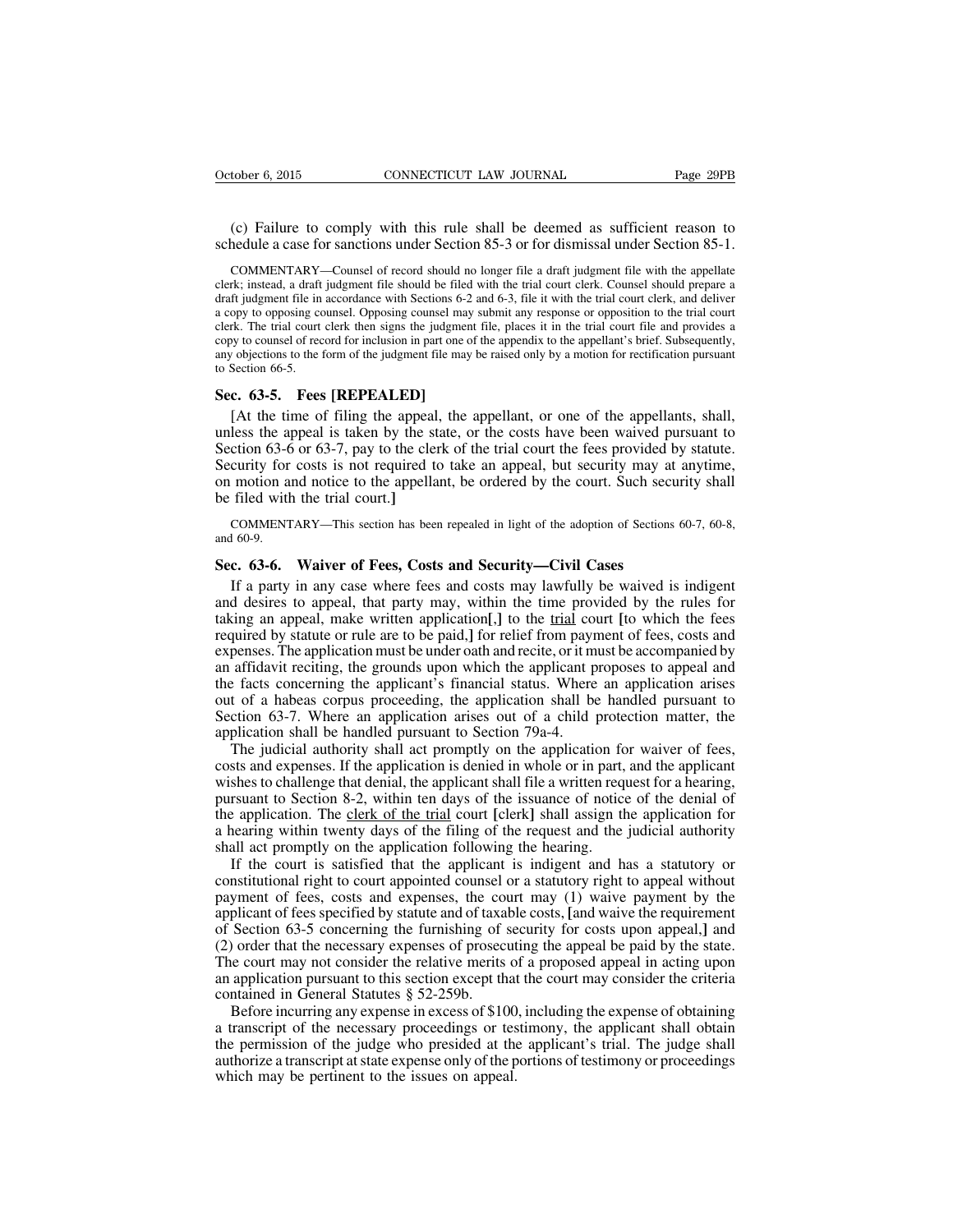The sole remedy of any party desiring the court to review an order concerning the waiver of fees, costs and security shall be by motion for review under Section 66-6.

COMMENTARY—This section has been amended to bring it into accord with Section 60-9. Security for costs is not required to take an appeal unless ordered by the trial court.

## **Sec. 63-7. Waiver of Fees, Costs and Security—Criminal Cases**

Any defendant in a criminal case who is indigent and desires to appeal, and has not previously been determined to be indigent, may, within the time provided by the rules for taking an appeal, make written application to the trial court **[**to which the fees required by statute or rule are to be paid,**]** for relief from payment of fees, costs and expenses. The application must be under oath and recite, or it must be accompanied by an affidavit reciting, the grounds upon which the applicant proposes to appeal and the facts concerning the applicant's financial status.

The application must be sent to the public defender's office for investigation. The judicial authority shall assign the request for waiver of fees, costs and expenses for hearing within twenty days after filing, and the trial counsel, the trial public defender's office to which the application had been sent for investigation and the chief of legal services of the public defender's office shall be notified in writing by the clerk's office of the date of such hearing.

The judicial authority shall act promptly on the application following the hearing. Upon determination by the judicial authority that a defendant in a criminal case is indigent, the trial court **[**to which the fees required by statute or rule are to be paid**]** may (1) waive payment by the defendant of fees specified by statute and of taxable costs, **[**and waive the requirement of Section 63-5 concerning the furnishing of security for costs upon appeal,**]** (2) order that the necessary expenses of prosecuting the appeal be paid by the state, and (3) appoint appellate counsel and permit the withdrawal of the trial attorney's appearance provided the judicial authority is satisfied that that attorney has cooperated fully with appellate counsel in the preparation of the defendant's appeal as set forth in Section 43-33.

When the judicial authority has appointed an attorney in private practice to represent the defendant upon appeal, the attorney shall obtain the approval of the judicial authority who presided at the trial before incurring any expense in excess of \$100, including the expense of obtaining a transcript of the necessary proceedings or testimony. The judicial authority shall authorize a transcript at state expense only of the portions of proceedings or testimony which may be pertinent to the issues on appeal.

The sole remedy of any defendant desiring the court to review an order concerning the waiver of fees, costs and security or the appointment of counsel shall be by motion for review under Section 66-6.

COMMENTARY—This section has been amended to bring it into accord with Section 60-9. Security for costs is not required to take an appeal unless ordered by the trial court.

#### **Sec. 63-8. Ordering and Filing of Paper Transcripts**

(a) On or before the date of the filing of the Section 63-4 papers, the appellant shall, subject to Section 63-6 or 63-7 if applicable, order, using Form JD-ES-38, from the official reporter a transcript **[**and an electronic version of a transcript**]** of the parts of the proceedings not already on file which the appellant deems necessary for the proper presentation of the appeal. Such order shall specify the case name, docket number, judge's name(s), and hearing date(s), and include a <u>brief</u>, detailed statement describing the parts of the proceedings of which a transcript has been ordered.**[**, for example, ''the voir dire on Monday, May 25, 1995,'' or ''the entire sentencing proceeding before Smith, J., on June 4, 1995.''**]** If any other party deems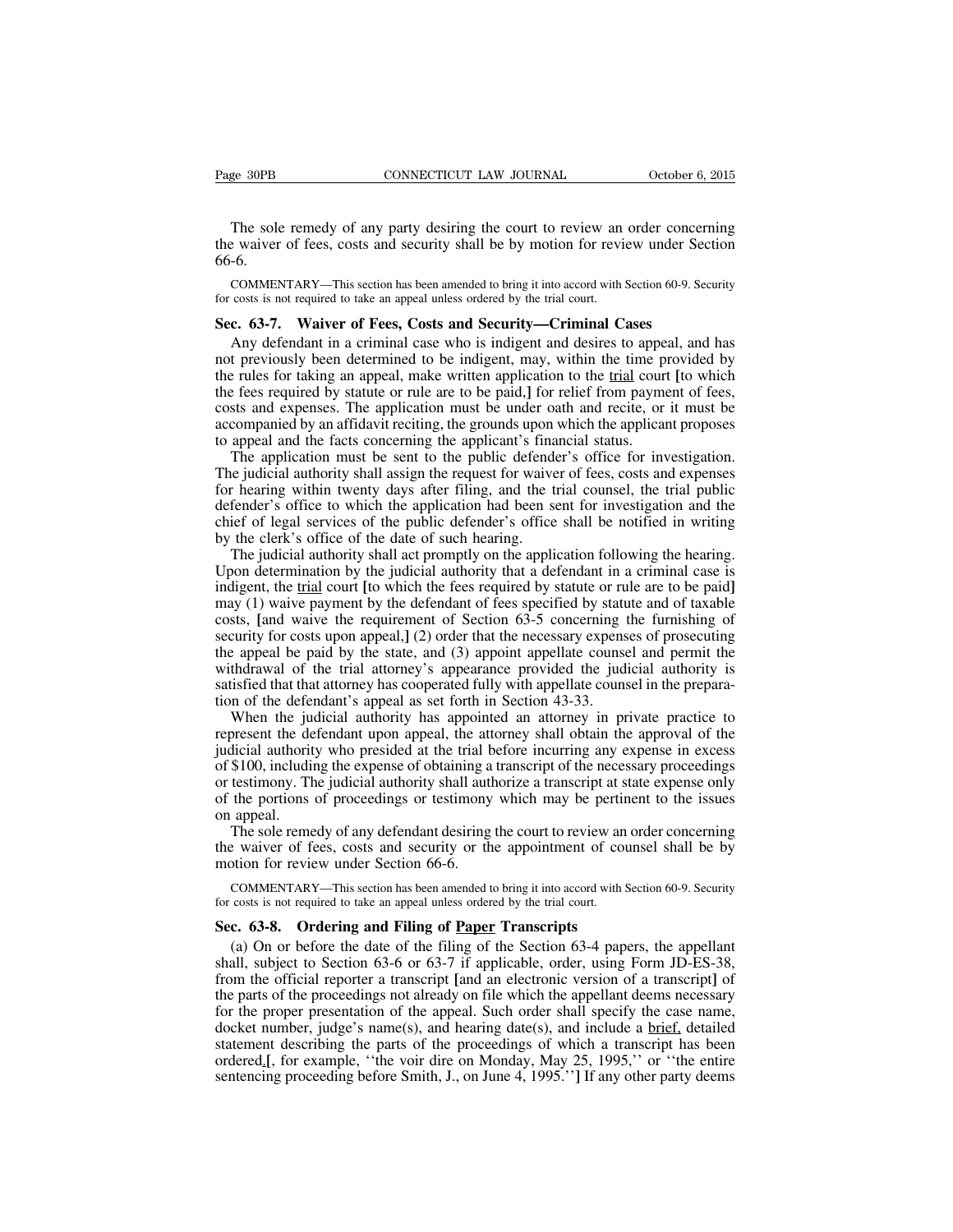other parts of the transcript necessary, that party shall, within twenty days from the filing of the appellant's transcript papers, similarly order those parts**[**, and an electronic version of those parts,**]** in writing from the official reporter.

(b) A party shall promptly **[**must**]** make satisfactory arrangements for payment of the costs of the transcript, pursuant to guidelines established by the chief court administrator. After those arrangements have been made, the official reporter shall send the party who ordered the transcript a written acknowledgment of the order, **[**including**]** with an estimated **[**of the**]** date of delivery**[** of**]**, and the number of pages in**[**,**]** the transcript. The ordering party shall file it **[**forthwith**]** with the appellate clerk with certification pursuant to Section 62-7**[** to all counsel of record**]**. The official reporter shall also immediately deliver **[**send**]** copies of the acknowledgment to the chief court administrator and the appellate clerk. If the final portion of the transcript cannot be delivered on or before the estimated delivery date on the acknowledgment, the official reporter will, not later than the next business day, issue to the ordering party an amended transcript order acknowledgment form (JD-ES-38A) with a revised estimated delivery date and shall also immediately deliver **[**send**]** copies of the amended acknowledgment form to the chief court administrator and the appellate clerk. The ordering party shall file the amended acknowledgment form forthwith with the appellate clerk with certification pursuant to Section 62-7**[** to all counsel of record**]**.

(c) The official reporter shall cause each court reporter involved in the production of the transcript to prepare a certificate of delivery stating the number of pages in the transcript and the date of its delivery to the party who ordered it**[**, and a certificate stating that an electronic version of the transcript has been produced and delivered in accordance with Section 63-8A**]**. If delivery is by mail, the transcript**[**, including the electronic version of the transcript,**]** shall be mailed first class certified, return receipt requested. The date of mailing is the date of delivery. If delivery is **[**manual**]** by hand, the court reporter shall obtain a receipt acknowledging delivery. The date of the receipt is the date of delivery. Each court reporter shall forward the certificates of delivery to the official reporter with a copy to the chief court administrator. Upon receipt of all the certificates of delivery, the official reporter shall forward to the appellate clerk, with copies to the chief court administrator and the party who ordered the transcript, **[**including an electronic transcript,**]** a certificate of completion stating the total number of pages in the entire transcript and the date of final delivery of the transcript.

(d) Upon receipt of the certificate of completion from the official reporter, counsel who ordered the transcript shall file a certification that a paper copy of the certificate of completion has been sent to all counsel of record in accordance with Section 62-7.

(e) (1) The appellant is required, either before or simultaneously with the filing of the appellant's brief, to file with the appellate clerk one unmarked, nonreturnable copy of the transcript, including a copy of the court reporter's certification page, ordered pursuant to subsection (a).

(2) All other parties are likewise required, either before or simultaneously with the filing of their briefs, to file those additional portions ordered pursuant to subsection (a) but shall not include the portions already filed by the appellant.

(3) The party filing the transcript shall provide the appellate clerk and all opposing counsel with a list of the number, and inclusive dates, of the volumes being filed. Form JD-CL-62, or one similar to it, should be used to satisfy this subsection.

#### **Sec. 63-8A. Electronic Copies of Transcripts**

In addition to the requirements of Section 63-8:

(a) Any party ordering a transcript of evidence as part of an appeal, a writ of error, or a motion for review shall, at the same time, order from the court reporter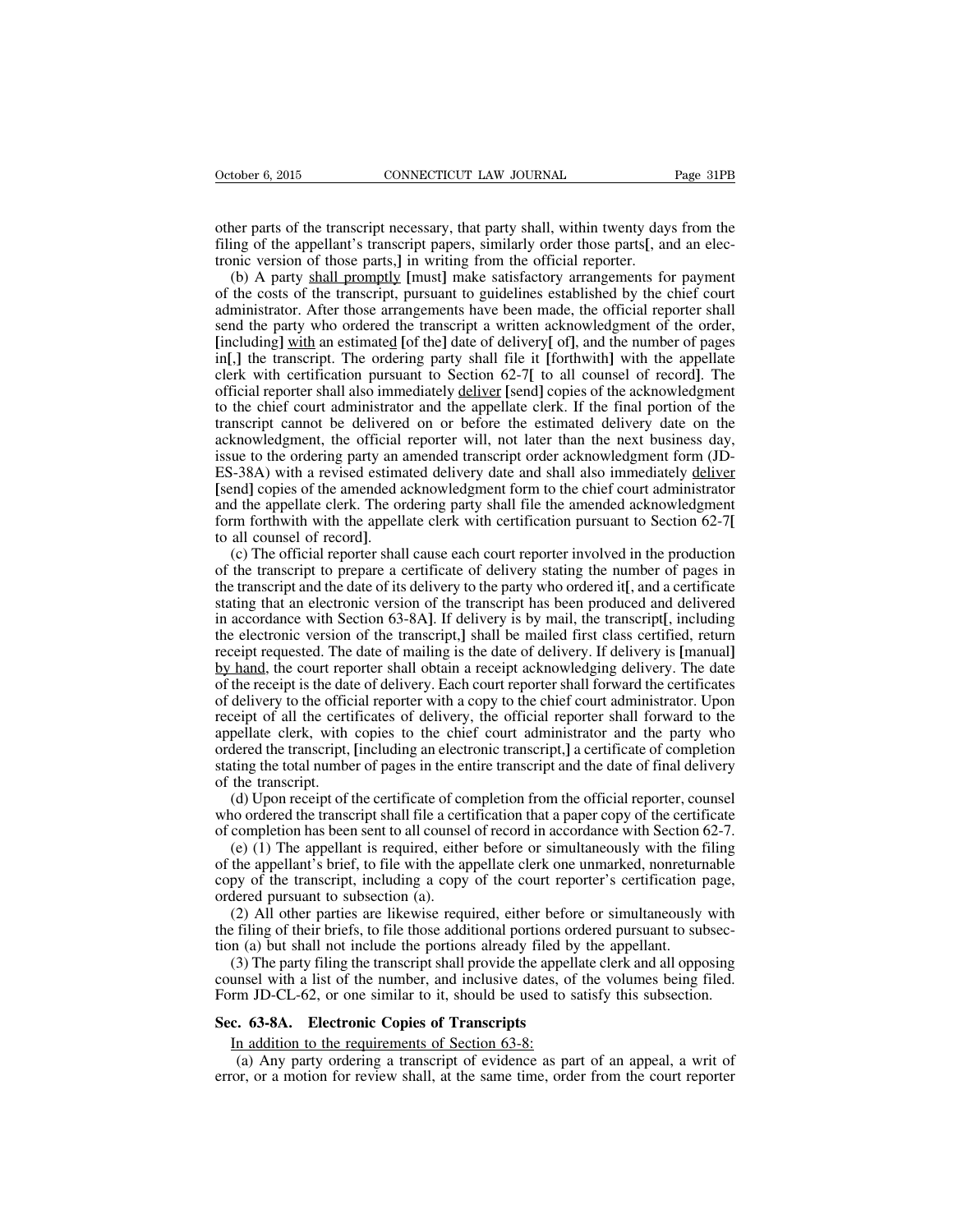an electronic version of the transcript. If the party **[**already has the transcript to be submitted to the court**]** received the paper transcript prior to the filing of the appeal, the party shall order an electronic version of the transcript within the period specified by these rules for the ordering of a transcript.

(b) Whenever an electronic transcript is ordered in accordance with this section, the court reporter shall produce**[**, on disks provided by the official court reporter,**]** an electronic version of the transcript,**[** in Rich Text File (rtf) format.**]** deliver it to the ordering party, and file it with the appellate clerk, together with a certification that the electronic version of the transcript is accurate and a certificate of delivery.

**[**(c) The court reporter shall file a disk containing the electronic version of the transcript with the appropriate court and with the ordering party, together with a certification that the electronic version of the transcript is accurate and a certificate of delivery.

(d) The electronic version of the transcript shall be filed with the court and delivered to the ordering party at the same time as the paper copy is delivered to the ordering party. provided that if only an electronic version of the transcript is ordered, the electronic version shall be filed and delivered within ten days of its order unless a different time period is specified by the court.**]**

## **Sec. 63-9. Filing Withdrawals of Appeals or Writs of Error**

Prior to oral argument, an appeal or writ of error may be withdrawn as of right by filing Form JD-AC-008 **[**A withdrawal of an appeal or writ of error shall be filed**]** with the appellate clerk.**[**, who**]** The appellate clerk shall forward **[**send**]** a copy to the trial judge and the clerk of the trial court.

**[**Prior to oral argument, an appeal or writ of error may be withdrawn as of right; thereafter it**]** After oral argument, an appeal or writ of error may be withdrawn only on the granting of a motion to the court in which the **[**appeal**]** matter is pending.

Unless an appeal or writ of error is withdrawn on the consent of the appellee without costs, costs shall be taxed as if the trial court judgment had been affirmed.

#### **Sec. 63-10. Preargument Conferences**

The chief justice or the chief judge or a designee may, in cases deemed appropriate, direct that conferences of the parties be scheduled in advance of oral argument. All civil cases are eligible for preargument conferences except habeas corpus appeals; **[**appeals where a party is self-represented;**]** appeals involving juveniles, such as delinquency and termination of parental rights cases; and appealsfrom the suspension of a motor vehicle license due to operating under the influence of liquor or drugs. A party in an exempt case may file a request for a preargument conference **[**by writing a letter, certified to all parties, to**]** with the appellate clerk explaining why the case should not be exempt. The chief justice may designate a judge trial referee or senior judge to preside at a conference. The scheduling of or attendance at a preargument conference shall not affect the duty of the parties to adhere to the times set for the filing of briefs. Failure of counsel to attend a preargument conference may result in the imposition of sanctions under Section 85-2. Unless other arrangements have been approved in advance by the conference judge, parties shall be present at the conference site and available for consultation. When a party against whom a claim is made is insured, an insurance adjuster for such insurance company shall be available by telephone at the time of such preargument conference unless the conference judge, in his or her discretion, requires the attendance of the adjuster at the conference. The conference proceedings shall not be brought to the attention of the court by the presiding officer or any of the parties unless the conference results in a final disposition of the appeal.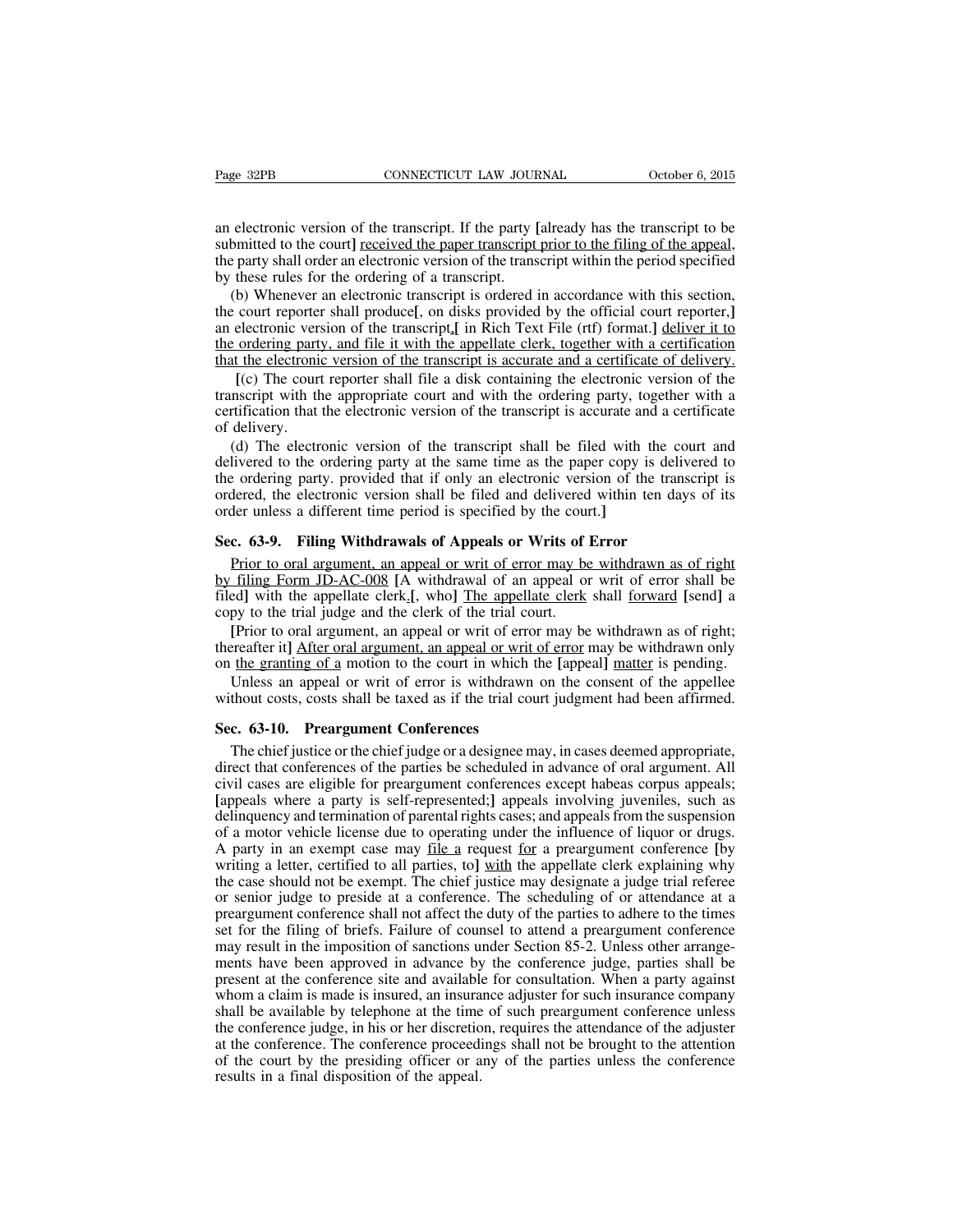The following matters may be considered:

- (1) Possibility of settlement;
- (2) Simplification of issues;
- (3) Amendments to the preliminary statement of issues;
- (4) Transfer to the supreme court;
- (5) Timetable for the filing of briefs;
- (6) En banc review; and
- (7) Such other matters as the conference judge shall consider appropriate.

All matters scheduled for a preargument conference before a judge trial referee are referred to that official by the chief court administrator pursuant to General Statutes § 52-434a, which vests judge trial referees with the same powers and jurisdiction as superior court judges and senior judges, including the power to implement settlements by opening and modifying judgments.

COMMENTARY— Civil appeals involving self-represented parties are now eligible for preargument conferences.

#### **CHAPTER 64**

## **PROCEDURE CONCERNING MEMORANDUM OF DECISION**

## **Sec. 64-1. Statement of Decision by Trial Court; When Required; How Stated; Contents**

(a) The trial court shall state its decision either orally or in writing, in all of the following: (1) in rendering judgments in trials to the court in civil and criminal matters, including rulings regarding motions for stay of executions, (2) in ruling on aggravating and mitigating factors in capital penalty hearings conducted to the court, (3) in ruling on motions to dismiss under Section 41-8, (4) in ruling on motions to suppress under Section 41-12, (5) in granting a motion to set aside a verdict under Section 16-35, and (6) in making any other rulings that constitute a final judgment for purposes of appeal under Section 61-1, including those that do not terminate the proceedings. The court's decision shall encompass its conclusion as to each claim of law raised by the parties and the factual basis therefor. If oral, the decision shall be recorded by a court reporter, and, if there is an appeal, the trial court shall create a memorandum of decision for use in the appeal by ordering a transcript of the portion of the proceedings in which it stated its oral decision. The transcript of the decision shall be signed by the trial judge and filed **[**in**]** with the clerk of the trial court**[** clerk's office**]**. This section does not apply in small claims actions and to matters listed in Section 64-2.

(b) If the trial judge fails to file a memorandum of decision or sign a transcript of the oral decision in any case covered by subsection (a), the appellant may file with the appellate clerk **[**an original and three copies of**]** a notice that the decision has not been filed in compliance with subsection (a). The notice shall specify the trial judge involved and the date of the ruling for which no memorandum of decision was filed. The appellate clerk shall promptly notify the trial judge of the filing of the appeal and the notice. The trial court shall thereafter comply with subsection (a).

# **CHAPTER 65 TRANSFER OF CASES**

#### **Sec. 65-2. Motion for Transfer from Appellate Court to Supreme Court**

After the filing of an appeal in the appellate court, but in no event after the case has been assigned for hearing, any party may move for transfer to the supreme court. The motion, addressed to the supreme court, shall specify, in accordance with provisions of Section 66-2, the reasons why the party believes that the supreme court should hear the appeal directly. A copy of the memorandum of decision of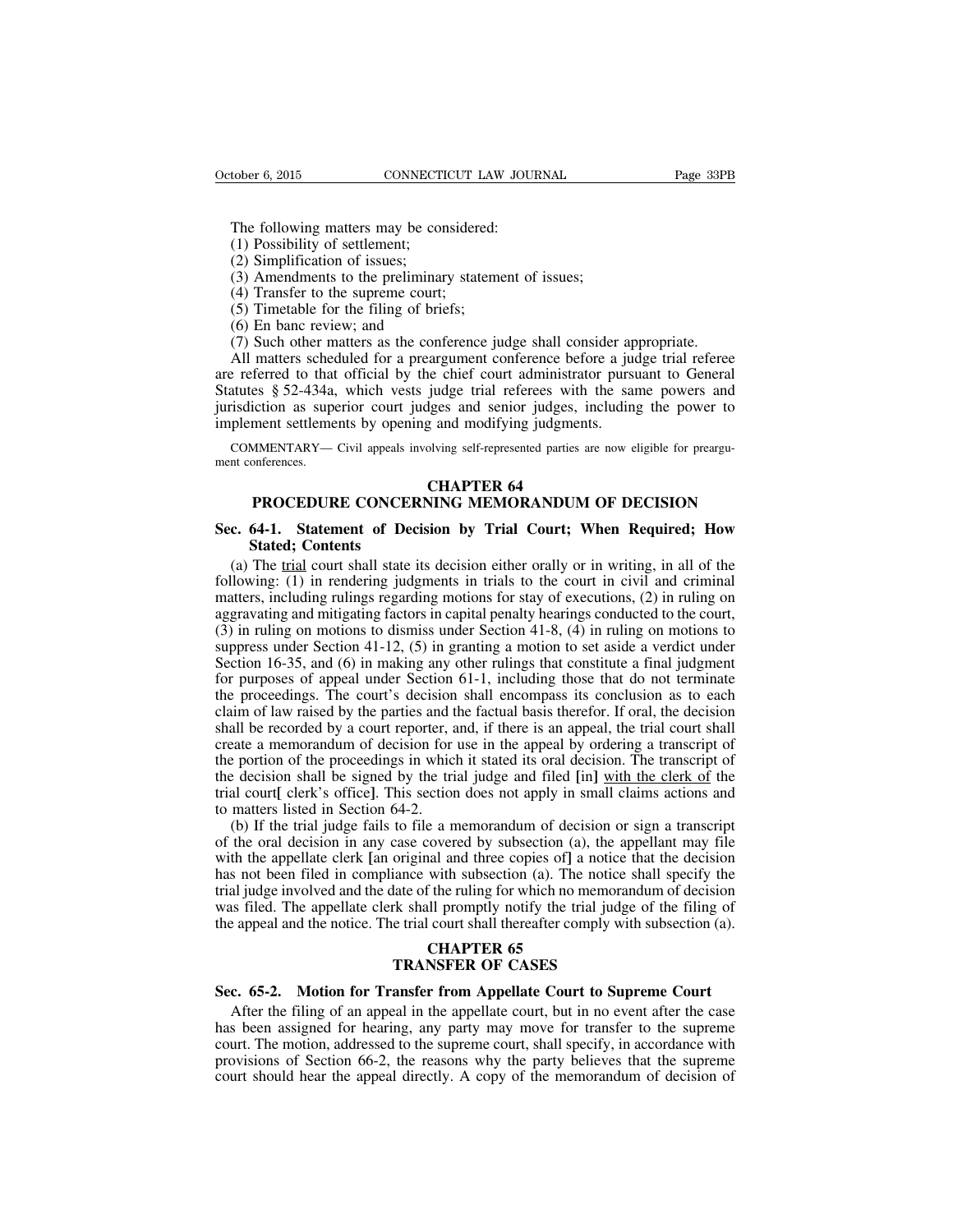the trial court, if any, shall be attached to the motion. The filing of a motion for transfer shall not stay proceedings in the appellate court.

If, at any time before the final determination of an appeal, the appellate court is of the opinion that the appeal is appropriate for supreme court review, the appellate court may notify the supreme court **[**file a brief statement**]** of the reasons why transfer is appropriate. If **[**T**]**the supreme court **[**shall treat the statement as a motion to transfer and shall promptly decide whether to**]** transfers the case to itself, the appellate clerk shall promptly notify the parties. The appellate clerk may require the parties to take such steps as may be necessary to make the appeal conform to the rules of the court to which it has been transferred.

#### **Sec. 65-4. Transfer of Matters Brought to Wrong Court**

Any appeal or cause brought to the supreme court or the appellate court which is not properly within the jurisdiction of the court to which it is brought shall not be dismissed for the reason that it was brought to the wrong court but shall be transferred by the appellate clerk to the court with jurisdiction and entered on its docket. Any timely filed appeal or cause transferred shall be considered timely filed in the appropriate court. The appellate clerk shall notify all parties and the clerk of the trial court that the appeal or cause has been transferred. In the event that an appeal or cause is so transferred, no additional fees **[**or security for costs**]** will be due.

# **CHAPTER 66 MOTIONS AND OTHER PROCEDURES**

#### **Sec. 66-1. Extension of Time**

(a) Motions to extend the time limit for filing an appeal shall be filed with the clerk of the trial court. Except as otherwise provided in these rules, the judge who tried the case may, for good cause shown, extend the time limit provided for filing the appeal, except that such extension shall be of no effect if the time within which the appeal must be filed **[**taken**]** is set by statute and is a time limit that the legislature intended as a limit on the subject matter jurisdiction of the court in **[**to**]** which the appeal is filed **[**taken**]**. In no event shall the trial judge extend the time for filing the appeal to a date which is more than twenty days from the expiration date of the appeal period. Where a motion for extension of the period of time within which to appeal has been filed at least ten days before expiration of the time limit sought to be extended, the party seeking to appeal shall have no less than ten days from issuance of notice of denial of the motion to file the appeal.

**[**For extensions of time to file a cross appeal, see Section 61-8; to file a petition for certification to the supreme court, see Section 84-7; to file a petition for certification to the appellate court, see Section 81-5.

(b) If an appeal has been filed, the time provided for taking any step necessary to prosecute or to defend the appeal may be extended by the court in which the appeal is pending.

(c) (1) Extensions shall be granted only upon a written motion filed with the clerk of the trial court, in the case of a preappeal motion, and with the appellate clerk, in the case of a postappeal motion.**]**

(b) Motions to extend the time limit for filing any appellate document, other than the appeal, shall be filed with the appellate clerk. The motion**[**, only an original of which need be filed, should shall set forth the reason for the requested extension and shall be accompanied by a certification that complies with Section 62-7. An attorney filing such a motion on a client's behalf shall also indicate that a copy of the motion has been delivered **[**mailed**]** to each of his or her clients who are parties to the appeal. The moving party shall also include a statement as to whether the other parties consent or object to the motion. A motion for extension of time to file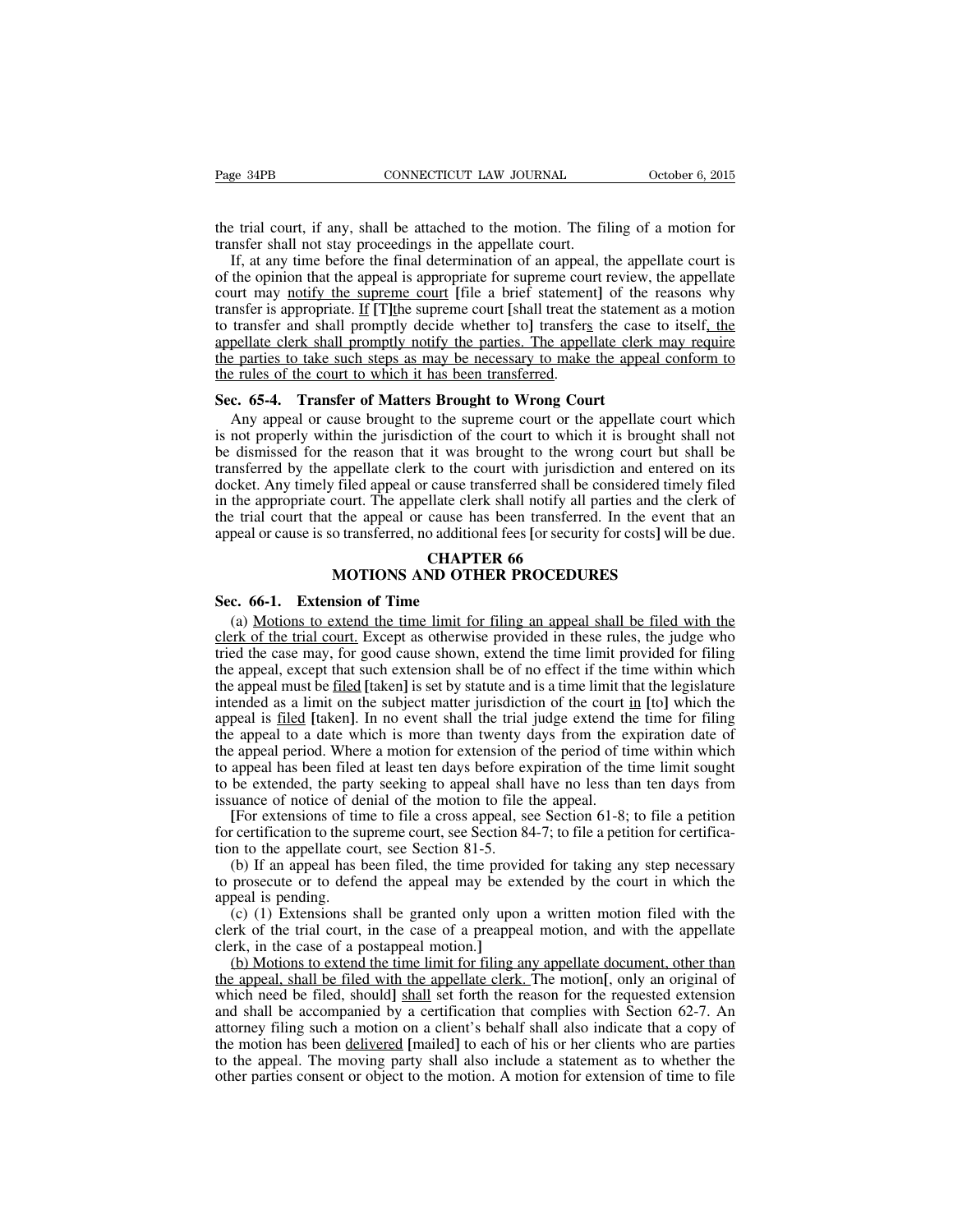a brief must specify the current status of the brief or preparations therefor, indicate the estimated date of completion, and, in criminal cases, state whether the defendant is incarcerated as a result of the proceeding in which the appeal has been filed**[**taken**]**.

**[**(2)**]** (c) The appellate clerk is authorized to grant or to deny motions for extension of time promptly upon their filing. Motions for extension of time to complete any step necessary to prosecute or to defend the appeal, to move for or to oppose a motion for reconsideration, or to petition for or to oppose a petition for certification will not be granted except for good cause. Claims of good cause shall be raised promptly after the cause arises.

**[**(3)**]** (d) An opposing party who objects to a motion for extension of time filed pursuant to subsection (b) of this section shall file an objection with reasons in support thereof with the appellate clerk within five days from the filing of the motion.

**[**(4)**]** (e) A motion for extension of time shall be filed at least ten days before the expiration of the time limit sought to be extended or, if the cause for such extension arises during the ten day period, as soon as reasonably possible after such cause has arisen. No motion under this rule shall be granted unless it is filed before the time limit sought to be extended by such motion has expired.

**[**(5)**]** (f) Any action by the trial **[**court**]** judge pursuant to subsection (a) of this section or the appellate clerk pursuant to subsection (c) **[**(2)**]** of this section is reviewable pursuant to Section 66-6.

**[**(6) Postappeal motions for extension of time may be filed, signed or verified by electronic means that comply with procedures and technical standards set forth on the Judicial Branch website. A paper filed by electronic means in compliance with such procedures and standards constitutes a written paper for the purpose of applying these rules. Service and proof of service shall be made pursuant to Sections 10-13, 10-14 and 62-7.**]**

#### **Sec. 66-2. Motions, Petitions and Applications; Supporting Memoranda**

(a) Motions, petitions and applications shall be specific. No motion, petition or application will be considered unless it clearly sets forth in separate paragraphs appropriately captioned: (1) a brief history of the case; (2) the specific facts upon which the moving party relies; and (3) the legal grounds upon which the moving party relies. A separate memorandum of law may but need not be filed. If the moving party intends to file a memorandum of law in support of the motion, petition or application, however, such memorandum shall be filed **[with**] either as an appendix to or as a part of the motion, petition or application. A party intending to oppose a motion, petition or application shall file a brief statement clearly setting forth in separate paragraphs appropriately captioned the factual and legal grounds for opposition within ten days after the filing of the motion, petition or application. If an opposing party chooses to file a memorandum of law in opposition to a motion, petition or application, that party shall do so within ten days after the filing of the motion, petition or application. Responses to **[**memoranda in**]** oppositions are not permitted. Except as provided in subsection (e) below, no proposed order is required.

(b) Except with special permission of the appellate clerk, the motion, petition or application and memorandum of law filed **[**taken**]** together shall not exceed ten pages, and the memorandum of law in opposition thereto shall not exceed ten pages.

(c) Where counsel for the moving party certifies that all other parties to the appeal have consented to the granting of the motion, petition or application, the motion, petition or application may be submitted to the court immediately upon filing and may be acted upon without awaiting expiration of the time for filing opposition papers. Notice of such consent certification shall be indicated on the first page of the document.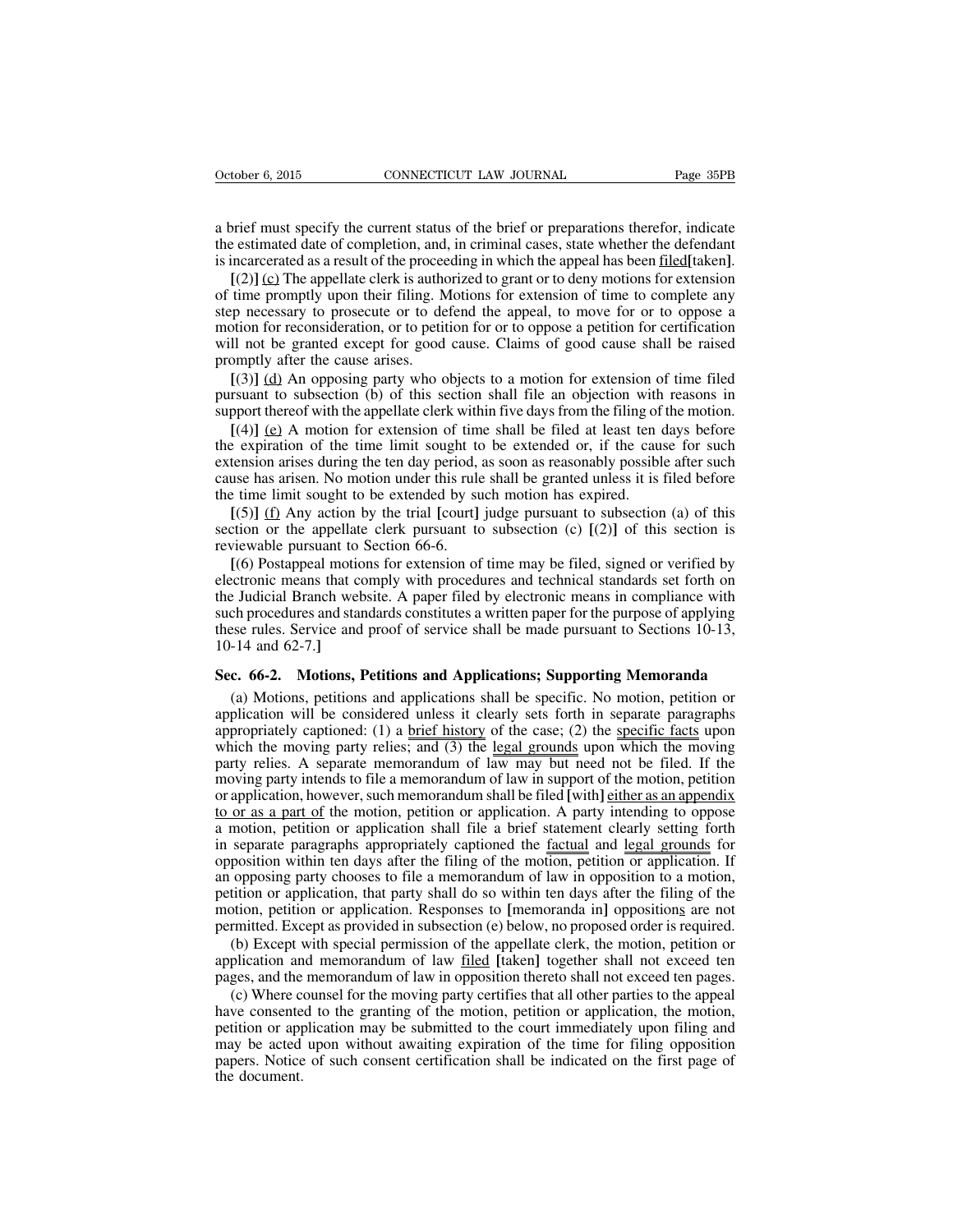(d) Motions which are not dispositive of the appeal may be ruled upon by one or more members of the court subject to review by a full panel upon a motion for reconsideration pursuant to Section 71-5.

(e) Motions that are directed to the trial court, such as motions to terminate stay pursuant to Section 61-11 or motions for rectification or articulation pursuant to Section 66-5, shall: (1) include both the trial court and the appellate court docket numbers in the caption of the case; (2) state in the first paragraph the name of the trial **[**court**]** judge, or panel of judges, who issued the order or orders to be reviewed; (3) include a proper order for the trial court if required by Section 11-1; and (4) comply with the requirements of Section 66-3. Such motions will be forwarded to the trial court by the appellate clerk.

# **Sec. 66-2A. Supreme Court Briefs on Compact Disc; Hyperlinking [REPEALED]**

[In addition to the filing of the requisite number of printed briefs and the submission of the electronic version of briefs as required by Section 67-2, the supreme court will accept all briefs in an appeal on a single compact disc, read-only memory (CD-ROM). Counsel who wish to file such a CD-ROM should consult with opposing counsel and self-represented litigants who should cooperate in its preparation. If only one party wishes to participate in the preparation of the CD-ROM, that party may prepare the CD-ROM with briefs provided by all parties, as long as (1) those parties consent, (2) all briefs are hyperlinked as described below and (3) all parties who have filed briefs are afforded an opportunity to review the CD-ROM before it is filed.

The CD-ROM briefs shall comply with the current technical specifications available on the Judicial Branch website and shall be identical in content and format to the printed version. The CD-ROM briefs shall be word-searchable and hyperlinked to each other and to the full text of all cases, statutes, rules and treatises cited therein. The disc and its paper sleeve shall be labeled with the title of the case, the docket number and the documents reproduced on the disc.

Twenty copies of the CD-ROM shall be filed in the office of the appellate clerk no later than thirty days after the last paper brief is filed, accompanied by proof of service of at least one disc on each other party.**]**

COMMENTARY—This section was eliminated upon the implementation of electronic filing of briefs.

#### **Sec. 66-3. Motion Procedures and Filing**

[Except as otherwise provided, the original and fifteen copies of**]** All motions, petitions, applications, memoranda of law and stipulations **[**brought to the court**]** shall be filed with the appellate clerk in accordance with the provisions of Sections 60-7 and 60-8 and docketed upon filing. The submission may be returned by the appellate clerk or rejected by the court upon review for compliance with the rules of appellate procedure.

All papers shall contain a certification that a copy has been delivered to **[**served on**]** each other counsel of record in accordance with the provisions of Section 62- 7. No motion or other paper mentioned above shall be filed after expiration of the time for its filing, and no amendment to any of these filings shall be filed, except on written motion and by consent of the court. Motions shall be typewritten and fully double spaced, and shall not exceed three lines to the vertical inch or twentyseven lines to the page. Footnotes and block quotations may be single spaced. Only the following two typefaces, of 12 point or larger size, are approved for use in motions: arial and univers. Each page of a motion, petition, application, memorandum of law, stipulation and opposition shall have as a minimum the following margins: top, 1 inch; left, 1 and <sup>1</sup>/4 inch; right, <sup>1</sup>/2 inch; and bottom, 1 inch. [A certificate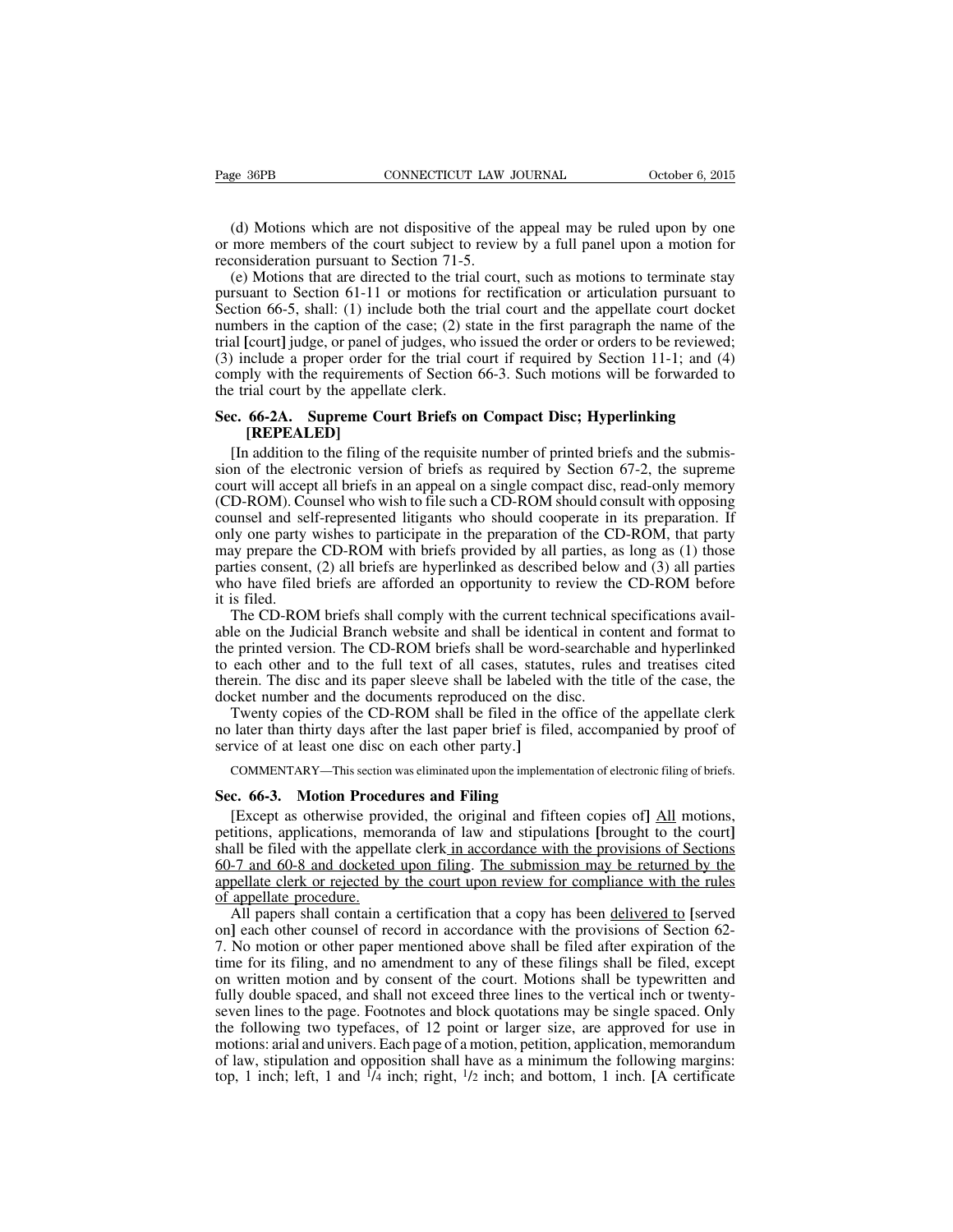shall be attached to the signed original paper, indicating that it is in compliance with all the provisions of this section.**]**

#### **Sec. 66-5. Motion for Rectification; Motion for Articulation**

(Applicable to appeals filed on or after July 1, 2013.)

A motion seeking corrections in the transcript or the trial court record or seeking an articulation or further articulation of the decision of the trial court shall be called a motion for rectification or a motion for articulation, whichever is applicable. Any motion filed pursuant to this section shall state with particularity the relief sought**[**.

Except in cases where the trial court was a three judge court, an original and two copies of such motion**]** and shall be filed with the appellate clerk. **[**Where the trial court was a three judge court, an original and four copies of such motion shall be filed.**]** Any other party may oppose the motion by filing **[**an original and two or four copies of**]** an opposition with the appellate clerk within ten days of the filing of the motion for rectification or articulation.

The appellate clerk shall forward the motion for rectification or articulation and the opposition, if any, to the trial judge who decided, or presided over, the subject matter of the motion for rectification or articulation for a decision on the motion. If any party requests it and it is deemed necessary by the trial court, the trial court shall hold a hearing at which arguments may be heard, evidence taken or a stipulation of counsel received and approved. The trial court may make such corrections or additions as are necessary for the proper presentation of the issues. **[**The trial judge shall file the decision on the motion with the appellate clerk.**]** The clerk of the trial court shall list the decision on the trial court docket and shall send notice of the court's decision on the motion to the appellate clerk, and the appellate clerk shall issue notice of the decision to all counsel of record.

Nothing herein is intended to affect the existing practice with respect to opening and correcting judgments and the records on which they are based. The trial court **[**judge**]** shall file any such order changing the judgment or the record with the appellate clerk.

Corrections or articulations made before the appellant's brief and appendix are prepared shall be included in the appellant's appendix. Corrections or articulations made after the appellant's brief and appendix have been filed, but before the appellee's brief and appendix have been filed, shall be included in the appellee's appendix. When corrections or articulations are made after both parties' briefs and appendices have been filed, the appellant shall file the corrections or articulations as an addendum to its appendix. Any addendum shall be filed within ten days after issuance of notice of the trial court's order correcting the record or articulating the decision.

The sole remedy of any party desiring the court having appellate jurisdiction to review the trial court's decision on the motion filed pursuant to this section or any other correction or addition ordered by the trial court during the pendency of the appeal shall be by motion for review under Section 66-7.

Upon the filing of a timely motion pursuant to Section 66-1, the appellate clerk may extend the time for filing briefs until after the trial court has ruled on a motion made pursuant to this section or until a motion for review under Section 66-7 is decided.

Any motion for rectification or articulation shall be filed within thirty-five days after the delivery of the last portion of the transcripts or, if none, after the filing of the appeal, or, if no memorandum of decision was filed before the filing of the appeal, after the filing of the memorandum of decision. If the court, sua sponte, sets a different deadline from that provided in Section 67-3 for filing the appellant's brief, a motion for rectification or articulation shall be filed ten days prior to the deadline for filing the appellant's brief, unless otherwise ordered by the court. The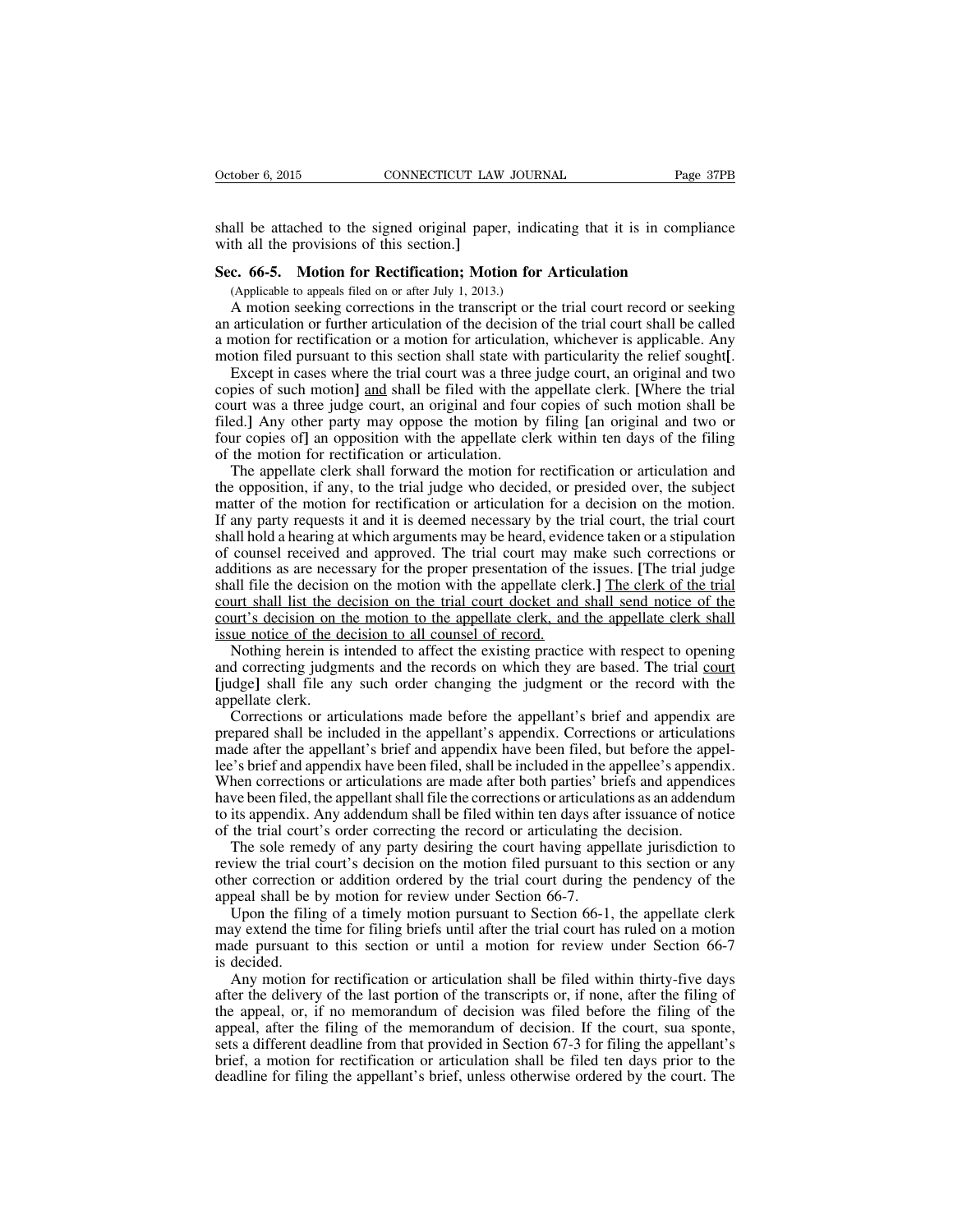filing deadline may be extended for good cause. No motion for rectification or articulation shall be filed after the filing of the appellant's brief except for good cause shown.

A motion for further articulation may be filed by any party within twenty days after issuance of notice of the filing of an articulation by the trial judge. A motion for extension of time to file a motion for articulation shall be filed in accordance with Section 66-1.

# **Sec. 66-7. Motion for Review of Motion for Rectification of Appeal or Articulation**

(Applicable to appeals filed on or after July 1, 2013.)

Any party aggrieved by the action of the trial judge **[**asregards**]** regarding rectification of the appeal or articulation under Section 66-5 may, within ten days of the issuance of notice by the appellate clerk of the decision from the trial court **[**order**]** sought to be reviewed, file a **[**make a written**]** motion for review **[**to the court, to be filed**]** with the appellate clerk, and the court may, upon such a motion, direct any action it deems proper. If the motion depends upon a transcript of evidence or proceedings taken by a court reporter, the procedure set forth in Section 66-6 shall be followed. Corrections or articulations which the trial court makes or orders made pursuant to this section shall be included in the appendices as indicated in Section 66-5.

#### **CHAPTER 67 BRIEFS**

# **Sec. 67-2. Format of Briefs and Appendices; Copies; Electronic Briefing Requirement**

(Applicable to appeals filed on or after July 1, 2013.)

(a) Original briefs and appendices shall be typewritten or clearly photocopied from a typewritten original on white 8<sup>1</sup>/2 by 11 inch paper. Unless ordered otherwise, briefs shall be copied on one side of the page only. Appendices may be copied on both sides of the page. The page number for briefs and appendices shall be centered on the bottom of each page. The brief shall be fully double spaced and shall not exceed three lines to the vertical inch or twenty-seven lines to the page; footnotes and block quotations may, however, be single spaced. Only the following two typefaces, of 12 point or larger size, are approved for use in briefs: arial and univers. Each page of a brief or appendix shall have as a minimum the following margins: top, 1 inch; left, 1 and  $\frac{1}{4}$  inch; right,  $\frac{1}{2}$  inch; and bottom, 1 inch. Briefs and appendices shall be firmly bound  $\frac{1}{4}$  inch from the left side, at points approximately  $\frac{1}{4}$ ,  $\frac{1}{2}$  and  $\frac{3}{4}$  of the length of the page, so as to make an easily opened volume.

(b) When possible, parts one and two of the appendix shall be bound together. In addition, parts one and two of the appendix may be bound together with the brief. When, however, binding the brief and appendix together would affect the integrity of the binding, the appendix shall be bound separately from the brief. When either part of the appendix exceeds one hundred and fifty pages, parts one and two of the appendix shall be separately bound.

(c) An appendix shall be paginated separately from the brief. The appendix shall be numbered consecutively, beginning with the first page of part one and ending with the last page of part two, and preceded by the letter  $A$ <sup>'</sup> $(e.g., A1 \ldots A25$ <sup>'</sup> . . . A53). An appendix shall have an index of the names of witnesses whose testimony is cited within it. If any part of the testimony of a witness is omitted, this shall be indicated by asterisks. After giving the name of a witness, the party who called that witness shall be designated, and it shall be stated whether the testimony quoted was given on direct, cross or other examination.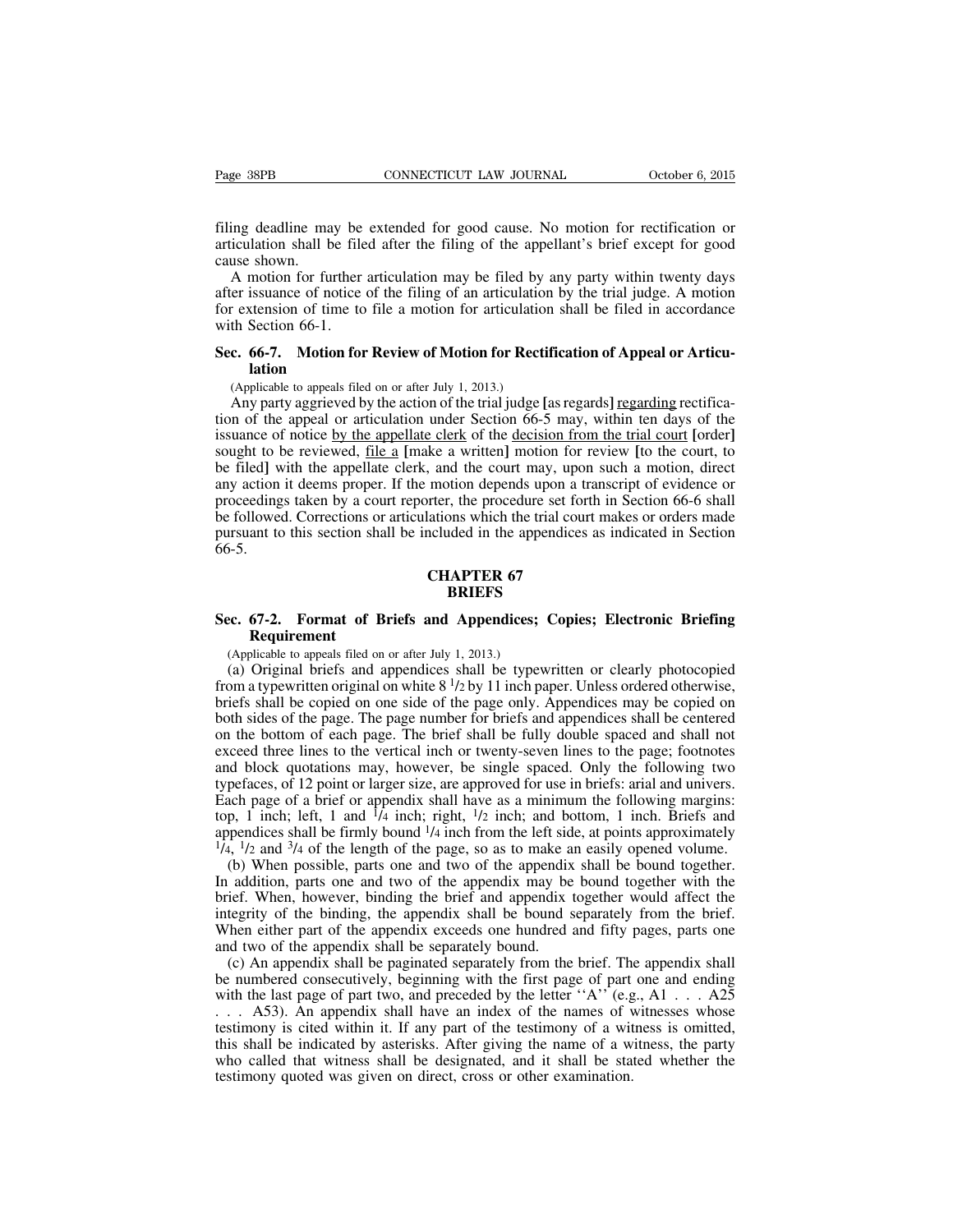(d) If constitutional provisions, statutes, ordinances, regulations or portions of the transcript are contained in an appendix, they may be reproduced in their original form so long as the document is not reduced to less than 75 percent of its original form.

(e) Briefs and separately bound appendices shall have a suitable front cover of heavy paper in the color indicated: briefs for appellants and plaintiffs in error, light blue; briefs for appellees and defendants in error, pink; reply briefs, white; briefs for amicus curiae, light green. Covers of briefs filed for cross appeals shall be of the same color asindicated for that party on the original appeal briefs. If a supplemental brief is ordered or permitted by the court, the cover shall be the same color as indicated for that party's original brief. A back cover is not necessary; however, if one is used, it must be white.

(f) Briefs and separately bound appendices must bear on the cover, in the following order, from the top of the page:  $(1)$  the name of the court;  $(2)$  the number of the case; (3) the name of the case as it appears in the judgment file of the trial court; (4) the nature of the brief (e.g., brief of the defendant-appellant; brief of the plaintiffappellee on the appeal and of the plaintiff-cross appellant on the cross appeal); and (5) the name, address, telephone and facsimile numbers and e-mail address of individual counsel who is to argue the appeal and, if different, the name, address, telephone and facsimile numbers and e-mail address of the party's counsel of record. The foregoing shall be displayed in the upper case of an arial or univers typeface of 12 point or larger size.

(g) Every attorney filing a brief shall submit an electronic version of the brief and appendix in accordance with guidelines established by the court and published on the Judicial Branch website. The electronic version shall be submitted prior to the timely filing of the party's paper brief and appendix pursuant to subsection (h) of this section. A party who is not represented by counsel is not required to submit an electronic version of his or her brief and appendix. Counsel must certify that electronically submitted briefs and appendices: (1) have been delivered electronically to the last known e-mail address of each counsel of record for whom an e-mail address has been provided; and (2) have been redacted or do not contain any names or other personal identifying information that is prohibited from disclosure by rule, statute, court order or case law.

(h) If the appeal is in the supreme court, the original and fifteen legible photocopies of each brief and appendix, if any, shall be filed with the appellate clerk. If the appeal is in the appellate court, the original and ten legible photocopies of each brief and appendix, if any, shall be filed with the appellate clerk.

(i) The original and all copies of the brief filed with the supreme court or the appellate court must be accompanied by: (1) certification that a copy of the brief and appendix has been sent to each counsel of record in compliance with Section 62-7 and to any trial judge who rendered a decision that is the subject matter of the appeal**[**, in compliance with Section 62-7**]**; (2) certification that the brief and appendix being filed with the appellate clerk are true copies of the brief and appendix that were submitted electronically pursuant to subsection  $(g)$  of this section; (3) certification that the brief and appendix have been redacted or do not contain any names or other personal identifying information that is prohibited from disclosure by rule, statute, court order or case law; and (4) certification that the brief complies with all provisions of this rule. The certification that a copy of the brief and appendix has been sent to each counsel of record in compliance with Section 62-7, and to any trial judge who rendered a decision that is the subject matter of the appeal may be signed by counsel of record or the printing service, if any. All other certifications pursuant to this subsection shall be signed by counsel of record only.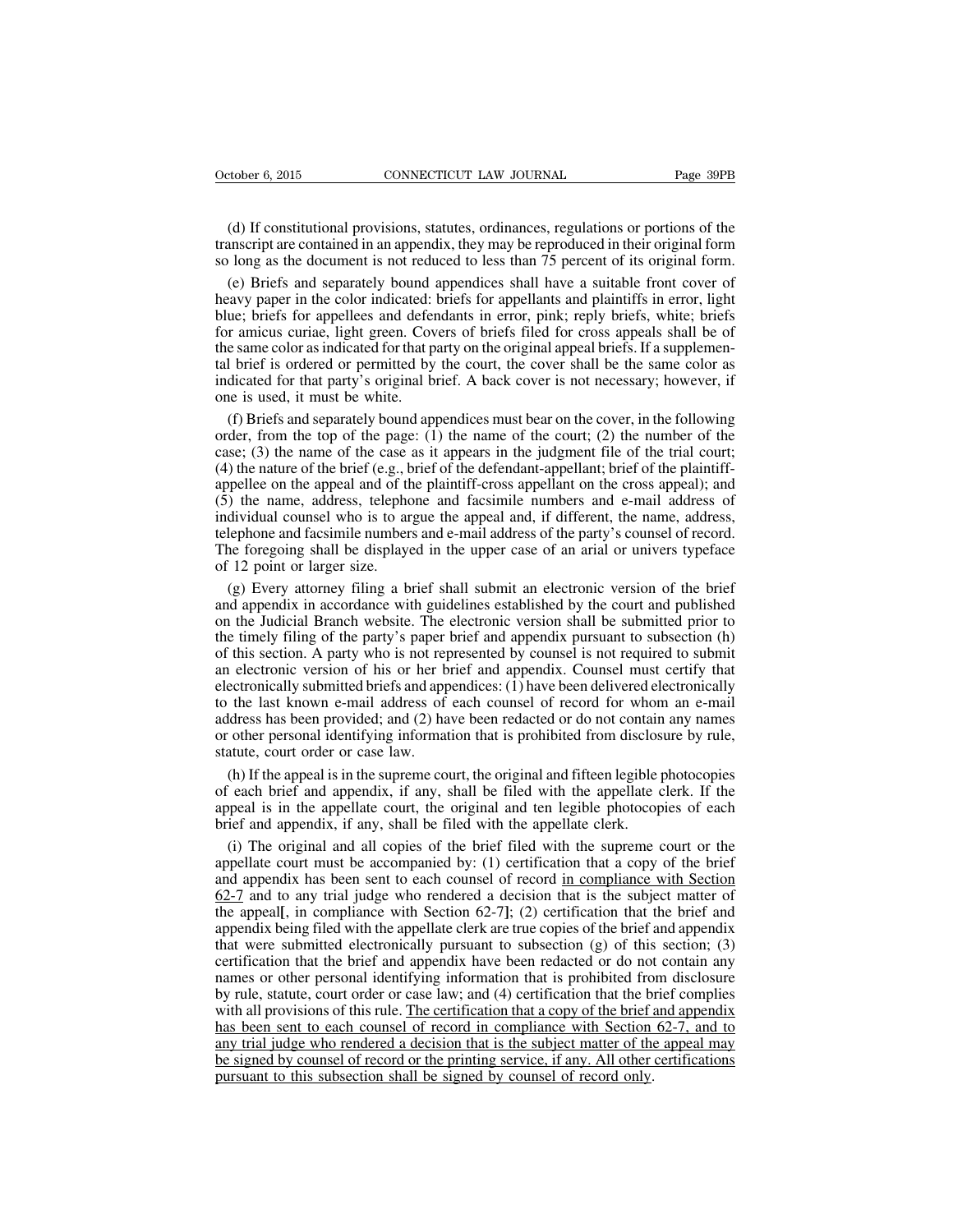(j) A copy of the electronic confirmation receipt indicating that the brief and appendix were submitted electronically in compliance with subsection (g) of this section shall be filed with the original brief.

(k) Any request for deviation from the above requirements, including requests to deviate from the requirement to redact or omit personal identifying information or information that is prohibited from disclosure by rule, statute, court order or case law, shall be filed with **[**addressed in writing to**]** the appellate clerk.

#### **Sec. 67-3. Page Limitations; Time for Filing Briefs and Appendices**

(Applicable to appeals filed on or after July 1, 2013.)

Except as otherwise ordered, the brief of the appellant shall not exceed thirtyfive pages and shall be filed with the appendix within forty-five days after the delivery date of the transcript ordered by the appellant. In cases where no transcript is required or the transcript has been received by the appellant prior to the filing of the appeal, the appellant's brief and appendix shall be filed within forty-five days of the filing of the appeal.

The delivery date of the paper—not electronic—transcript shall be used, where applicable, in determining the filing date of briefs.

Any party whose interest in the judgment will not be affected by the appeal and who intends not to file a brief shall inform the appellate clerk of this intent prior to the deadline for the filing of the appellee's brief. In the case of multiple appellees, an appellee who supports the position of the appellant shall meet the appellant's time schedule for filing a brief.

Except as otherwise ordered, the brief of the appellee shall not exceed thirty-five pages, and shall be filed with any appendix within thirty days after the filing of the appellant's brief or the delivery date of the portions of the transcript ordered only by that appellee, whichever is later.

The appellant may within twenty days after the filing of the appellee's brief file a reply brief which shall not exceed fifteen pages.

Where there is a cross appeal, the brief and appendix of the cross appellant shall be combined with the brief and appendix of the appellee. The brief shall not exceed fifty pages and shall be filed with any appendix at the time the appellee's brief is due. The brief and appendix of the cross appellee shall be combined with the appellant's reply brief, if any. This brief shall not exceed forty pages and shall be filed within thirty days after the filing of the original appellee's brief. The cross appellant may within twenty days after the filing of the cross appellee's brief file a cross appellant's reply brief which shall not exceed fifteen pages.

Where cases are consolidated or a joint appeal has been filed, the brief of the appellants and that of the appellees shall not exceed the page limitations specified above.

All page limitations shall be exclusive of appendices, the statement of issues, the table of authorities, the table of contents, if any, and, in the case of an amicus brief, the statement of the interest of the amicus curiae required by Section 67-7. The last page of a brief shall likewise not be counted if it contains only the signature of counsel of record.

Briefs shall not exceed the page limitations set forth herein except by permission of the chief justice or chief judge. Requests for permission to exceed the page limitations shall be **[**made by letter,**]** filed with the appellate clerk, stating both the compelling reason for the request and the number of additional pages sought.

Where a claim relies on the state constitution as an independent ground for relief, the clerk shall, upon request **[**by letter**]**, grant an additional five pages for the appellant and appellee briefs, and an additional two pages for the reply brief, which pages are to be used for the state constitutional argument only.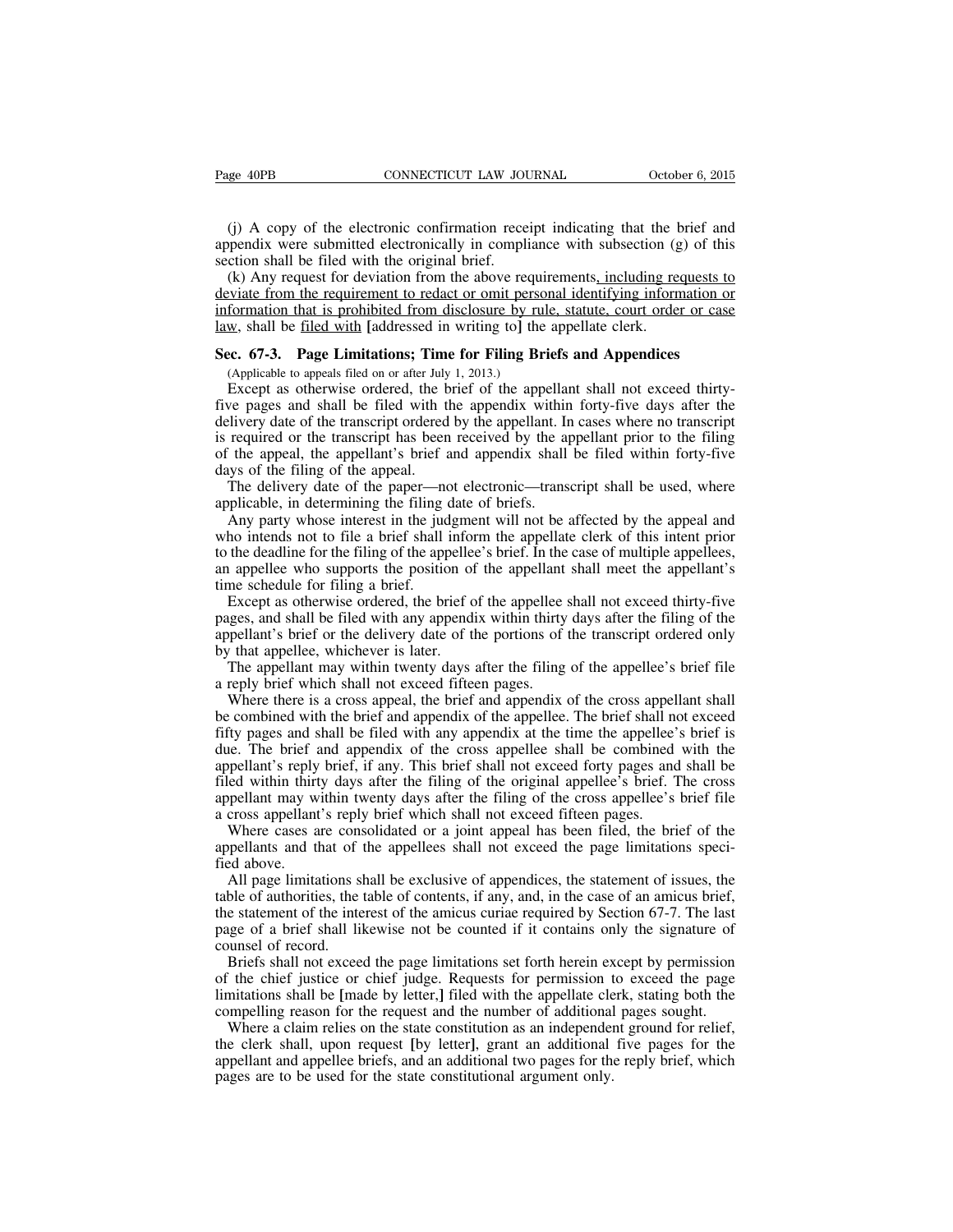## **Sec. 67-7. The Amicus Curiae Brief**

A brief of an amicus curiae in cases before the court on the merits may be filed only with the permission of the court. An application for permission to appear as amicus curiae and to file a brief shall be filed within twenty days after the filing of the brief of the party, if any, whom the applicant intends to support, and if there is no such party, then the application shall be filed no later than twenty days after the filing of the appellee's brief.

The application shall state concisely the nature of the applicant's interest and the reasons why a brief of an amicus curiae should be allowed. The length of the brief shall not exceed ten pages unless a specific request is made for a brief of more than that length. The application shall conform to the requirements set forth in Sections 66-2 and 66-3. The amicus application should specifically set forth reasons to justify the filing of a brief in excess of ten pages. A party in receipt of **[**served with**]** an application may, within ten days after the filing of the application, file an objection concisely stating the reasons therefor.

All briefs filed under this section shall comply with the applicable provisions of this chapter and shall set forth the interest of the amicus curiae.

An amicus curiae may argue orally only when a specific request forsuch permission is granted by the court in which the appeal is pending.

With the exception of briefs filed by the attorney general as provided by this rule, all briefs shall indicate whether counsel for a party wrote the brief in whole or in part and whether such counsel or a party contributed to the cost of the preparation or submission of the brief and shall identify those persons, other than the amicus curiae, its members or its counsel, who made such monetary contribution. The disclosure shall be made in the first footnote on the first page of text.

Except for habeas corpus matters based on criminal convictions, if an appeal in a noncriminal matter involves an attack on the constitutionality of a state statute, the attorney general may appear and file a brief amicus curiae as of right. Any such appearance by the **[**Notice of the**]** attorney general**[**'s intention to appear and to file a brief shall be given to the appellate clerk and all parties**]** shall be filed no later than the date on which the brief of the party that the attorney general supports is filed, and the attorney general's brief will be due twenty days after the filing of the brief of the party that the attorney general supports.

#### **Sec. 67-8. The Appendix; Contents and Organization**

(Applicable to appeals filed on or after July 1, 2013.)

- (a) An appendix shall be prepared in accordance with Section 67-2.
- (b) The appellant's appendix shall be divided into two parts.

(1) Part one of the appellant's appendix shall contain: a table of contents giving the title or nature of each item included; the docket sheets, a case detail, or court action entries in the proceedings below; in chronological order, all relevant pleadings, motions, requests, findings, and opinions or decisions of the trial court or other decision-making body (see Sections 64-1 and 64-2); the signed judgment file, if applicable, prepared in the form prescribed by Section 6-2 et seq.; the **[**endorsed**]** appeal form, in accordance with Section 63-3; the docketing statement filed pursuant to Section 63-4 (a) (3); any relevant appellate motions or orders that complete or perfect the record on appeal; and, in appeals to the supreme court upon grant of certification for review, the order granting certification and the opinion or order of the appellate court under review. In administrative appeals, part one of the appellant's appendix also shall meet the requirements of Section 67-8A (a). In criminal or habeas appeals filed by incarcerated self-represented parties, part one of the appendix shall be prepared by the appellee. See Section 68-1. In these appeals, the filing of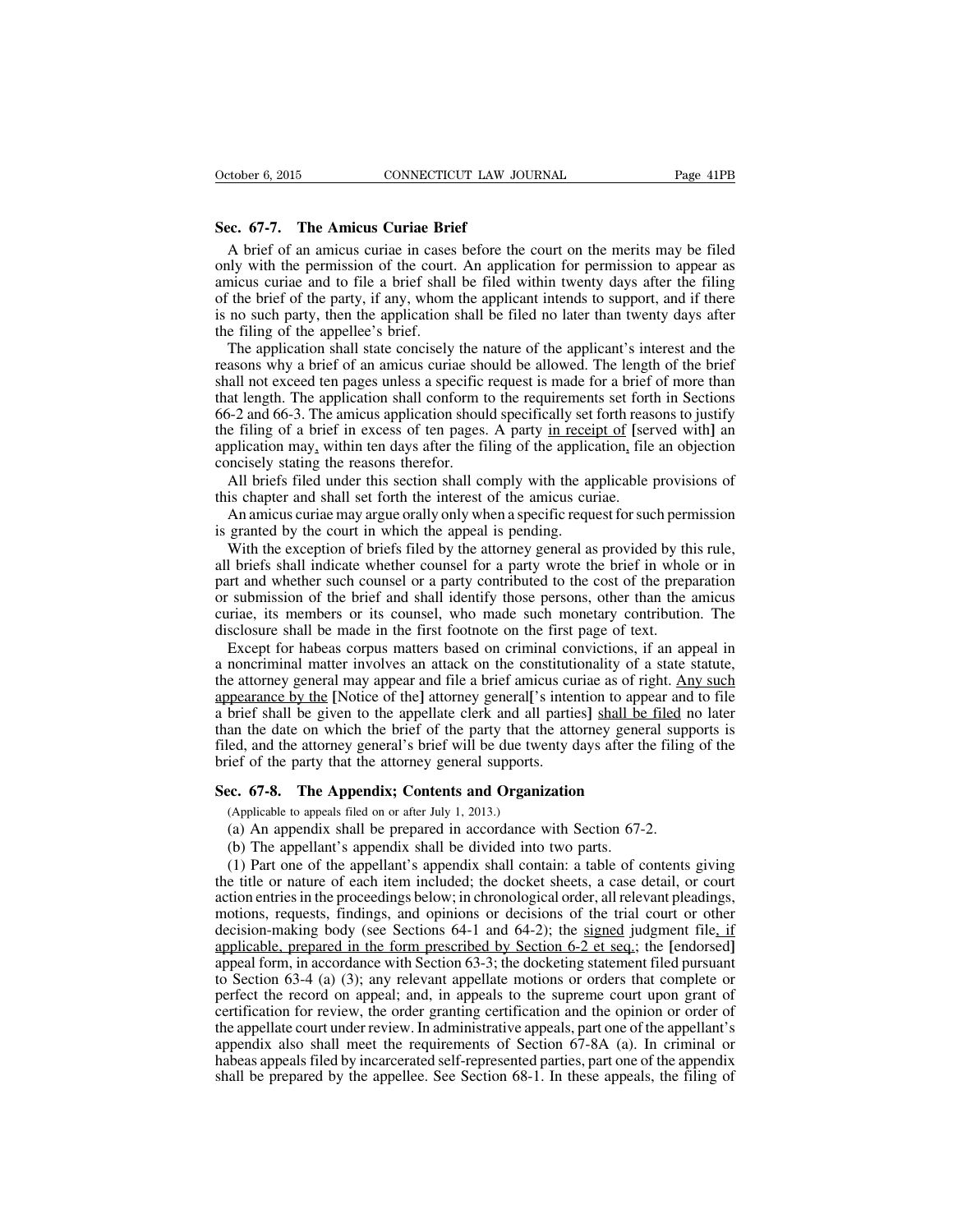an appendix by incarcerated self-represented parties shall be in accordance with subsection (c) of this rule.

(2) Part two of the appellant's appendix may contain any other portions of the proceedings below that the appellant deems necessary for the proper presentation of the issues on appeal. Part two of the appellant's appendix may be used to excerpt lengthy exhibits or quotations from the transcripts or to comply with other provisions of the Practice Book that require the inclusion of certain materials in the appendix. To reproduce a full transcript or lengthy exhibit when an excerpt would suffice is a misuse of an appendix. Where an opinion is cited that is not officially published, the text of the opinion shall be included in part two of the appendix.

(c) The appellee's appendix should not include the portions of the proceedings below already included in the appellant's appendix. If the appellee determines that part one of the appellant's appendix does not contain portions of the proceedings below, the appellee shall include any such items that are required to be included pursuant to Section 67-8 (b) (1) in part one of its appendix. Where an appellee cites an opinion that is not officially published and is not included in the appellant's appendix, the text of the opinion shall be included in part two of the appellee's appendix. Part two of the appellee's appendix may also contain any other portions of the proceedings below that the appellee deems necessary for the proper presentation of the issues on appeal.

(d) In appeals where personal identifying information is protected by rule, statute, court order or case law, and in appeals that have been ordered sealed in part or in their entirety or are subject to limited disclosure pursuant to Section 77-2, all briefs and appendices shall be prepared in accordance with Section 67-1.

COMMENTARY—Effective January 1, 2016, the appellant's appendix must include a copy of the signed judgment file, prepared in accordance with Sections 6-2 and 6-3. This requirement replaces the former requirement to file a draft judgment file pursuant to Section 63-4. It is the appellant's responsibility to contact the trial court in order to obtain a copy of the signed judgment file well in advance of the date for filing the appendix.

#### **Sec. 67-8A. The Appendix in Administrative Appeals; Exceptions**

(Applicable to appeals filed on or after July 1, 2013.)

(a) Except as provided in subsection (c), in appeals from administrative agencies, part one of the appellant's appendix shall include the materials required by Section 67-8, the part of the return of the administrative agency which identifies the papers returned to the trial court, and also such of the papers returned as consist of: (1) the application or appeal to the agency; (2) the notice of hearing and the affidavit of publication, if they are in issue on the appeal; and (3) any minutes or decision showing the action taken by the agency, the reasons assigned for that action, and any findings and conclusions of fact made by the agency.

(b) The appellee's appendix, if any, shall be prepared in accordance with the provisions of Section 67-8 (c).

(c) Subsection (a) shall not apply to the following administrative appeals:

(1) Appeals from municipal boards of tax review filed **[**taken**]** pursuant to General Statutes §§ 12-117a and 12-119.

(2) Appeals from municipal assessors filed **[**taken**]** pursuant to General Statutes § 12-103.

(3) Appeals from the commissioner of revenue services.

(4) Appeals from the insurance commissioner filed **[**taken**]** pursuant to General Statutes § 38a-139.

(5) Any other appeal in which the parties received a trial de novo in the superior court.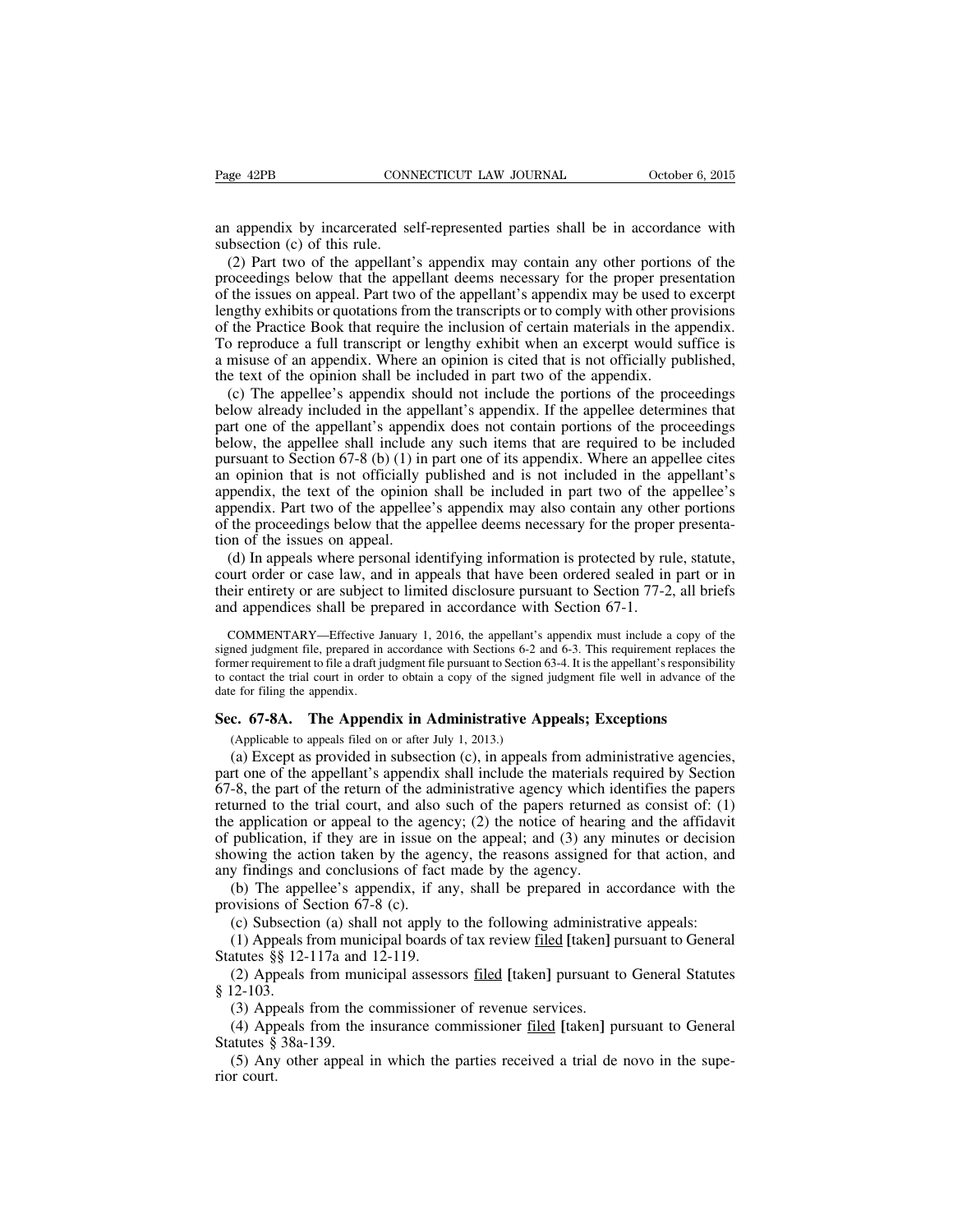The appendices in these matters shall be prepared in accordance with the provisions of Section 67-8.

#### **Sec. 67-10. Citation of Supplemental Authorities after Brief Is Filed**

When pertinent and significant authorities come to the attention of a party after the party's brief has been filed, or after oral argument but before decision, a party may promptly file with **[**advise**]** the appellate clerk **[**of**]** a notice listing such supplemental authorities, including citations, **[**by letter,**]** with a copy certified to all counsel of record in accordance with Section 62-7. **[**The clerk shall be provided with an original and seven copies of the letter. The letter shall set forth the citations of the authorities. If the authority is an unreported decision, a copy of the text of the decision must accompany the filing, which **[**letter. The letter**]** shall concisely and without argument state the relevance of the supplemental citations and shall include, where applicable, reference to the pertinent page(s) of the brief. Any response shall be made promptly and shall be similarly limited.

This section may not be used after oral argument to elaborate on points made or to address points not made.

## **Sec. 67-12. Stay of Briefing Obligations upon Filing of Certain Motions after Appeal Is Filed [Taken]**

As provided in Section 63-1, if, after an appeal has been filed **[**taken**]** but before the appeal period has expired, a motion is filed that would render the judgment, decision or acceptance of the verdict ineffective, any party may move to stay the briefing obligations of the parties. The appellate [chief] clerk may grant such motions for up to sixty days. Any further request for stay must be made by motion to the appellate court having jurisdiction prior to the expiration of the stay granted by the appellate **[**chief**]** clerk. Such request must describe the status of the motion in the trial court and must demonstrate that a resolution of the motion is being actively pursued. After all such motions have been decided by the trial court, the appellant shall, within ten days of notice of the ruling on the last such outstanding motion, file a notice **[**statement**]** with the appellate clerk that such motions have been decided, together with a copy of the decisions on any such motions. The filing of such notice **[**statement**]** shall reinstate the appellate obligations of the parties, and the date of notice of the ruling on the last outstanding motion shall be treated as the date of the filing of the appeal for the purpose of briefing pursuant to Section 67-3.

# **CHAPTER 68 CASE FILE**

# **Sec. 68-1. Responsibilities of [Trial Court] Clerk of the Trial Court regarding Copying Case File and Additions to Case File Made after Appeal Is Filed [Taken]; Exhibits and Lodged Records**

(Applicable to appeals filed on or after July 1, 2013.)

(a) With the exception of those appeals in which the contents of the case file consist solely of papers filed by electronic means, the clerk of the trial court shall, within ten days of the filing of the appeal, prepare and forward to the appellate clerk one complete copy of the case file, including the case detail page for noncriminal cases and all written requests to charge. No omissions may be made from the case file except upon the authorization of the appellate clerk. The appellate clerk may direct the clerk of the trial court to prepare and to forward a case file in any other instance in which it is needed. The clerk of the trial court shall forward to the appellate clerk one copy of all additions made to the case file after the initial preparation and transmittal of the case file.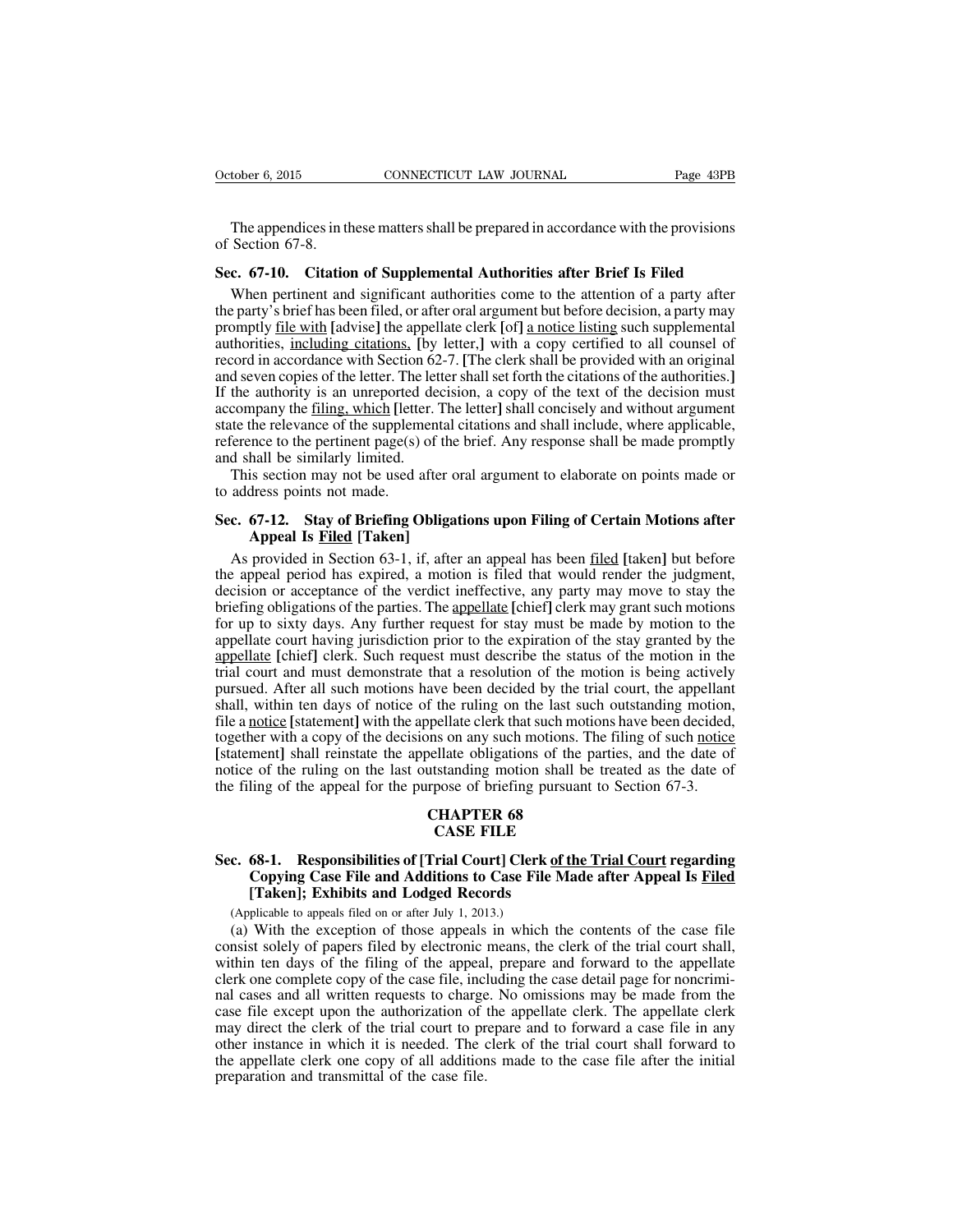(b) (1) In criminal appeals filed by incarcerated self-represented parties, the clerk of the trial court shall forward to the office of the chief state's attorney one complete copy of the case file and all written requests to charge for use in preparing part one of the appendix pursuant to Section 67-8 (b).

(2) In habeas appeals filed by incarcerated self-represented parties, the clerk of the trial court shall forward to either the office of the chief state's attorney or the office of the attorney general one complete copy of the case file, including the case detail page and all written requests to charge for use in preparing part one of the appendix pursuant to Section 67-8 (b).

(3) In criminal and habeas appeals filed by incarcerated self-represented parties, the office of the chief state's attorney or the office of the attorney general and the clerk of the trial court may agree that the copy of the case file be provided by electronic means.

(c) Each document of the case file must be numbered, and the file must include a table of contents listing each item entered in the file according to its number.

(d) In an appeal from an administrative agency, the papers returned by the agency to the trial court, even though annexed to and incorporated by reference in the answer, shall accompany the copies of the file but need not be included in the copies of the file.

(e) All exhibits in the trial court are deemed exhibits on appeal and are deemed in the custody of the appellate clerk while the appeal is pending. The appellate clerk shall notify the clerk of the trial court of the exhibits required by the court in which the appeal is pending. Within ten days of such notice, the clerk of the trial court shall transmit those exhibits to the appellate clerk accompanied by a list of all exhibits in the case. The **[**trial court**]** clerk of the trial court shall notify all counsel of record **[**and self-represented litigants**]** of the transmittal and provide them with a copy of the exhibit list. The provisions of this paragraph shall apply to records lodged pursuant to Section 7-4C.

# **CHAPTER 69 ASSIGNMENT OF CASES FOR ARGUMENT**

#### **Sec. 69-1. [Printed] Docket**

The appellate clerk shall periodically prepare a **[**printed**]** docket of all pending cases which are not on a current assignment list for oral argument and which appear to be ready for assignment under Section 69-2 or have been ordered to be heard by the court and shall post the docket on the Judicial Branch website and deliver the docket **[**send a copy**]** to each appellate jurist, **[**to**]** each counsel of record appearing in the cases entered on the **[**printed**]** docket, and **[**to**]** the reporter of judicial decisions.

#### **Sec. 69-2. Cases Ready for Assignment**

(Applicable to appeals filed on or after July 1, 2013.)

Cases will be considered ready for assignment when the briefs and appendices of all parties, including reply briefs, have been filed or the time for filing reply briefs has expired. Any case ready for assignment may be assigned pursuant to Section 69-3. After notice to counsel of record of a date and time to be heard, the chief justice, the chief judge, or a designee may order the assignment for oral argument of any appeal, notwithstanding the fact that the case on appeal does not appear on the **[**printed**]** docket.

Cases may be assigned for argument on a standby basis in which event counsel will be notified at least forty-eight hours before the time scheduled for oral argument that the standby case is to be heard.

If a case scheduled for oral argument, whether on standby basis or not, is settled or withdrawn for any reason, counsel for the appellant shall notify the appellate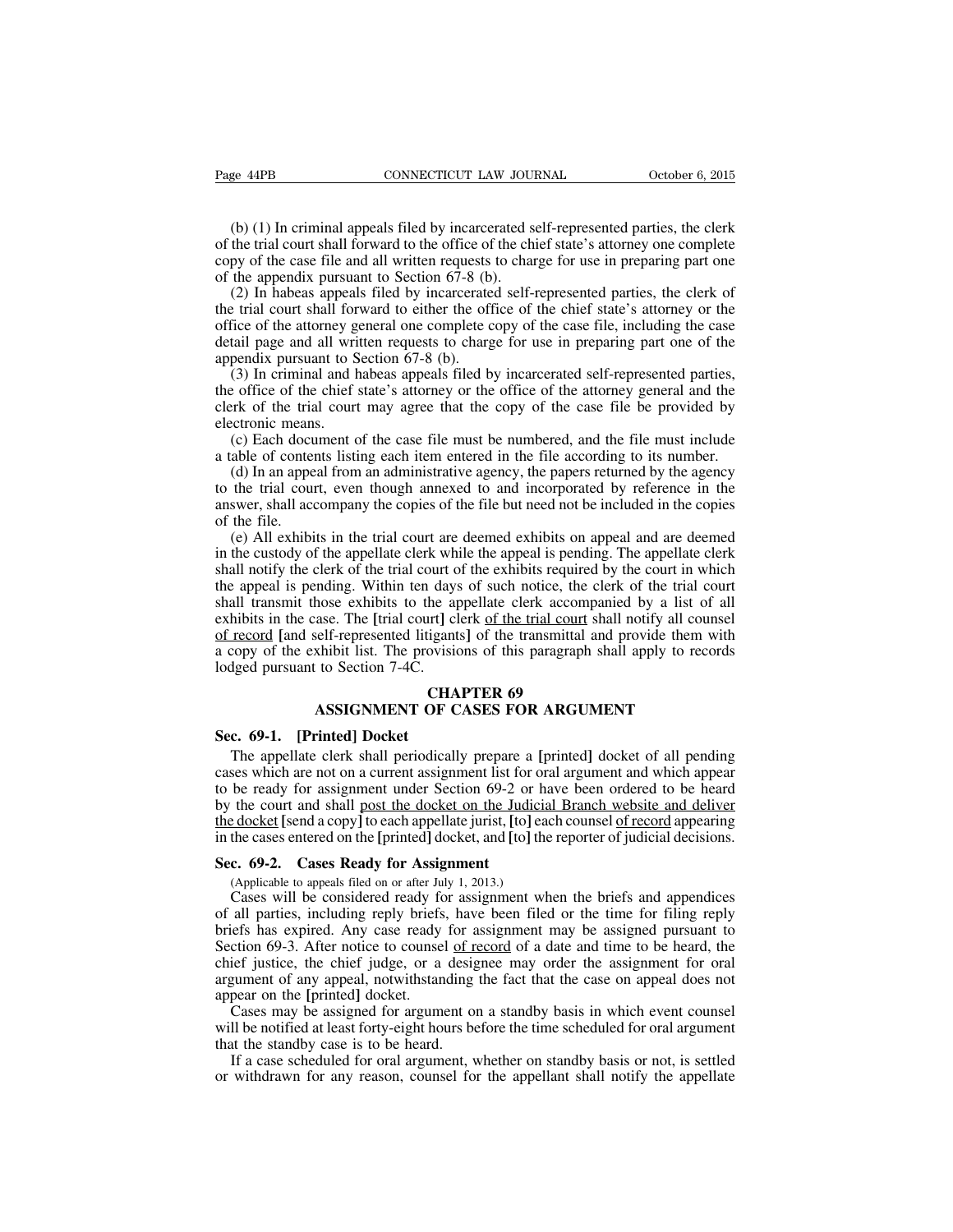clerk **[**of that fact promptly and shall not wait until the time scheduled for oral argument**]** immediately.

## **Sec. 69-3. Time for Assignments; Order of Assignment**

Assignments of cases for oral argument ordinarily will be made in the order in which the cases become ready for argument pursuant to Section 69-2. Requests for variations from this order, stating the reason therefor, shall be made by **[**letter**]** filing an assignment form in the time frame specified on the docket with certification **[**certified**]** pursuant to Section 62-7. **[**, addressed to the appellate clerk and delivered, mailed or sent by facsimile to the clerk's office in time for the appellate clerk to receive it at least two working days on which the clerk's office is required to be open before assignments are made.**]** An attorney making such a request shall also indicate that a copy of the request has been **[**mailed**]** delivered to each of his or her clients who are parties to the appeal.

Assignments for oral argument in the supreme court and appellate court shall take precedence over all other judicial branch assignments.

The appellate clerk will **[**forthwith**]** mail copies of the assignment **[**list**]** to all counsel of record and post the assignment on the Judicial Branch website.

#### **CHAPTER 70**

# **ARGUMENTS AND MEDIA COVERAGE OF COURT PROCEEDINGS**

# **Sec. 70-1. Oral Argument; Videoconferencing of Oral Argument in Certain Cases**

(Applicable to appeals filed on or after July 1, 2013.)

(a) Oral argument will be allowed as of right in all appeals except as provided in subsection (b) of this rule.

(b) In civil cases where: (1) the dispositive issue or set of issues has been recently authoritatively decided; or (2) the facts and legal arguments are adequately presented in the briefs and the decisional process would not be significantly aided by oral argument, notice will be sent to counsel of record that the case will be decided on the briefs and record only. This notice will be issued **[**sent**]** after all briefs and appendices have been filed. Any party may file a request for argument **[**by letter addressed to the appellate clerk**]** stating briefly the reasons why oral argument is appropriate and shall do so within seven days of the issuance of the court's notice. After receipt and consideration of such a request, the court will either assign the case for oral argument or assign the case for disposition without oral argument, as it deems appropriate.

(c) In matters involving parties who are self-represented and incarcerated, oral argument may be conducted by videoconference upon direction of the court in its discretion.

#### **Sec. 70-2. Submission without Oral Argument on Request of Parties**

[With the permission of the court, c**]**Counsel of record may, before or after a case has been assigned for a hearing, file a request to submit the case for decision on the briefs and record **[**and briefs**]** only, without oral argument. No request for submission without oral argument will be granted unlessthe requesting party certifies that all other parties agree to waive oral argument. This rule applies only to counsel of record who have filed a brief or joined in the brief of another party.

## **Sec. 70-4. Time Allowed for Oral Argument; Who May Argue**

Unless the court grants a request for additional time made before oral argument begins, **[**The time occupied in the**]** argument of any case shall not exceed one-half hour on each side**[**, without special leave of the court, granted before the argument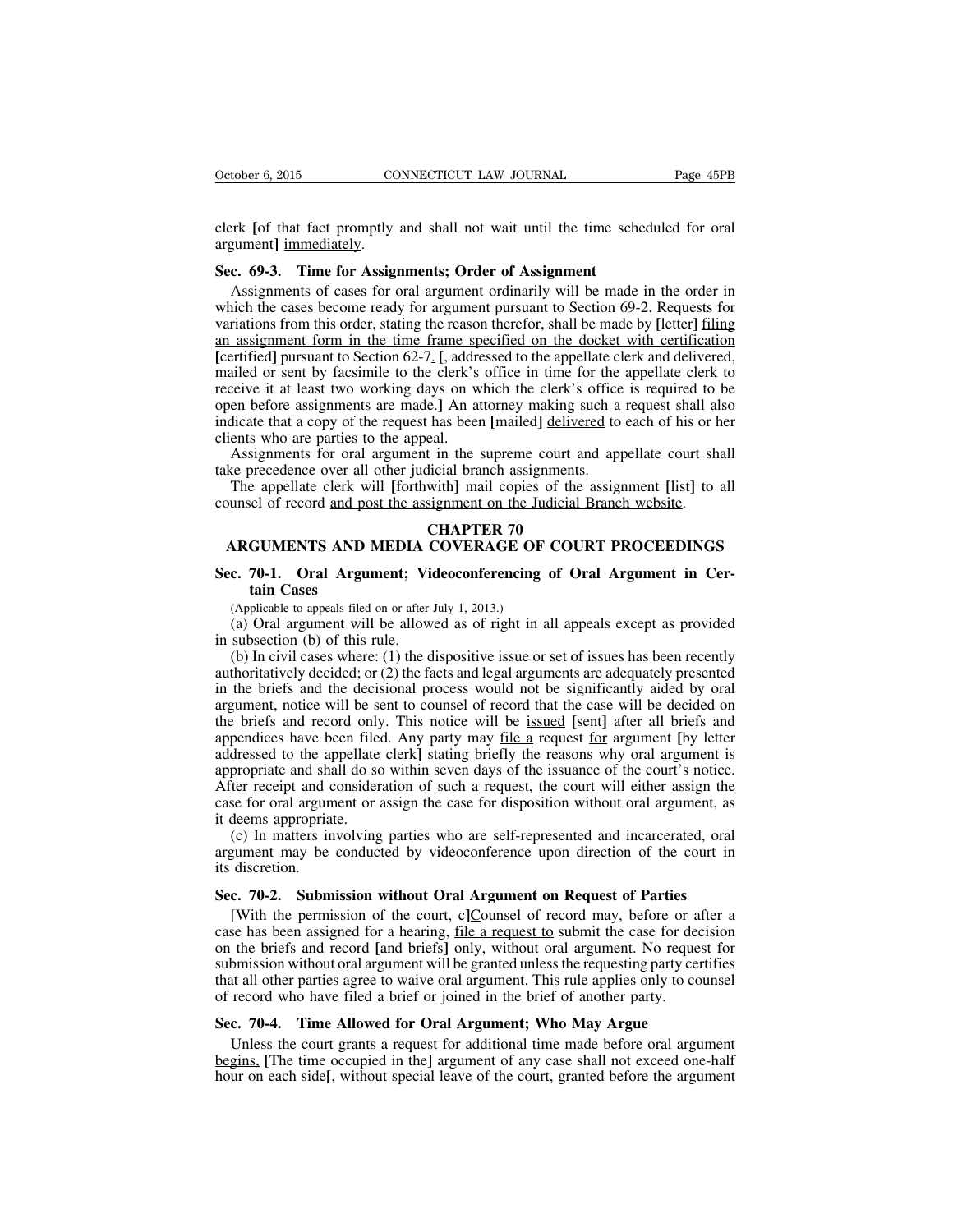begins**]**. The time **[**thus limited and**]** allowed may be apportioned among counsel on the same side of a case as they may choose. The court may terminate the argument whenever in its judgment further argument is unnecessary.

**[**Except by special permission of the presiding jurist, which permission must be obtained prior to the date assigned for hearing,**]** Prior to the date assigned for hearing, counsel may file a request with the appellate clerk to allow **[**no**]** more than one counsel [shall] to present oral argument for any one party to the appeal.

No argument shall be allowed any party who has not filed a brief or who has not joined in the brief of another party.

#### **Sec. 70-9. Coverage of Court Proceedings by Cameras and Electronic Media**

(a) Except for those matters enumerated in subsection (c) of this rule, all judicial courtroom proceedings in the supreme and appellate courts are presumed to be subject to coverage by cameras and electronic media.

(b) (1) All such proceedings may be broadcast, televised, videotaped, audio recorded or photographed unless: (A) the panel of jurists grants a motion by a party or a victim in a case requesting the limitation or preclusion of such coverage, or (B) the panel of jurists, on its own motion, limits or precludes such coverage. The right to permit or to exclude coverage, whether partially or totally, at any time in the interests of the administration of justice shall remain with the panel of jurists.

(2) Any party or victim who desires to file a motion to limit or preclude coverage shall do so not later than one week before the start of the term for which the case is subject to being assigned, as indicated on a **[**printed**]** docket pursuant to Section 69-1. The party or victim shall **[**mail**]** deliver a copy of such motion to each counsel **[**or self-represented party**]** of record and to any other victim in the case. The party or victim shall give notice to any such victim by notifying the state's attorney in a criminal case, the attorney or guardian ad litem for a minor child in cases involving a minor victim or child represented by an attorney or guardian ad litem, and to any other victim or child by notifying the office of the victim advocate**[**Connecticut Victim Advocate**]**. Endorsed on the motion shall be certification of such **[**mailing**]** delivery. The appellate clerk shall refer any such motion to the panel of jurists for review as soon as the panel is determined. The panel of jurists may consider a late motion to limit or preclude coverage. Prior to acting on such motion, the panel of juristsshall provide any media outlet expected to cover the proceeding an opportunity to respond in writing to the motion.

(3) In acting on such motion or on its own motion, the panel of jurists will apply the presumption that all judicial courtroom proceedings in the supreme and appellate courts are subject to coverage by cameras and electronic media. In addition, it will be guided by the principles that such coverage should be limited only if there is good cause to do so, there are no reasonable alternatives to such limitations, and the limitation is no broader than necessary to protect the competing interests at issue.

(4) In acting on such motion or its own motion, the panel of jurists will conclude that the presumption in favor of coverage by cameras and electronic media has been overcome only if it is satisfied that good cause exists for a limitation or preclusion on coverage. If the panel of jurists orders a limitation or preclusion on coverage, it will provide a statement of its reasons. A statement may be written or stated on the record in open court.

(c) (1) The presumption in favor of coverage shall not apply to cases involving: (A) sexual assault; (B) risk of injury to, or impairing the morals of, a child; (C) abuse or neglect of a child; (D) termination of parental rights; and (E) contested questions of child custody or visitation.

(2) In cases to which the presumption in favor of coverage does not apply, any person may request such coverage by filing a motion not later than one week before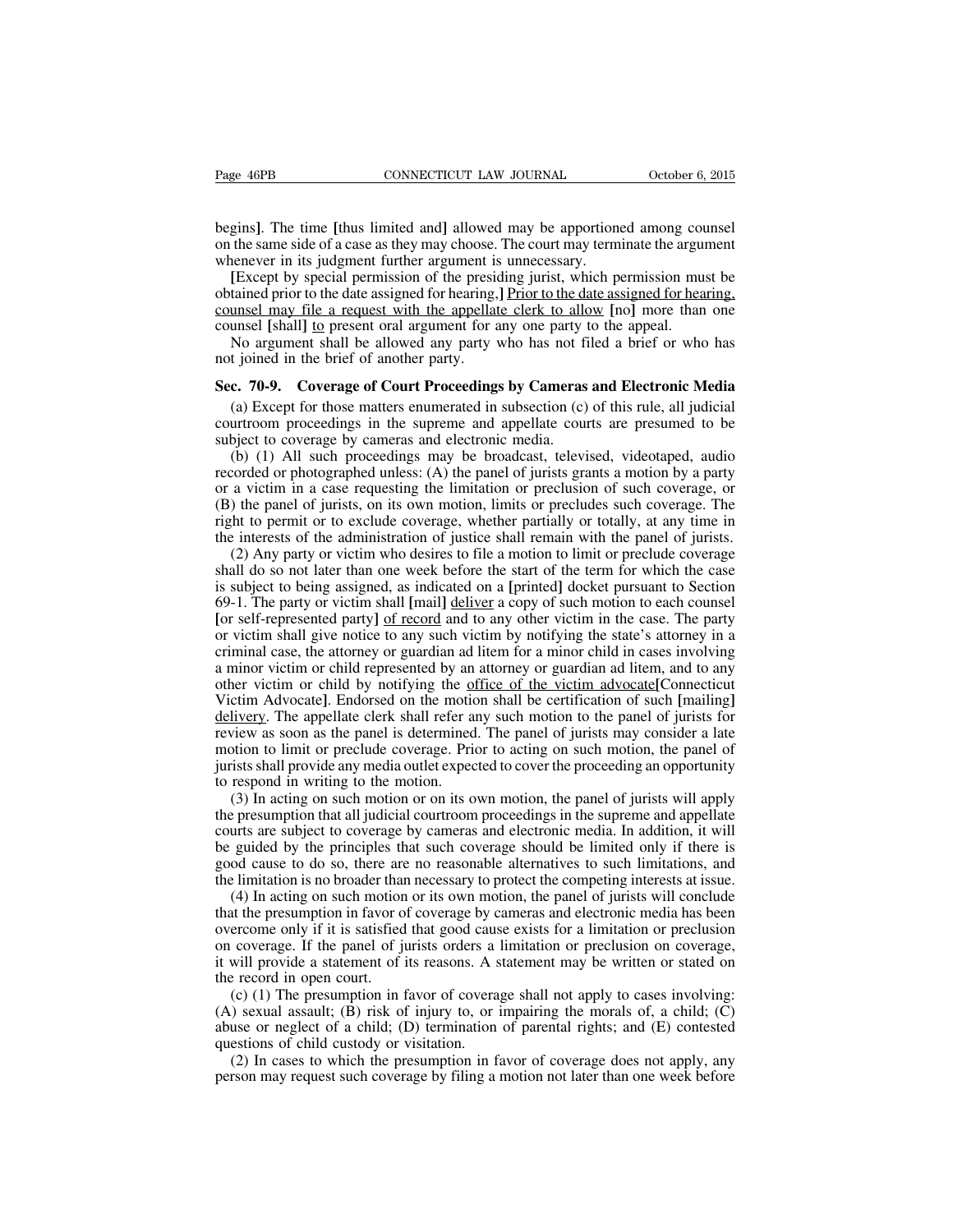the start of the term for which the case is subject to being assigned, as indicated on the **[**printed**]** docket pursuant to Section 69-1. The applicant shall **[**mail**]** deliver a copy of such written request to each counsel **[**or self-represented party**]** of record and to any victim or child in the case. The applicant shall give notice to any such victim by notifying the state's attorney in a criminal case, the attorney or guardian ad litem for a minor child in cases involving a minor victim or child represented by an attorney or guardian ad litem, and to any other victim or child by notifying the office of the victim advocate**[**Connecticut Victim Advocate**]**. Endorsed on the motion shall be a certification of such **[**mailing**]** delivery. The appellate clerk shall refer any such motion to the panel of jurists for review as soon as the panel is determined. The panel of jurists may consider a late motion requesting coverage. Prior to acting on such motion, the panel of jurists shall provide the parties, any such minor children and any victims of the offense an opportunity to respond in writing to the motion. The panel of jurists shall grant the motion only if it is satisfied that the need for such coverage outweighs the privacy interests involved in the case.

(d) The supreme and appellate courts shall establish appropriate protocols governing the number, location and use of all forms of coverage consistent with these rules.

(e) As used in this rule, ''panel of jurists'' means the justices or judges assigned to hear a particular case.

# **CHAPTER 71**

# **APPELLATE JUDGMENTS AND OPINIONS**

#### **Sec. 71-5. Motions for Reconsideration; Motions for Reconsideration En Ban**

A motion for reconsideration will not be entertained unless filed with the appellate clerk**[**, accompanied by a receipt showing that the fee was paid or waived,**]** within ten days from the date when the decision or any order being challenged is officially released. **[**The fee may be paid to the clerk of any trial court in the state.**]** Any required fees shall be paid in accordance with the provisions of Sections 60-7 or 60-8.

The motion for reconsideration shall state briefly the grounds for requesting reconsideration.

A party may also request reconsideration en banc by placing ''en banc'' in the caption of the motion and requesting such relief as an alternative to reconsideration by the panel.

Whenever reconsideration en banc is sought, the motion shall state briefly why reconsideration en banc is necessary (for example, to secure or maintain uniformity of decision or because of the importance of the decision) and shall also state the names of the decisions, if any, with which the decision conflicts. A motion for reconsideration shall be treated as a motion for reconsideration en banc when any member of the court which decided the matter will not be available, within a reasonable time, to act on the motion for reconsideration.

# **Sec. 71-7. Stays of Execution Pending Decision by United States Supreme Court**

When a case has gone to judgment in the state supreme court and a party to the action wishes to obtain a stay of execution pending a decision in the case by the United States supreme court, that party shall, within twenty days of the judgment, file a motion for stay with the appellate clerk directed to the state supreme court. The filing of the motion shall operate as a stay pending the state supreme court's decision thereon.

When the state supreme court has denied a petition for certification from the appellate court, any stay in existence at the time of such denial shall remain in effect for twenty days. Any party to the action wishing to extend such stay of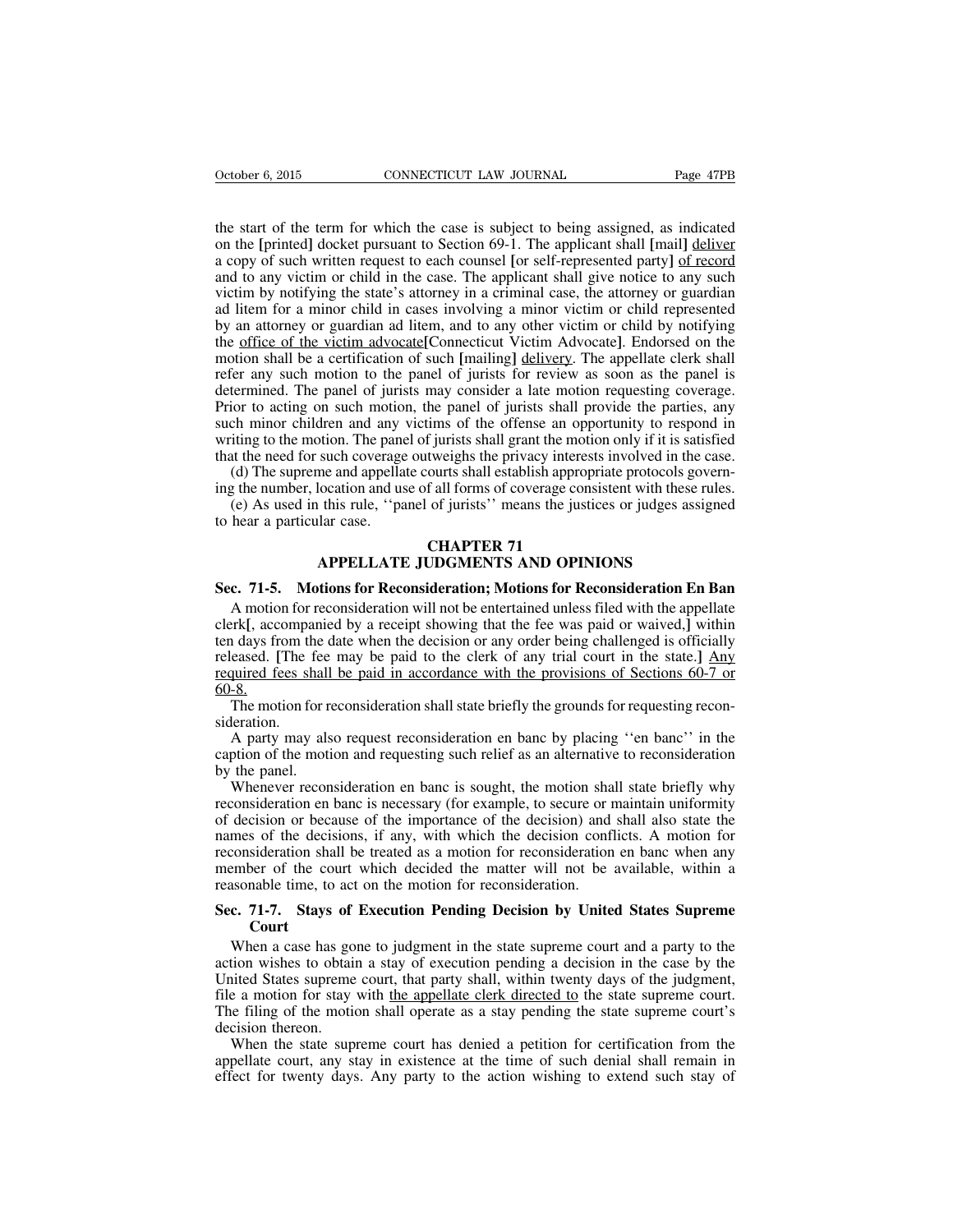execution or to otherwise obtain a stay of execution pending a decision in the case by the United States supreme court shall file a motion for stay with the appellate clerk directed to the appellate court. The filing of the motion shall operate as a stay pending the appellate court's decision thereon.

## **CHAPTER 72 WRITS OF ERROR**

## **Sec. 72-2. Form**

The writ shall contain in numbered paragraphs the facts upon which the plaintiff in error **[**petitioner**]** relies and a statement of the relief claimed.

#### **Sec. 72-3. Applicable Procedure**

(Applicable to appeals filed on or after July 1, 2013.)

(a) **[**Upon payment in the trial court of the filing fee, t**]**The writ, if in proper form, shall be allowed and signed by a judge or clerk of the court in which the judgment or decree was rendered. The writ shall be presented for signature within twenty days of the date notice of the judgment or decision complained of is given but shall be signed by the judge or clerk even if not presented in a timely manner. Failure without cause to present the writ in a timely manner may be a ground for dismissal of the writ by the supreme court.

(b) The writ shall be served and returned as other civil process, except that **[**(1)**]** the writ shall be served at least ten days before the return day**[**, and (2) shall be returned to the appellate clerk at least one day before the return day**]**. The return days of the supreme court are any Tuesday not less than twelve nor more than thirty days after the writ is signed. At least one day before the return day, the plaintiff in error shall (1) pay all required fees as set forth in Sections 60-7 or 60-8; (2) file the matter in accordance with the provisions of Section 63-3; and (3) file the return with the appellate clerk.

**[**(c) If the writ is brought against a judge of the superior court to contest a summary decision of criminal contempt by that judge, the defendant in error shall be the superior court. In all other writs of error, the writ shall bear the caption of the underlying action in which the judgment or decision was rendered. All parties to the underlying action shall be served in accordance with chapter 8 of these rules.**]**

**[**(d)**]** (c) The writ shall be **[**deemed filed the day it is returned**]** docketed upon filing in accordance with Section 63-3 and payment of all required fees, but the writ may be returned upon review by the appellate clerk if the plaintiff in error fails to file the return with the appellate clerk, or for noncompliance with the rules of appellate procedure. The appellate clerk shall forthwith give notice to all parties of the filing of the writ.

(d) If the writ is brought against a judge of the superior court to contest a summary decision of criminal contempt by that judge, the defendant in error shall be the superior court. In all other writs of error, the writ shall bear the caption of the underlying action in which the judgment or decision was rendered. All parties to the underlying action shall be served in accordance with chapter 8 of these rules.

(e) Within twenty days after filing the writ, the plaintiff in error shall file with the appellate clerk one copy of such documents as are necessary to present the claims of error made in the writ, including pertinent pleadings, memoranda of decision and judgment file, accompanied by a certification that a copy thereof has been served on each counsel of record in accordance with Section 62-7.

(f) In the event a transcript is necessary, the plaintiff in error shall follow the procedure set forth in Sections 63-8 and 63-8A.

(g) Within ten days of the filing by the plaintiff in error of the documents referred to in subsections (e) and (f) of this rule, the defendant in error may file one copy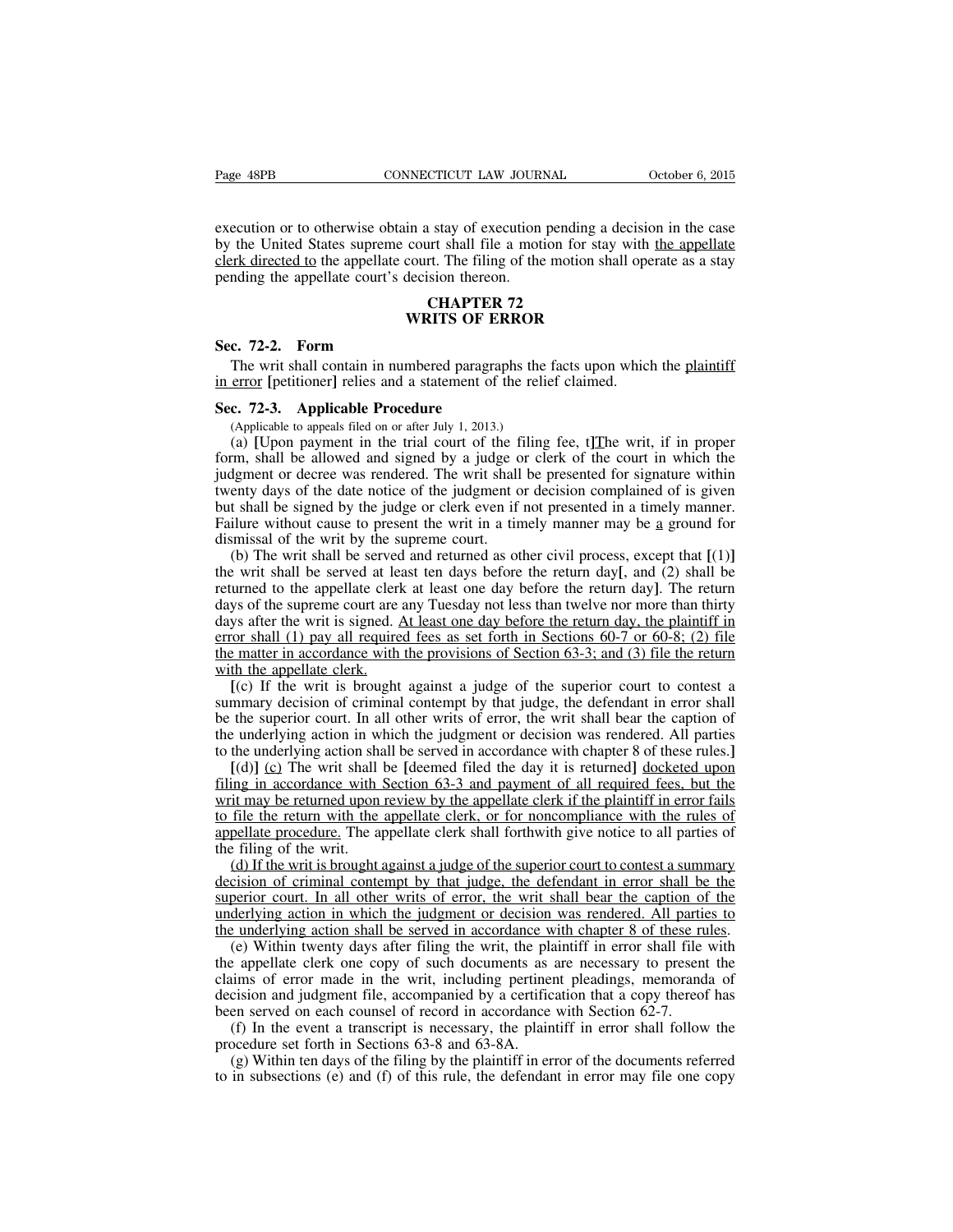of such additional documents as are necessary to defend the action, accompanied by a certification that a copy thereof has been served on each counsel of record in accordance with Section 62-7.

(h) Answers or other pleas shall not be filed in response to any writ of error.

# **CHAPTER 73 RESERVATIONS**

# **Sec. 73-1. [Procedure; Form] Reservation of Questions to the Supreme Court or Appellate Court; Contents of Reservation Request**

(Applicable to appeals filed on or after July 1, 2013.)

(a) Counsel may jointly file with the superior court a request to reserve questions of law for consideration by the supreme court or appellate court. A reservation request shall set forth: (1) a stipulation of the essential undisputed facts and a clear and full statement of the question or questions upon which advice is desired; (2) a statement of reasons why the resolution of the question by the appellate court having jurisdiction would serve the interest of simplicity, directness and judicial economy; and (3) whether the answers to the questions will determine, or are reasonably certain to enter into the final determination of the case. All questions presented for advice shall be specific and shall be phrased so as to require a Yes or No answer.

(b) Reservation requests may be brought only in **[**Any reservation shall be taken to the supreme court or to the appellate court from**]** those cases in which an appeal could have been filed **[**taken**]** directly to the supreme court, or to the appellate court, respectively, had judgment been rendered. Reservations in cases where the proper court for the appeal cannot be determined prior to judgment shall be filed **[**taken**]** directly to the supreme court.

**[**(b)All questions presented for advice shall be specific and shall be phrased so as to require a Yes or No answer.

(c) Before any question shall be reserved by any court, counsel shall file in that court a stipulation which shall clearly and fully state the question or questions upon which advice is desired; that their present determination by the appellate court having jurisdiction would be in the interest of simplicity, directness and economy in judicial action, the grounds for such allegation being particularly stated; that the answers to the questions will determine, or are reasonably certain to enter into the final determination of the case; and that the parties request that the questions be reserved for the advice of the appellate court having jurisdiction. The stipulation shall state the undisputed facts which are essential for determination of the question or questions sought to be reserved. With the stipulation, the parties shall file a joint docketing statement in the format specified in Section  $63-4$  (a) (3) for regular appeals.

(d) Upon the ordering of a reservation by the superior court, the clerk of the trial court shall send notice of the reservation to the appellate clerk and to all parties of record. The date of issuance of this notice shall be deemed the filing date of the appeal for purposes of the brief and appendix filing deadlines of Section 67-3. The plaintiff in the court that ordered the reservation shall be deemed the appellant, and the defendant in such court shall be deemed the appellee for purposes of these rules, unless otherwise ordered by the court.

(e) No entry fee shall be paid to the superior court and no costs shall be taxed in favor of any party. With the notice of reservation, except in appeals in which the contents of the case file consists solely of papers filed by electronic means, the clerk of the trial court shall send to the appellate clerk one copy each of the stipulation, its accompanying joint docketing statement, the superior court's order of reservation, and the case detail page listing the counsel for all parties.

(f) The court will not entertain a reservation for its advice upon questions of law arising in any action unless the question or questions presented are such as are, in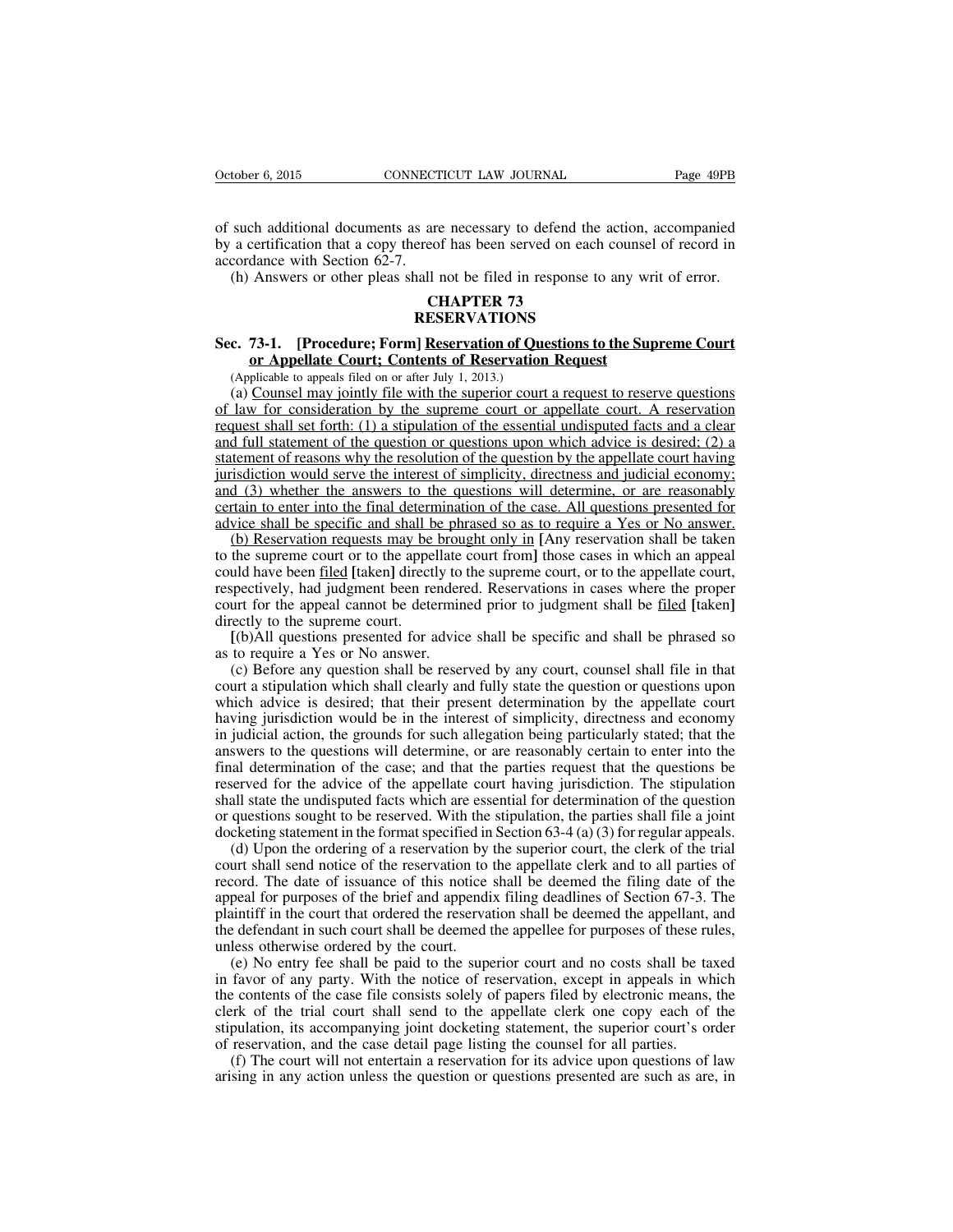the opinion of the court, reasonably certain to enter into the decision of the case, and it appears that their present determination would be in the interest of simplicity, directness and economy of judicial action.

(g) The advice of the appellate court on a reservation may be reviewed by the supreme court only upon the granting of certification as provided in chapter 84.**]**

COMMENTARY—This section has been rewritten and the content of certain subsections has been transferred to new sections.

# **Sec. 73-2. Consideration of Reservation Request by Superior Court (NEW)**

If the superior court determines that a reservation would be appropriate, it shall forward the reservation request with its determination, which shall include the items specified in Section 73-1 (a), to the appellate clerk and to all parties of record. The supreme court or appellate court shall either preliminarily accept or decline the reservation request, but may later reject the reservation if it should appear to have been improvidently granted. The supreme court or appellate court will not entertain a reservation unless the question or questions presented are reasonably certain to enter into the decision of the case and it appears that their determination would be in the interest of simplicity, directness and judicial economy. The supreme court or appellate court may also request that the superior court provide additional facts required for a decision upon the questions reserved and to clarify such questions when necessary.

# **Sec. 73-3. Procedure Upon Acceptance of Reservation (NEW)**

(a) The appellate clerk shall notify the clerk of the trial court and the parties of the decision or order on the reservation request. Within twenty days of issuance of the notice of an order of preliminary acceptance, the appellant shall file the reservation in accordance with the provisions of Section 63-3, except that no entry fee shall be paid and no costs shall be taxed in favor of any party. In addition, within ten days of the filing of the appeal, the appellant shall file a docketing statement in the form specified in Section 63-4 (a) (3).

(b) The plaintiff in the court that ordered the reservation shall be deemed the appellant, and the defendant in such court shall be deemed the appellee for purposes of these rules, unless otherwise ordered by the court.

(c) The advice of the appellate court on a reservation may be reviewed by the supreme court only upon the granting of certification as provided in chapter 84.

COMMENTARY—This new section contains language that previously had been included in subsections (d) and (g) of Section 73-1.

# **Sec. 73-4. Briefs, Appendices and Argument (NEW)**

Briefs and appendices filed by the parties shall conform to the rules set forth in Chapter 67. Oral argument shall be as provided in Chapter 70, unless otherwise ordered by the court.

# **CHAPTER 74**

# **[APPEALS FROM] DECISIONS OF JUDICIAL REVIEW COUNCIL**

# **Sec. 74-1. [Time to Take; Form; Filing; Costs] Appeals by Respondent Judge from Decision of Judicial Review Council**

(a) An appeal **[**Appeals**]** by a respondent judge from a decision**[**s**]** of the judicial review council shall be taken within twenty days from the date the decision appealed from is received by the respondent judge.

(b) The appeal shall be **[**directed to and**]** filed with the supreme court in accordance with the provisions of Section 63-3, except that no entry fee shall be paid and no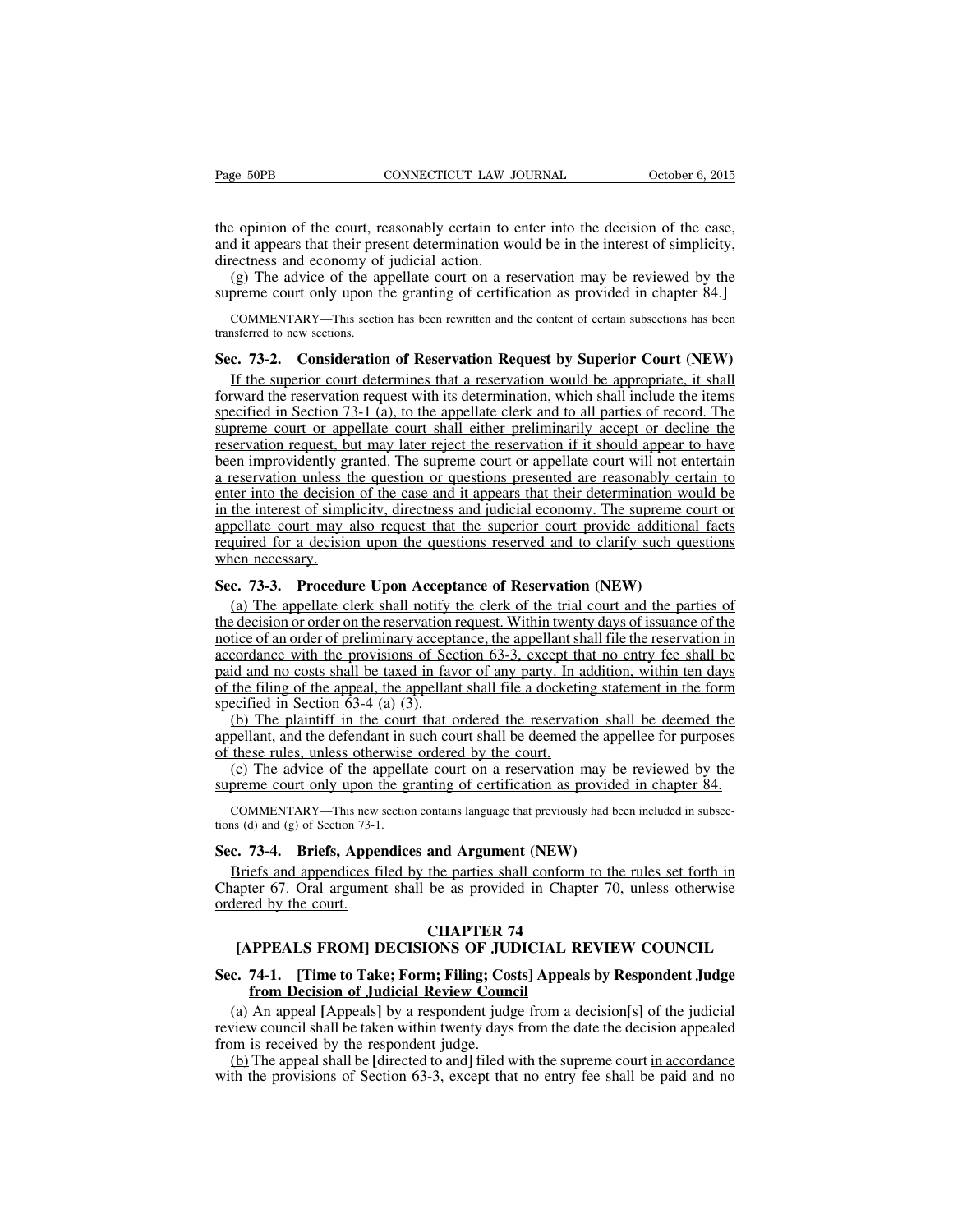costs shall be taxed in favor of any party. **[**and shall be accompanied by a certification that**]** The respondent judge shall serve a copy **[**there**]**of the appeal form **[**has been served**]** on the chair or executive director of the judicial review council in accordance with the provisions of Section 62-7. **[**No fee shall be required to be paid. The appellate clerk shall docket the appeal, note thereon the date and time of the filing, affix the docket number assigned to the appeal and send a copy to the judicial review council and to each appearing party.**]**

(c) The appellate clerk shall forward one copy of the appeal form to the judicial review council and one copy to the respondent judge.

(d) Within ten days of filing the appeal, the respondent judge shall file with the appellate clerk:

(1) a copy of the decision of the judicial review council appealed from, and (2) the filings required by Section 63-4.

(e) With the exception of decisions recommending suspension for more than one year or removal from office, which are referred to the supreme court pursuant to Section 74-2A, a decision of the judicial review council will be final unless a timely appeal is filed by the respondent judge.

# **Sec. 74-2. Papers to be Filed [REPEALED]**

[The respondent judge shall submit, as set forth in Section 61-5, to the appellate clerk at the time the appeal is filed:

(a) a copy of the decision of the judicial review council appealed from, and

(b) the submissions required by Section 63-4.**]**

COMMENTARY—Section 74-2 has been repealed and the content has been transferred, with revisions, to Section 74-1 (d).

# **Sec. [74-7] 74-2A. [Action on Recommendation when No Appeal] Referral to Supreme Court by Judicial Review Council Following Recommendation of Suspension or Removal**

[In the event that the respondent judge does not appeal a decision by the judicial review council to recommend to the supreme court such judge's suspension or removal] If the judicial review council recommends suspension for more than one year or removal from office, the council shall, at the expiration of the time to appeal, forward to the appellate clerk a certified copy of its decision together with those parts of the record and transcript as it deems necessary for a proper consideration of its recommendation.

The appellate clerk shall assign a docket number and **[**note the date of filing on the documents,**]** notify the court of the matter. **[**chief justice that they have been filed, and prepare sufficient copies for the members of the supreme court. That**]** The court shall, as soon as practicable, review the filed documents and render a decision on the recommendation of the council.

COMMENTARY—What had been Section 74-7 has been transferred, with revisions, to Section 74-2A.

# **Sec. 74-3. Costs and Security Not Required [REPEALED]**

[Statutory fees, taxable costs and the requirement for furnishing security for costs are waived.**]**

COMMENTARY—Section 74-3 has been repealed and the content has been transferred to Section 74-1.

# **Sec. [74-8] 74-3A. Initiation of Action by Supreme Court**

In the event that the supreme court, on its own motion, wishes to initiate proceedings against a judge, it shall refer the matter to the judicial review council or, if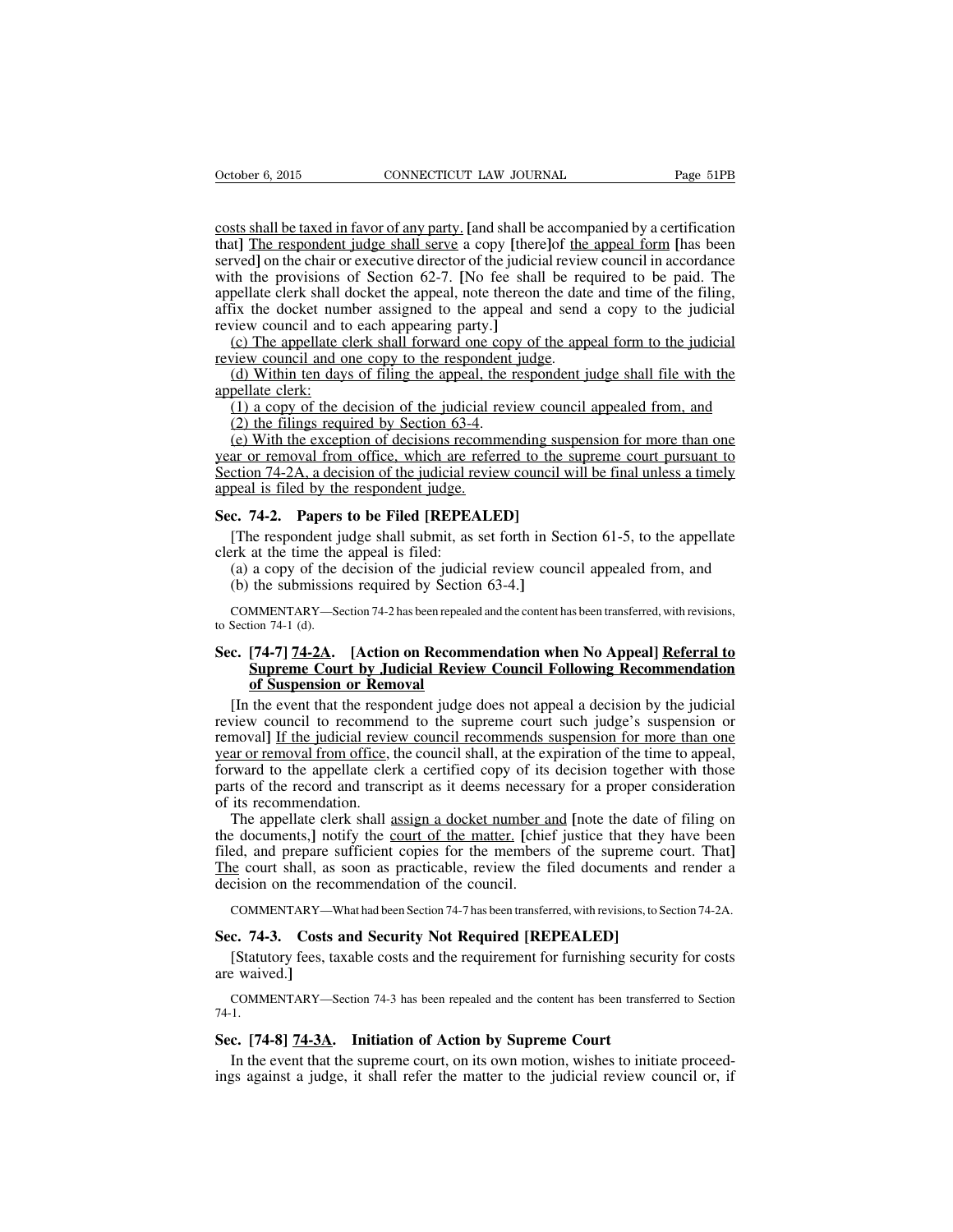the judge to be investigated is a member of that council, to a committee of three state referees for investigation and hearing.

The council or the committee shall render a decision pursuant to Section 74-4 and forward a copy of its decision to the respondent judge and to the appellate clerk.

The decision may be appealed by the respondent judge pursuant to the provisions of this chapter. If the respondent judge fails to appeal within the time provided, the decision shall be final, unless it was rendered by a committee or contains a recommendation for suspension or removal of the judge, in which case, at the expiration of the time to appeal, the council or committee shall file pertinent parts of the record and transcript with the appellate clerk pursuant to Section **[**74-7**]** 74- 1 (d) and the supreme court shall render a decision thereon.

COMMENTARY—What had been Section 74-8 has been designated Section 74-3A.

#### **Sec. 74-6. Applicability of Rules**

All proceedings subsequent to the filing of the appeal, referral of the matter by the judicial review council or initiation by the supreme court shall be governed by the rules applicable to appeals**[** and appeals from administrative agencies**]**.

#### **Sec. 74-7. Action on Recommendation when No Appeal**

(Transferred to Section 74-2A.)

COMMENTARY—What had been Section 74-7 has been rewritten and has been designated Section 74-2A.

#### **Sec. 74-8. Initiation of Action by Supreme Court**

(Transferred to Section 74-3A.)

COMMENTARY—What had been Section 74-8 has been transferred, with revisions, to Section 74-3A.

## **CHAPTER 75 APPEALS FROM COUNCIL ON PROBATE JUDICIAL CONDUCT**

## **Sec. 75-1. [Time to Take; Form; Filing; Costs] Appeals by Respondent Judge From Decision of Council on Probate Judicial Conduct**

(a) An appeal **[**Appeals**]** by a respondent judge from a decision**[**s**]** of the council on probate judicial conduct to publicly admonish **[**reprimand**]** or censure shall be taken within twenty days from the date that notice of the admonishment **[**reprimand**]** or censure is received by the respondent judge.

(b) The appeal shall be directed to and filed with the supreme court in accordance with the provisions of Section 63-3, except that no entry fee shall be paid and no costs shall be taxed in favor of either party.**[**, and**]** The respondent shall serve **[**be accompanied by a certification that a copy thereof has been served**]** a copy of the appeal form on the chair or secretary of the council on probate judicial conduct in accordance with the provisions of Section 62-7. **[**No fee shall be required to be paid. The appellate clerk shall docket the appeal, note on the form the date and time of the filing, affix the docket number assigned to the appeal and**]**

(c) The appellate clerk shall forward one **[**send a**]** copy of the appeal form to the council on probate judicial conduct and one copy to the respondent judge**[** each appearing party**]**.

(d) Within ten days of filing the appeal, the respondent shall file with the appellate clerk:

(1) a copy of the decision of the council on probate judicial conduct appealed from, and

(2) the filings required by Section 63-4.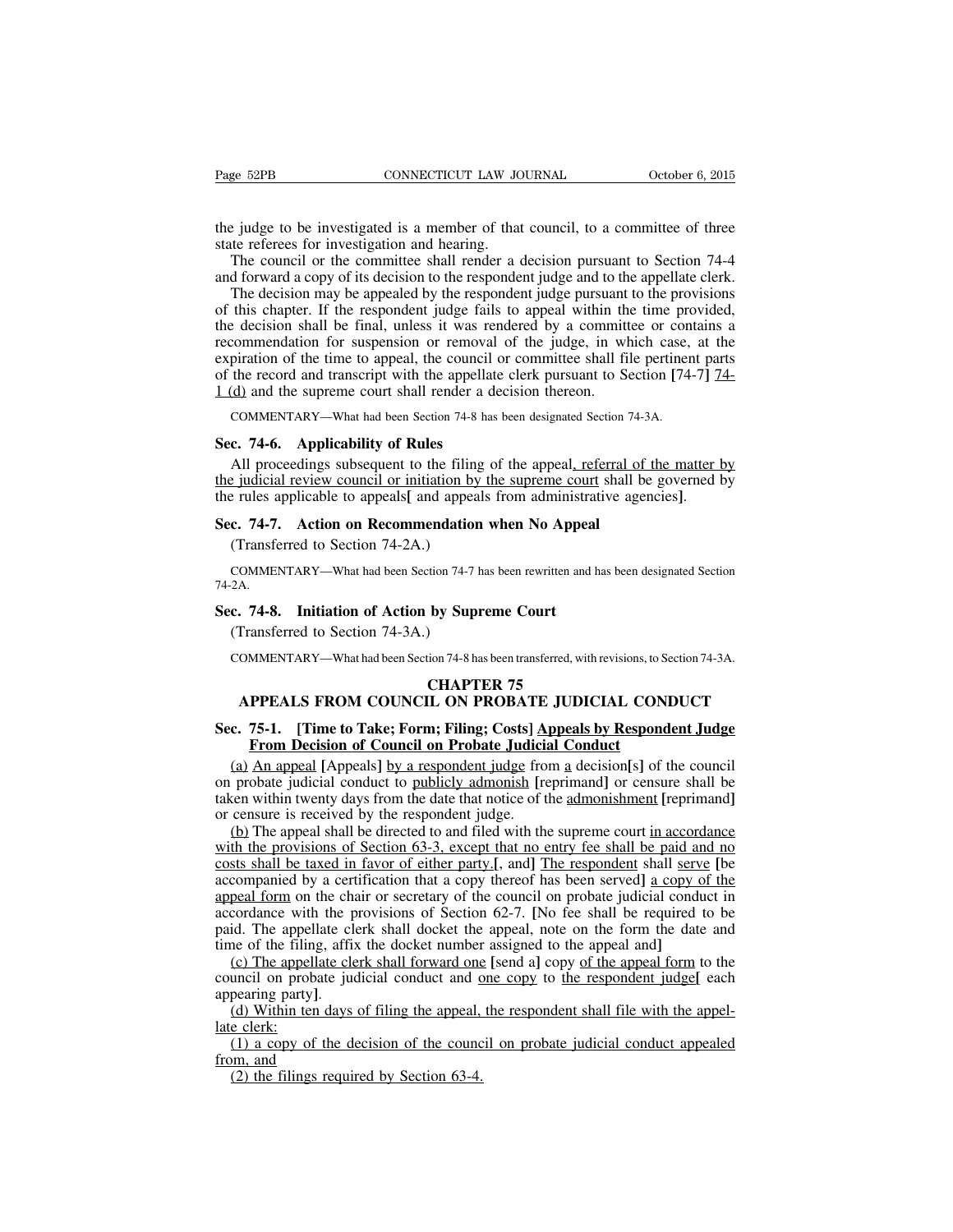## **Sec. 75-2. Papers to Be Filed [REPEALED]**

[The appellant shall submit, as set forth in Section 62-7, to the appellate clerk at the time the appeal is filed:

(a) a copy of the decision of the council on probate judicial conduct appealed from, and

(b) the submissions required by Section 63-4.**]**

COMMENTARY—This section has been repealed and the content has been transferred to Section 75-1 (d).

## **Sec. 75-3. Costs and Security Not Required [REPEALED]**

[Statutory fees, taxable costs and the requirement for furnishing security for costs are waived.**]**

COMMENTARY—This section has been repealed and the content has been transferred to Section 75-1.

#### **Sec. 75-4. Decision of Council; Remand by Supreme Court**

The council on probate judicial conduct shall state its decision in writing on the issues of the case. Within two weeks of receipt of notice of an appeal, the council shall **[**file**]** forward a finding of fact and conclusions therefrom to the appellate clerk. If the supreme court deems it necessary to the proper disposition of the cause, it may remand the case to the council on probate judicial conduct for clarification of the basis of its decision.

#### **Sec. 75-6. Applicability of Rules**

All proceedings subsequent to the filing of the appeal shall be governed by the rules applicable to appeals**[** and appeals from administrative agencies**]**.

# **CHAPTER 76 APPEALS IN WORKERS' COMPENSATION CASES**

#### **Sec. 76-2. Filing Appeal**

The appeal shall be filed with the appellate clerk in accordance with the provisions of Section 63-3. The appellant shall deliver a copy **[**accompanied by a certification that a copy**]** of the appeal form **[**thereof has been served on**]** to each party of record in accordance with the provisions of Section 62-7 and **[**on**]** to the board or the § 31- 290a commissioner, as appropriate.**[**, in accordance with the provisions of Section 62-7.**]**

The appellate clerk shall **[**stamp or note on the appeal the date and time of filing, shall docket the appeal, shall affix to the appeal the docket number assigned to it, and shall send**]** deliver **[**one**]** a copy of the appeal form to the board or the § 31- 290a commissioner, as appropriate, and **[**one copy**]** to each appearing party.

#### **Sec. 76-3. Preparation of Case File; Exhibits**

(Applicable to appeals filed on or after July 1, 2013.)

Within ten days of the issuance of notice of the filing of an appeal, the board or the § 31-290a commissioner, as appropriate, shall **[**cause to be filed with**]** deliver to the appellate clerk an electronic copy of the file, if possible, or one complete copy of the case file. No omissions may be made from the case file except upon the authorization of the appellate clerk. Each document of the case file must be numbered, and the file must include a table of contents listing each item entered in the file according to its number.

All exhibits before the board or the § 31-290a commissioner are deemed exhibits on appeal. The appellate clerk shall notify the board or the § 31-290a commissioner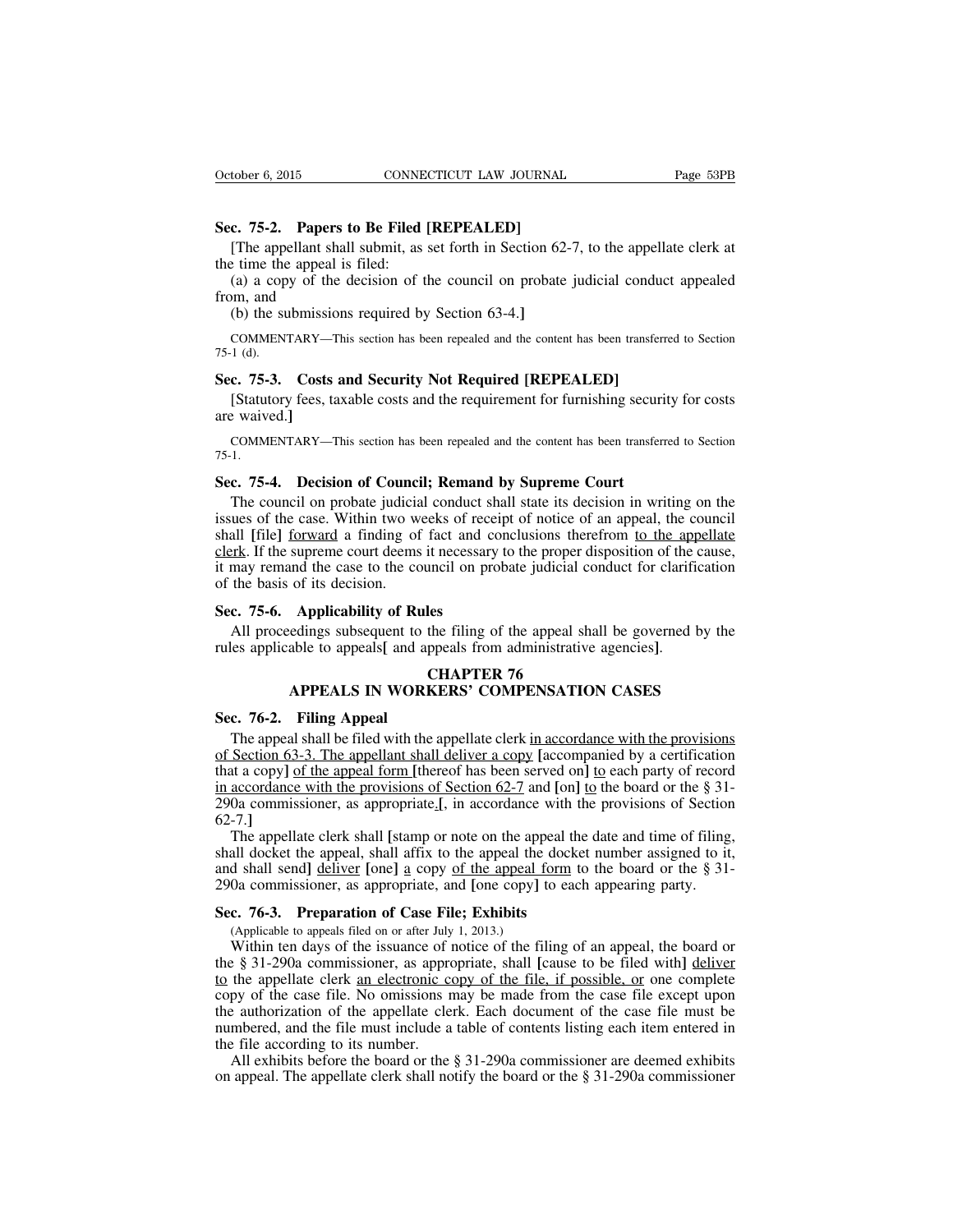of the exhibits required by the court. It shall be the responsibility of the board or the § 31-290a commissioner to transmit those exhibits promptly to the appellate clerk.

#### **Sec. 76-4. Fees and Costs**

On appeals from the board or the § 31-290a commissioner, or upon the reservation of a workers' compensation case by the compensation review board, no entry fee shall be paid, and no costs shall be taxed in favor of either party provided that if an appeal is found by the court either to be frivolous or to be filed **[**taken**]** for the purpose of vexation or delay, the court may tax costs in its discretion against the person so taking the appeal.

## **Sec. 76-5. Reservation of [Case] Question from Compensation Review Board**

When, in any case arising under the provisions of this chapter, the compensation review board is of the opinion that the decision involves principles of law which are not free from reasonable doubt and which public interest requires shall be determined by the appellate court, in order that a definite rule be established applicable to future cases, the compensation review board may, on its own motion and without any agreement or act of the parties or their counsel, **[**reserve such case for the opinion of the appellate court.**]** prepare a reservation request in the manner specified by Section 73-1 and deliver it to the appellate clerk and to all parties of record. The appellate court shall either preliminarily accept or decline the reservation request. The appellate clerk shall notify the compensation review board and the parties of the decision or order on the reservation request.

The appellate court may later reject the reservation if it should appear to have been improvidently granted. The appellate court may also request that the compensation review board provide additional facts required for a decision upon the questions reserved and to clarify such questions when necessary.

The plaintiff in the underlying workers' compensation matter shall be deemed the appellant, and the defendant in the underlying mattershall be deemed the appellee for purposes of these rules, unless otherwise ordered by the court.

**[**Upon a reservation so made, no costs or fees shall be taxed in favor of either party. Upon the filing of such a reservation, the question shall come before the appellate court as though an appeal had been taken, and that court shall thereupon reserve the case for the opinion of the supreme court in the manner herein indicated; but if, in the opinion of the appellate court, the principles of law involved in the decision are in fact free from reasonable doubt and the public interest does not in fact require that they be determined by the supreme court, the appellate court may, in its discretion, hear and determine the controversy as in other cases. Any reservation under this rule may be transferred to the supreme court on its own motion pursuant to General Statutes § 51-199 (c) or on the motion of any party pursuant to Section 65-2.**]**

#### **Sec. 76-5A. Procedure Upon Acceptance of Reservation (NEW)**

Within twenty days of issuance of the notice of an order of preliminary acceptance, the appellant shall file an appeal in accordance with Section 63-3 and Section 76- 4. Any reservation under this rule may be transferred to the supreme court on its own motion pursuant to General Statutes  $\S 51-199$  (c) or on the motion of any party pursuant to Section 65-2.

#### **Sec. 76-6. Definitions**

With regard to appeals from the board or the § 31-290a commissioner, references in the rules of appellate procedure to trial court or trial judge shall, where applicable, be deemed to mean the individuals who comprised the board which rendered the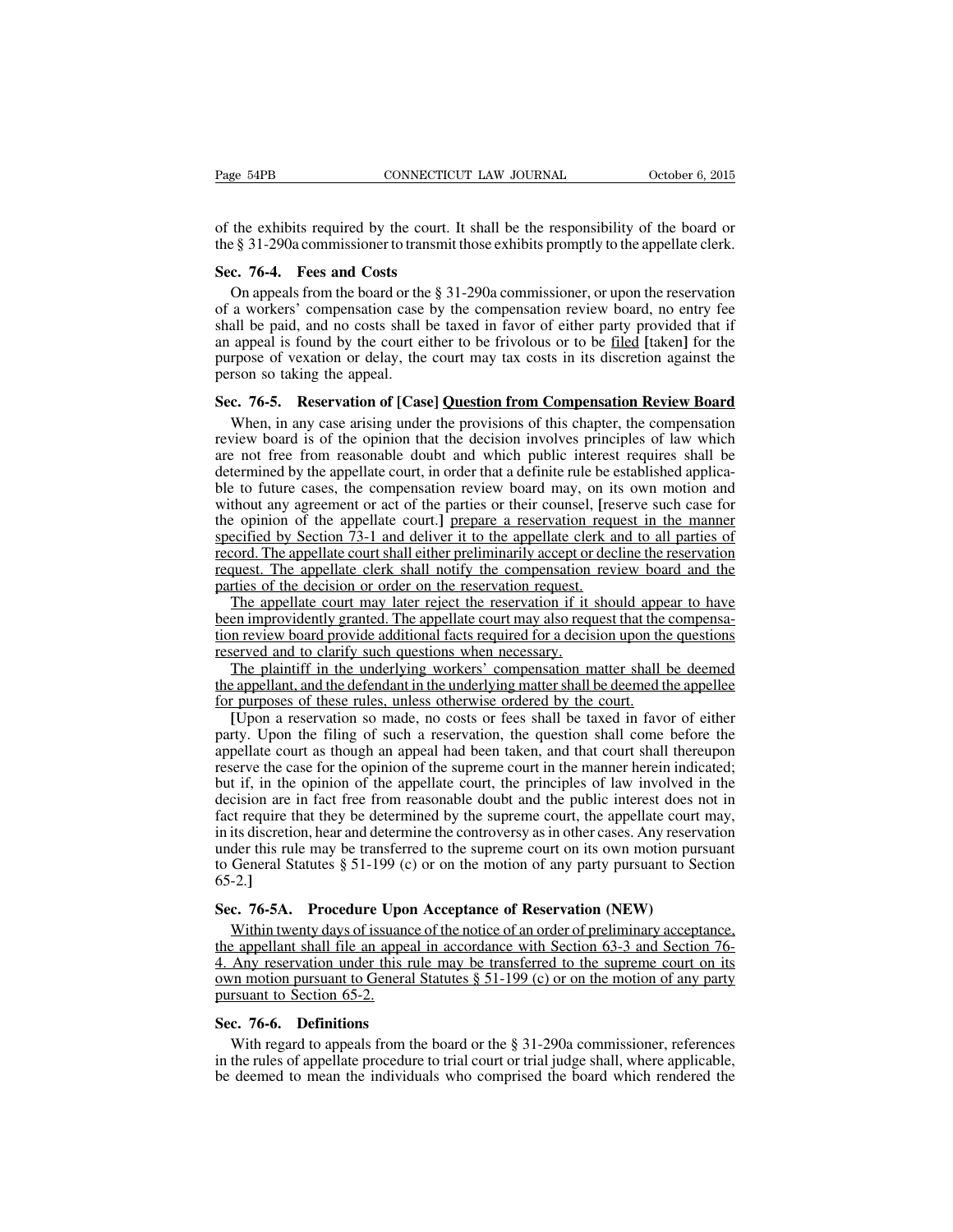decision from which the appeal was filed **[**taken**]**, or the § 31-290a commissioner, as appropriate.

## **CHAPTER 77**

# **PROCEDURES CONCERNING COURT CLOSURE AND SEALING ORDERS OR ORDERS LIMITING THE DISCLOSURE OF FILES, AFFIDAVITS, DOCUMENTS OR OTHER MATERIAL**

# **Sec. 77-1. Expedited Review of an Order concerning Court Closure, or an Order That Seals or Limits the Disclosure of Files, Affidavits, Documents or Other Material**

(a) Except as provided in subsection (b), any person affected by a court order which prohibits the public or any person from attending any session of court, or any order that seals or limits the disclosure of files, affidavits, documents or other material on file with the court or filed in connection with a court proceeding, may seek review of such order by filing **[**an original and fifteen copies of**]** a petition for review with the appellate court within seventy-two hours after the issuance of the order. The petition shall fully comply with Sections 66-2 and 66-3. The petition shall not exceed ten pages in length, exclusive of the appendix, except with special permission of the appellate court. An appendix containing the information or complaint, the answer, all motions pertaining to the matter, the opinion or orders of the trial court sought to be reviewed, a list of all parties with the names, addresses, telephone and facsimile numbers, e-mail addresses, and, if applicable, the juris number of their counsel, the names of all judges who participated in the case, and a transcript order acknowledgment form (JD-ES-38), shall be filed with **[**attached to each copy of**]** the petition for review.

Any person filing a petition for review pursuant to this rule shall deliver **[**serve**]** a copy of the petition and appendix  $\underline{to}$  [upon] (1) all parties to the case and (2) any nonparty who sought the closure order or order sealing or limiting disclosure **[**by facsimile or hand delivery**]** in compliance with the provisions of Section 62-7 on the same day as the petition is filed. Any party or nonparty who sought such order may file a **[**written**]** response to the petition for review within ninety-six hours after the filing of the petition for review. Failure to file a **[**written**]** response shall not preclude the **[**that**]** party or nonparty who sought the order under review from participating in the hearing on the petition.

The filing of any petition for review of a court order which prohibits the public or any person from attending any session of court shall stay the order until the final determination of the review. The filing of any petition for review of an order that seals or limits the disclosure of files, affidavits, documents or other material on file with the court shall not stay the order during the review.

The appellate court shall hold an expedited hearing on any petition for review on the fifth business day next following the day upon which the certificate of completion provided for by Section 63-8 (c) has been filed with the appellate clerk. After such hearing the appellate court may affirm, modify or vacate the order reviewed.

(b) This section shall not apply to court orders concerning any session of court conducted pursuant to General Statutes §§ 46b-11, 46b-49, 46b122, 54-76h, and any order issued pursuant to a rule that seals or limits the disclosure of any affidavit in support of an arrest warrant, or any other provision of the General Statutes under which the court is authorized to close proceedings.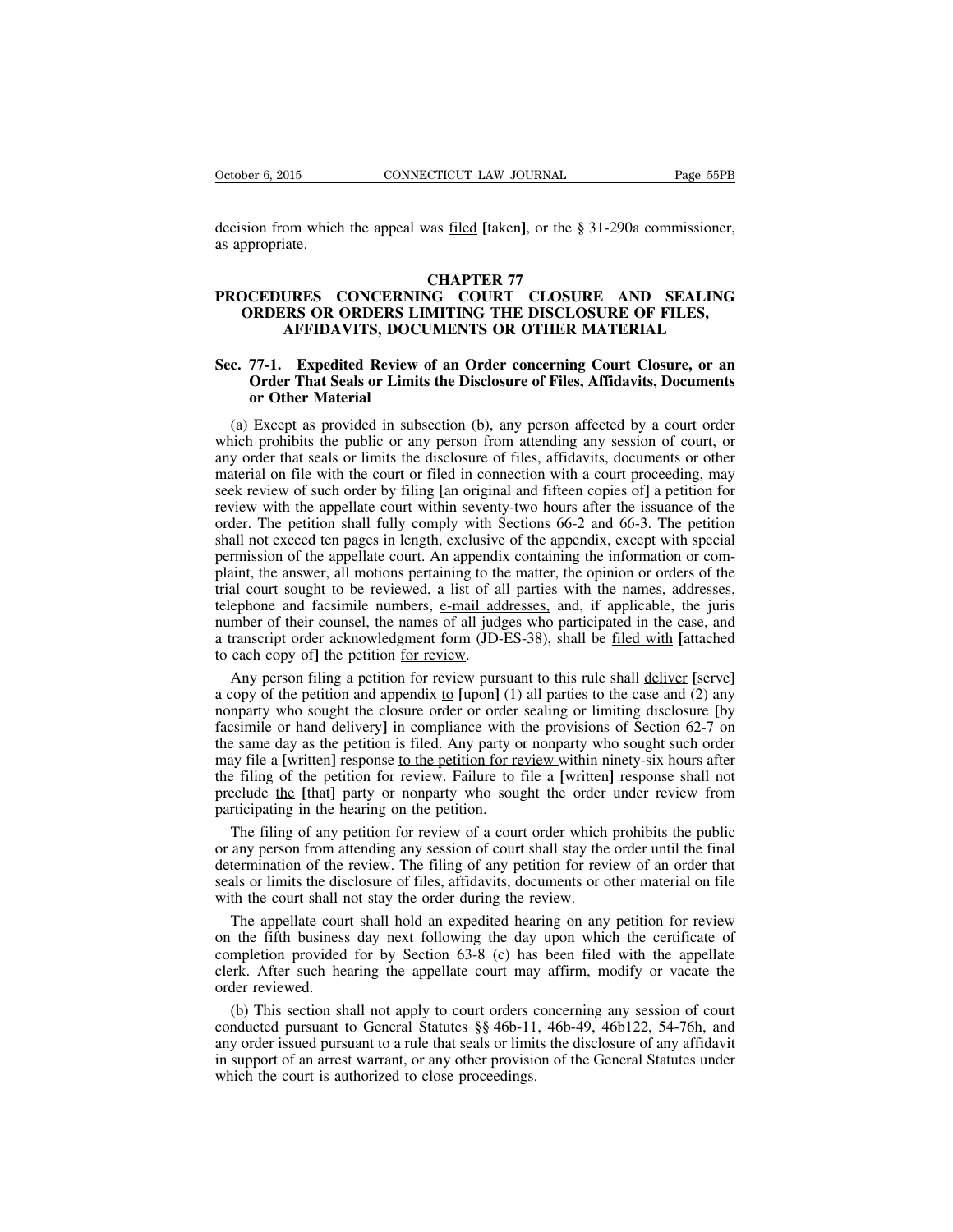# **CHAPTER 79a APPEALS IN CHILD PROTECTION MATTERS**

#### **Sec. 79a-2. Time to Appeal**

#### (a) **General Provisions**

Unless a different period is provided by statute, appeals from judgments of the superior court in child protection matters shall be filed **[**taken**]** within twenty days from the issuance of notice of the rendition of the decision or judgment from which the appeal is filed**[**taken**]**. The judge who tried the case may, for good cause shown, extend the time limit provided for filing the appeal. In no event shall the trial judge extend the time for filing the appeal to a date which is more than twenty days from the expiration date of the initial appeal period. Where a motion for extension of the period of time within which to appeal has been filed at least ten days before expiration of the time limit sought to be extended, and such motion is denied, the party seeking to appeal shall have no less than ten days from issuance of notice of the denial of the motion for extension in which to file the appeal.

#### (b) **When appeal period begins**

If notice of the judgment or decision is given in open court, the appeal period shall begin on that day. If notice of the judgment or decision is given only by mail, the appeal period shall begin on the day that notice of the judgment or decision is mailed to counsel by the clerk for juvenile matters. The failure to give notice of judgment to a nonappearing party shall not affect the running of the appeal period.

## (c) **How a new appeal period is created**

If a motion is filed within the appeal period that, if granted, would render the judgment or decision ineffective, then a new twenty day appeal period for filing the appeal shall begin on the day that notice of the ruling is given on the last such outstanding motion. Such motions include, but are not limited to, motions that seek: the opening or setting aside of the judgment; a new trial; reargument of the judgment or decision; or any alteration of the terms of the judgment. Motions that do not give rise to a new appeal period include those that seek: clarification or articulation, as opposed to alteration, of the terms of the judgment or decision; a written or transcribed statement of the trial court's decision; or reargument or reconsideration of a motion listed in this paragraph.

If, within the appeal period, any application is filed, pursuant to Section 79a-4, seeking waiver of fees, costs and security or appointment of counsel, a new twenty day appeal period or statutory period for filing the appeal is not created. If a party files, pursuant to Section 66-6, a motion for review of the denial of any such application, a new appeal period shall begin on the day that notice of the ruling is given on the motion for review.

#### (d) **What may be appealed during new appeal period**

If a new appeal period is created under Section 79a-2 (c), the new appeal period may be used for appealing the original judgment or decision and/or for appealing any order that gave rise to the new appeal period. Such period may also be used for amending an existing appeal pursuant to Section 61-9 to challenge the ruling that gave rise to the new appeal period. Rulings on applications for waiver of fees, costs and security or motions for appointment of counsel may not be appealed during the new appeal period but may be challenged by motion for review in accordance with Section 66-6.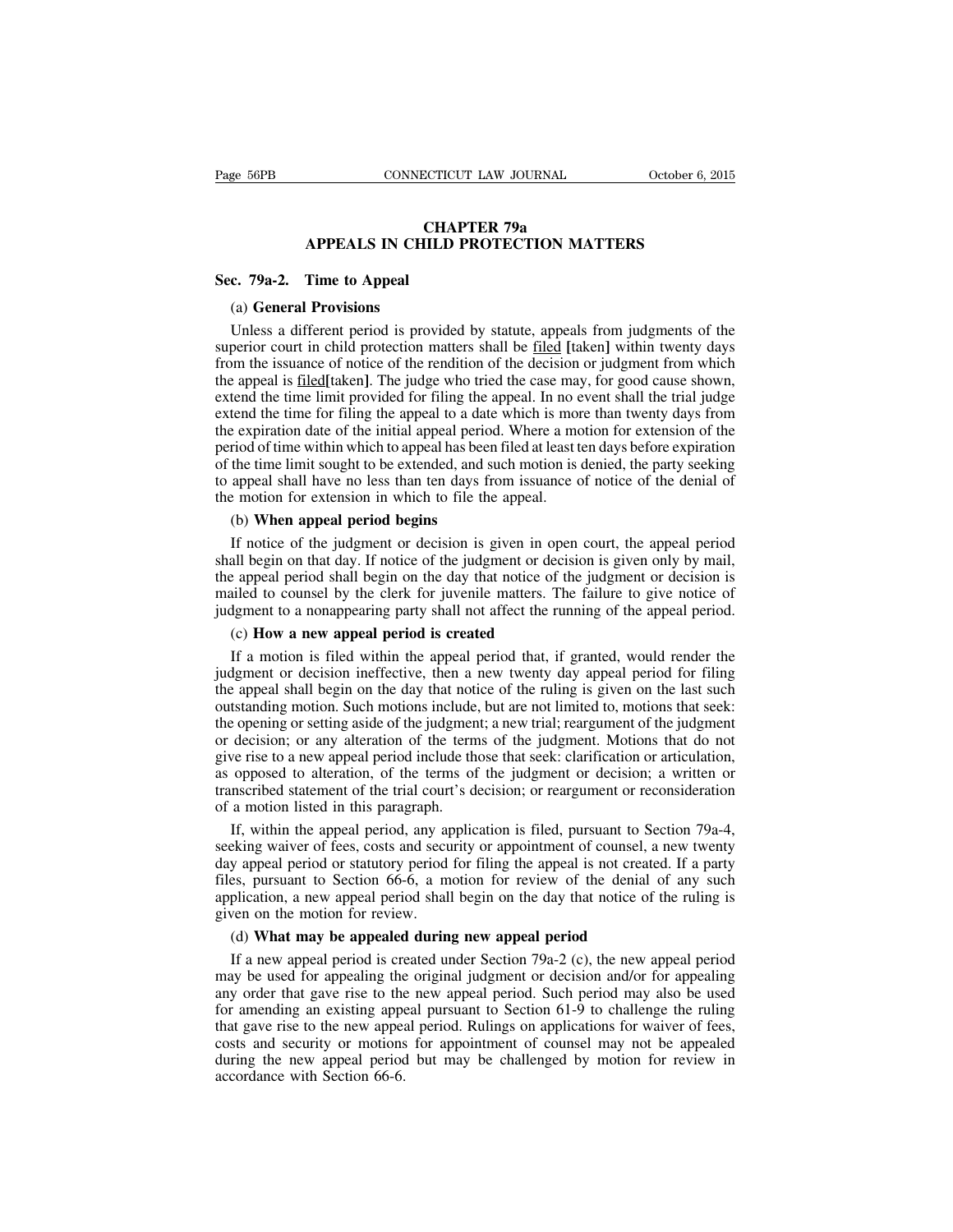#### (e) **Limitation of time to appeal**

Unless a new appeal period is created pursuant to Section 79a-2 (c), the time to file **[**take**]** a child protection appeal shall not be extended past forty days (the original twenty days plus one twenty day extension for appellate review) from the date of issuance of notice of the rendition of the judgment or decision.

## **Sec. 79a-3. Filing of the Appeal**

## **(a) General Provisions**

Appeals in juvenile matters shall be filed in accordance with the provisions of Section 63-3 and all required fees shall be paid in accordance with Sections 60-7 and 60-8. **[**If counsel of record files an appeal with the clerk for juvenile matters, counsel of record shall then file with the appellate clerk two copies of the endorsed appeal form, accompanied by those papers required by Section 63-4, within ten days of the filing of the original appeal form. All filings shall contain a certification in accordance with Section 62-7 that a copy has been served on all counsel or selfrepresented parties of record.**]**

#### **(b) Appeal by indigent party**

If a trial attorney who has provided representation to an indigent party through the Division of Public Defender Services declines to pursue an appeal and the indigent party expressly wishes to appeal, the trial attorney shall within twenty days of the decision or judgment simultaneously file with the court before which the matter was heard a motion for an additional twenty day extension of time to appeal, a sworn application signed by the indigent party for appointment of an appellate review attorney and a waiver of fees, costs and expenses, including the cost of an expedited transcript, and shall immediately request an expedited transcript from the court reporter in accordance with Section 79a-5, the cost of which shall be paid for by the Division of Public Defender Services.

Any party who is indigent who wishes to appeal and was not provided with representation by the Division of Public Defender Services during the proceeding which resulted in the decision or judgment from which an appeal is being sought shall, within twenty days of the decision or judgment, simultaneously file with the court before which the matter was heard a motion for an additional twenty day extension of time to appeal, a sworn application signed by the indigent party for appointment of an appellate review attorney and a waiver of fees, costs, and expenses, including the cost of an expedited transcript. The indigent party shall immediately request an expedited transcript from the court reporter in accordance with Section 79a-5, the cost of which shall be paid for by the Division of Public Defender Services

# **(c) Review by the Division of Public Defender Services**

(1) If the appellate review attorney determines that there is merit to an appeal, that attorney shall file the appeal in accordance with Section **[**79a-3 (a)**]** 63-3.

(2) If the reviewing attorney determines that there is no merit to an appeal, that attorney shall make this decision known to the judicial authority, to the party and to the Division of Public Defender Services at the earliest possible moment. The reviewing attorney shall inform the party, by letter, of the balance of the time remaining to appeal as a self-represented party or to secure counsel who may file an appearance to represent the party on appeal at the party's own expense. A copy of the letter shall be sent to the clerk for juvenile matters forthwith.

#### **(d) Duties of clerk for juvenile matters for cases on appeal**

**[**At the time of the filing of the appeal**]** The appellate clerk shall send notice to the clerk for juvenile matters and to the clerk of any trial court to which the matter was transferred that an appeal has been filed. Upon receipt of such notice, the clerk for juvenile matters shall **[**endorse the appeal form and return a copy of the endorsed appeal form to the filing party,**]** send a copy of the **[**endorsed**]** appeal form and the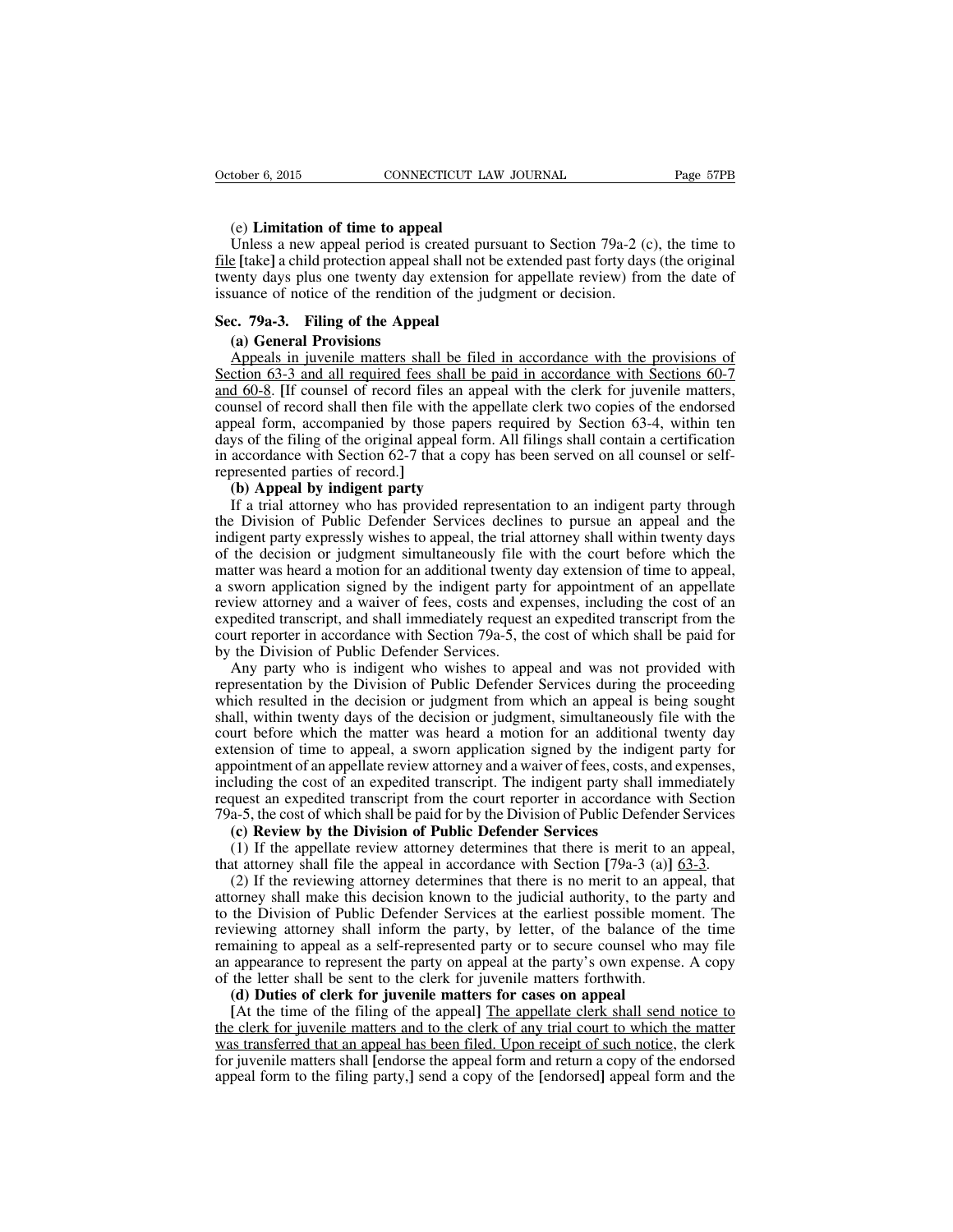case information form to the commissioner of children and families, to the petitioner upon whose application the proceedings in the superior court were instituted, unless such party is the appellant, to any person or agency having custody of any child who is a subject of the proceeding, the Division of Public Defender Services, **[**the appellate clerk**]** and to all other interested persons; and if the addresses of any such persons do not appear of record, such juvenile clerk shall call the matter to the attention of a judge of the superior court who shall make such an order of notice as such judge deems advisable.

#### **Sec. 79a-8. Docketing Child Protection Appeals for Assignment**

The supreme court and appellate court may assign child protection matters without the case appearing on the **[**printed**]** docket. See Sections 69-1 and 69-2.

Notwithstanding the provisions of Section 69-3, child protection appeals shall ordinarily take precedence for assignment for oral argument.

#### **Sec. 79a-9. Oral Argument**

(Applicable to appeals filed on or after July 1, 2013.)

(a) Oral argument will be allowed as of right except as provided in subsection (b) of this rule.

(b) In child protection appeals as defined by Section 79a-1 where: (1) the dispositive issue or set of issues has been recently authoritatively decided; or (2) the facts and legal arguments are adequately presented in the briefs and the decisional process would not be significantly aided by oral argument, notice will be sent to counsel of record that the case will be decided on the briefs and record only. This notice will be issued **[**sent**]** after all briefs and appendices have been filed. Any party may file a request for argument **[**by letter addressed to the appellate clerk**]** stating briefly the reasons why oral argument is appropriate and shall do so within seven days of the issuance of the court's notice. After receipt and consideration of such a request, the court will either assign the case for oral argument or assign the case for disposition without oral argument, as it deems appropriate.

(c) In matters involving parties who are incarcerated and self-represented, oral argument may be conducted by videoconference upon direction of the court in its discretion.

## **Sec. 79a-10. Submission without Oral Argument on Request of Parties**

[With the permission of the court, c**]**Counsel of record may, before or after a case has been assigned for a hearing, file a request to submit the case for decision on the **[**record and**]** briefs and record only, without oral argument. No request for submission without oral argument will be granted unlessthe requesting party certifies that all other parties agree to waive oral argument. This rule applies only to counsel of record who have filed a brief or joined in the brief of another party.

# **CHAPTER 81**

# **APPEALS TO APPELLATE COURT BY CERTIFICATION FOR REVIEW IN ACCORDANCE WITH GENERAL STATUTES CHAPTERS 124 AND 440**

#### **Sec. 81-1. Petition; Where to File; Time to File; Service; Fee**

(a) A petition for certification in accordance with chapters 124 and 440 of the General Statutes shall be filed with the appellate clerk by the party aggrieved by the decision of the trial court **[**in the trial court**]** within twenty days from the issuance of notice of the decision of the trial court. All petitions for certification to appeal shall be filed and all fees paid in accordance with the provisions of Sections 60-7 or 60-8. If within this period a timely motion is filed which, if granted, would render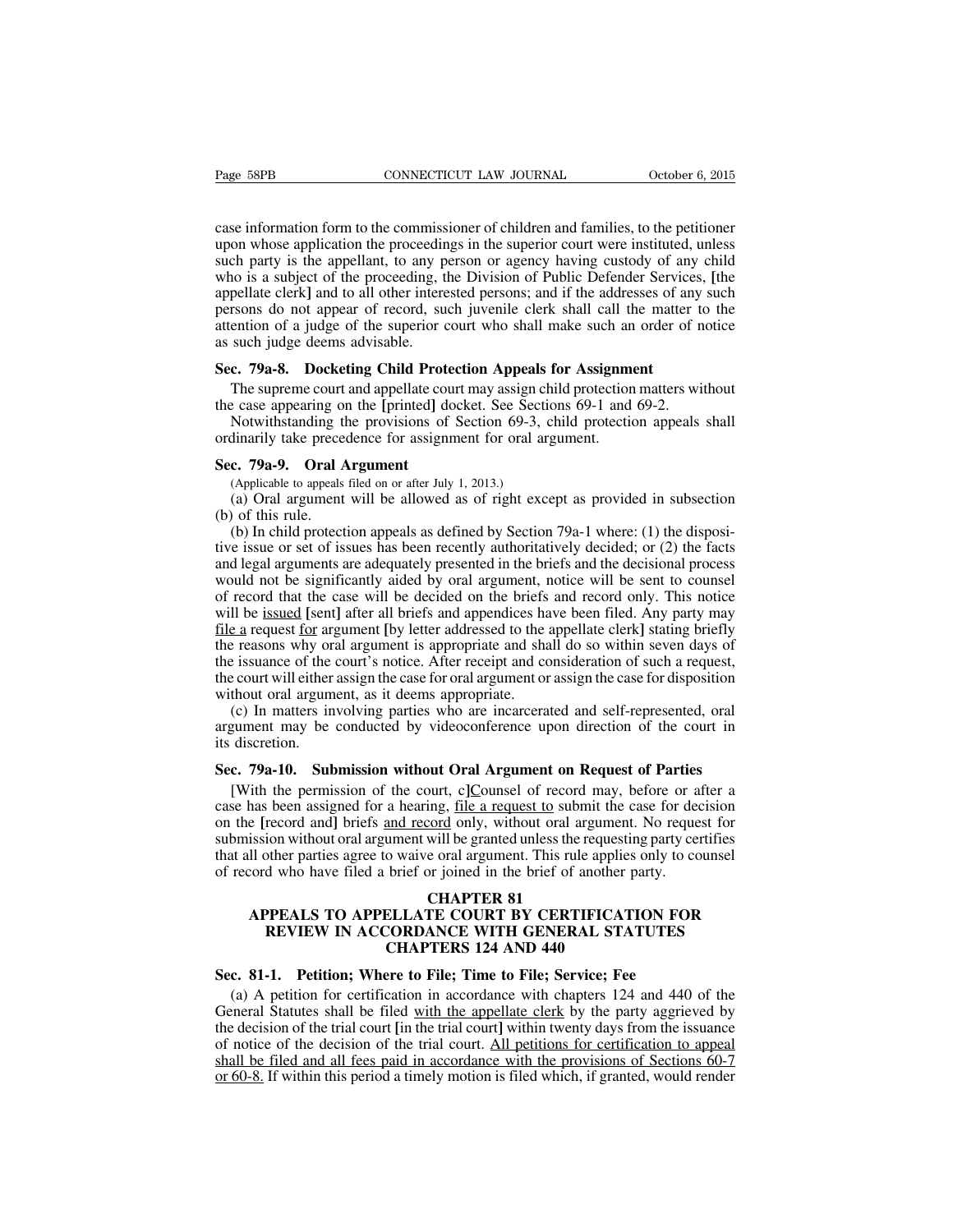the trial court judgment ineffective, as, for example, a motion for a new trial, then the twenty days shall run from the issuance of notice of the decision thereon.

**[**The petitioner shall file the original and one copy of the petition with, and pay a filing fee to, the clerk of the trial court. The clerk shall endorse on the original petition the date and time of filing and the receipt, or waiver, of fees. The clerk shall return the original endorsed petition to the petitioner, who shall promptly file it, together with fifteen additional copies, with the appellate clerk.**]** The petitioner shall serve a copy of the petition upon every other party in the manner set forth in Section 62-7 and upon the clerk of the original trial court.

(b) Any other party aggrieved by the decision of the trial court may file a cross petition within ten days of the filing of the original petition. The filing of cross petitions, including the payment of the fee, service pursuant to Section 62-7, the form of the cross petition, and all subsequent proceedings shall be the same as though the cross petition were an original petition.

(c) The filing of a petition or cross petition by one party shall be deemed to be a filing on behalf of that party only.

#### **Sec. 81-2. Form of Petition**

(a) A petition for certification shall contain the following sections in the order indicated here:

(1) A statement of the questions presented for review, expressed in the terms and circumstances of the case but without unnecessary detail.

(2) A statement of the basis for certification identifying the specific reasons why the appellate court should allow the extraordinary relief of certification. These reasons may include but are not limited to the following:

(A) The court below has decided a question of substance not theretofore determined by the supreme court or the appellate court or has decided it in a way probably not in accord with applicable decisions of the supreme court or the appellate court.

(B) The decision under review isin conflict with other decisions of the court below.

(C) The court below has so far departed from the accepted and usual course of judicial proceedings, or has so far sanctioned such a departure by any other court, as to call for an exercise of the appellate court's supervision.

(D) A question of great public importance is involved.

(3) A summary of the case containing the facts material to the consideration of the questions presented, reciting the disposition of the matter in the trial court, and describing specifically how the trial court decided the questions presented for review in the petition.

(4) A concise argument amplifying the reasons relied upon to support the petition. No separate memorandum of law in support of the petition will be accepted by the appellate clerk.

(5) An appendix containing the operative complaint, all briefs filed by all parties, the opinion or order of the trial court sought to be reviewed, a copy of the order on any motion which would stay or extend the time period for filing the petition, and a list of all parties to the appeal in the trial court with the names, addresses, telephone and facsimile numbers, e-mail addresses, and, if applicable, the juris numbers of their counsel.

(b) The petition shall not exceed ten pages in length, exclusive of the appendix, except with special permission of the appellate clerk. The petition shall be typewritten and fully double spaced, and shall not exceed three lines to the vertical inch or twenty-seven lines to the page. Footnotes and block quotations may be single spaced. Only the following two typefaces, of 12 point or larger size, are approved for use in petitions: arial and univers. Each page of a petition shall have as a minimum the following margins: top, 1 inch; left, 1 and  $\frac{1}{4}$  inch; right,  $\frac{1}{2}$  inch; and bottom, 1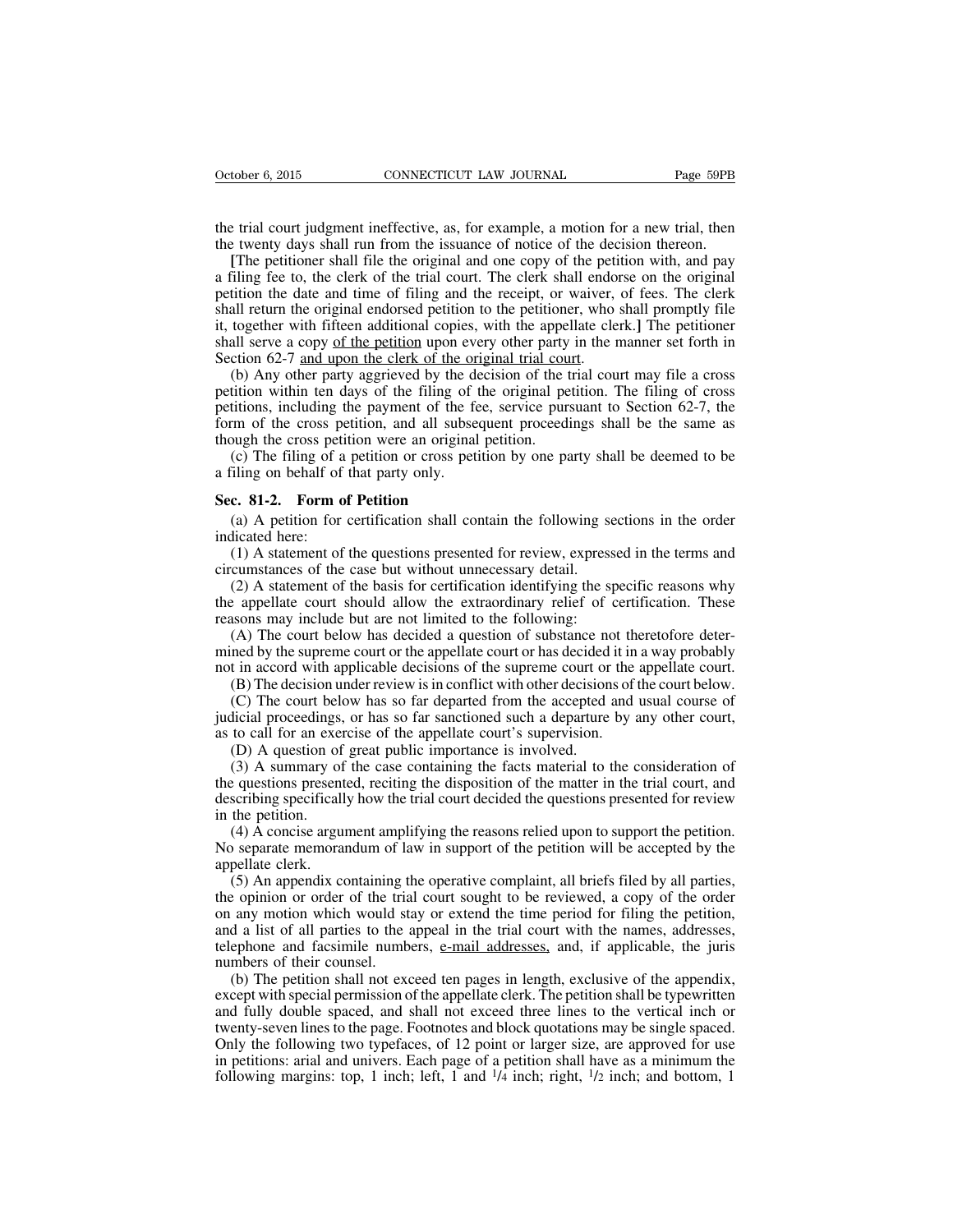inch. **[**A certificate shall be attached to the signed, original petition, indicating that it is in compliance with all the provisions of this rule.**]**

#### **Sec. 81-3. Statement in Opposition to Petition**

(a) Within ten days of the filing of the petition **[**in the trial court**]**, any party may file a statement in opposition **[**to the petition. The original statement in opposition, together with fifteen additional copies, shall be filed**]** with the appellate clerk**[**. The statement shall disclose any**]** stating the reasons why certification should not be granted. **[**by the appellate court and**]** The statement shall be presented in a manner which is responsive, in form and content, to the petition it opposes. The statement in opposition shall not exceed ten pages in length, except with special permission of the appellate clerk. The statement in opposition shall be typewritten and fully double spaced and shall not exceed three lines to the vertical inch or twenty-seven lines to the page. Footnotes and block quotations may be single spaced. Only the following two typefaces, of 12 point or larger size, are approved for use in the statement in opposition: arial and univers. Each page of a statement in opposition to a petition shall have as a minimum the following margins: top, 1 inch; left, 1 and 1/4 inch; right, 1/2 inch; and bottom, 1 inch. **[**A certificate shall be attached to the signed, original statement in opposition, indicating that it is in compliance with all the provisions of this rule.**]**

No separate memorandum of law in support of the statement in opposition will be accepted by the appellate clerk.

(b) The statement in opposition shall be delivered **[**served**]** in the manner set forth in Section 62-7.

(c) No motion to dismiss a petition for certification will be accepted by the appellate clerk. Any objection to the jurisdiction of the court to entertain the petition shall be included in the statement in opposition.

## **Sec. 81-4. Proceedings after Certification by Appellate Court**

Within twenty days from the issuance of notice that **[**of**]** certification has been granted, the petitioner, who shall be considered the appellant, shall file the appeal in accordance with the procedure set forth in **[**the manner provided by**]** Section 63- 3 and shall pay all required fees in accordance with the provisions of Sections 60- 7 or 60-8**[**, take all other steps as may be required by Section 63-4, and in accordance with Section 63-5 shall pay the appropriate fees and give security**]**. The clerk of the trial court must forward the case file to the appellate clerk in accordance with Section 68-1. Except as otherwise noted in Section 81-6, all proceedings subsequent to the filing of the appeal shall be governed by the rules applicable to appeals**[** and appeals from administrative agencies**]**.

#### **Sec. 81-6. Filing of Regulations**

Immediately after filing **[**T**]**the appellant's brief, the appellant shall **[**be**]** file**[**d**] [**simultaneously with**]** one complete copy of the local land use regulations that were in effect at the time of the hearing that gave rise to the agency action or ruling in dispute. The regulations shall be certified by the local zoning or equivalent official as having been in effect at the time of the hearing. The appellant need not deliver **[**serve**]** a copy of such regulations to **[**on**]** other counsel of record.

# **CHAPTER 82 CERTIFIED QUESTIONS TO OR FROM COURTS OF OTHER JURISDICTIONS**

## **Sec. 82-3. Contents of Certification Request**

A certification request shall set forth: (1) The questions of law to be answered; (2) a finding or stipulation approved by the court setting forth all facts relevant to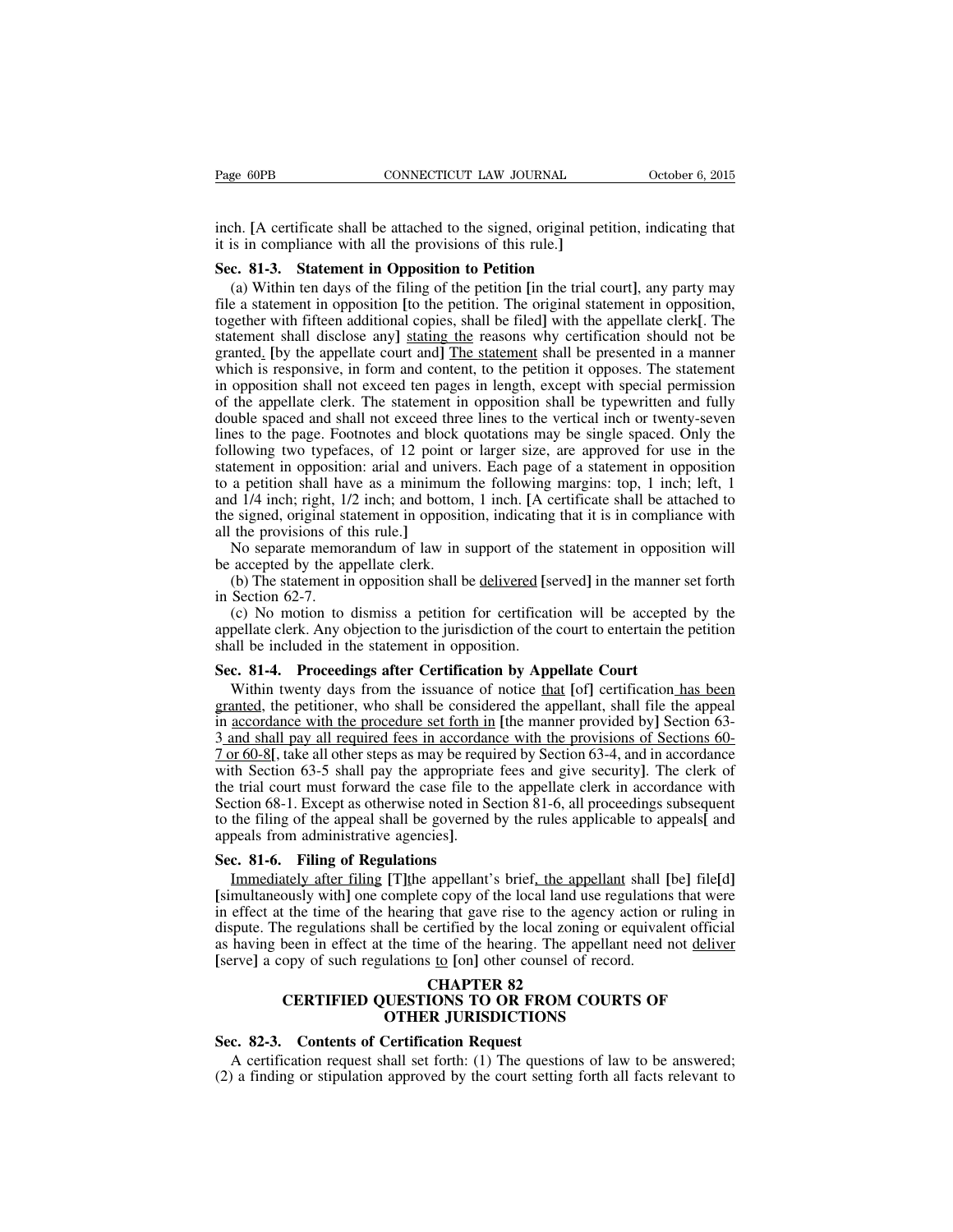answering the questions certified and showing fully the nature of the controversy in which the questions arose; (3) that the receiving court may reformulate the questions; and (4) the names and addresses of counsel of record**[** and self-represented parties**]**.

The questions presented should be such as will be determinative of the case, and it must appear that their present determination would be in the interest of simplicity, directness and economy of judicial action.

All questions presented shall be specific and shall be phrased so as to require a Yes or No answer, wherever possible.

#### **Sec. 82-4. Preparation of Certification Request**

The certification request shall be prepared by the certifying court, signed by the judge presiding at the hearing, and forwarded to the supreme court by the clerk of the certifying court under its officialseal. **[**The certification requestshall be submitted together with eight copies thereof and also eight copies of any briefs or other documents relating to the questions certified.**]** Upon receipt of the certification request, the appellate clerk shall notify the parties who shall be allowed a period of ten days from the date of **[**mailing**]** such notice to file objections to the acceptance of the certification request. The supreme court shall either preliminarily accept or decline the certification request. The appellate clerk shall notify the clerk of the court requesting certification and all parties of the decision or order on the certification request. If the supreme court preliminarily accepts the certified question, the plaintiff in the court that requested certification shall be deemed the appellant, and the defendant in such court shall be deemed the appellee unless otherwise ordered by the supreme court.

**[**An order of preliminary acceptance shall not prevent t**]**The supreme court may later **[**from**]** reject**[**ing**]** the certification if it should **[**later**]** appear to have been improvidently granted**[** ordered**]**. The supreme court may decline to answer the questions certified whenever it appears that the questions have been improperly framed, the necessary facts have not been fully set forth, or, for any other reason, certification has been improvidently granted**[** ordered**]**. The supreme court may also request that the certifying court **[**to**]** provide additional facts required for a decision upon the questions certified**[**,**]** and **[**also to**]** clarify such questions when necessary. If **[**T**]**the supreme court grants the certification request, it may require the appellant to file **[**original or copies of all or of any**]** those portions of the record **[**before the certifying court**]** that the supreme court deems necessary **[**to be filed with the certification order, if, in the opinion of the supreme court, the record or portion thereof may be necessary in**]** to answer**[**ing**]** the certified questions.

#### **Sec. 82-5. Receipt; Costs of Certification**

[Upon**]** Within twenty days of issuance of the notice of an order of preliminary acceptance, the appellant shall file the matter in accordance with the provisions of Section 63-3 for filing an appeal and shall pay all required fees in accordance with Sections 60-7 or 60-8. After paying the filing fee, the appellant shall be entitled to seek reimbursement from the appellee for one half of the filing fee**[** the appellate clerk shall docket the order, affix to the order the docket number assigned, and shall send notice of issuance of such order, with the docket number assigned, to the certifying court and to all parties. Within twenty days of receipt of such notice, the fees and costs shall be paid equally by the parties**]**, unless otherwise ordered by the **[**certifying**]** court that requested **[**in its order of**]** certification. **[**In addition, within twenty days of preliminary acceptance, the parties shall file a docketing statement in the format specified in Section 63-4 (a) (4).**]** All proceedings subsequent to the filing of the matter shall be governed by the rules applicable to appeals. No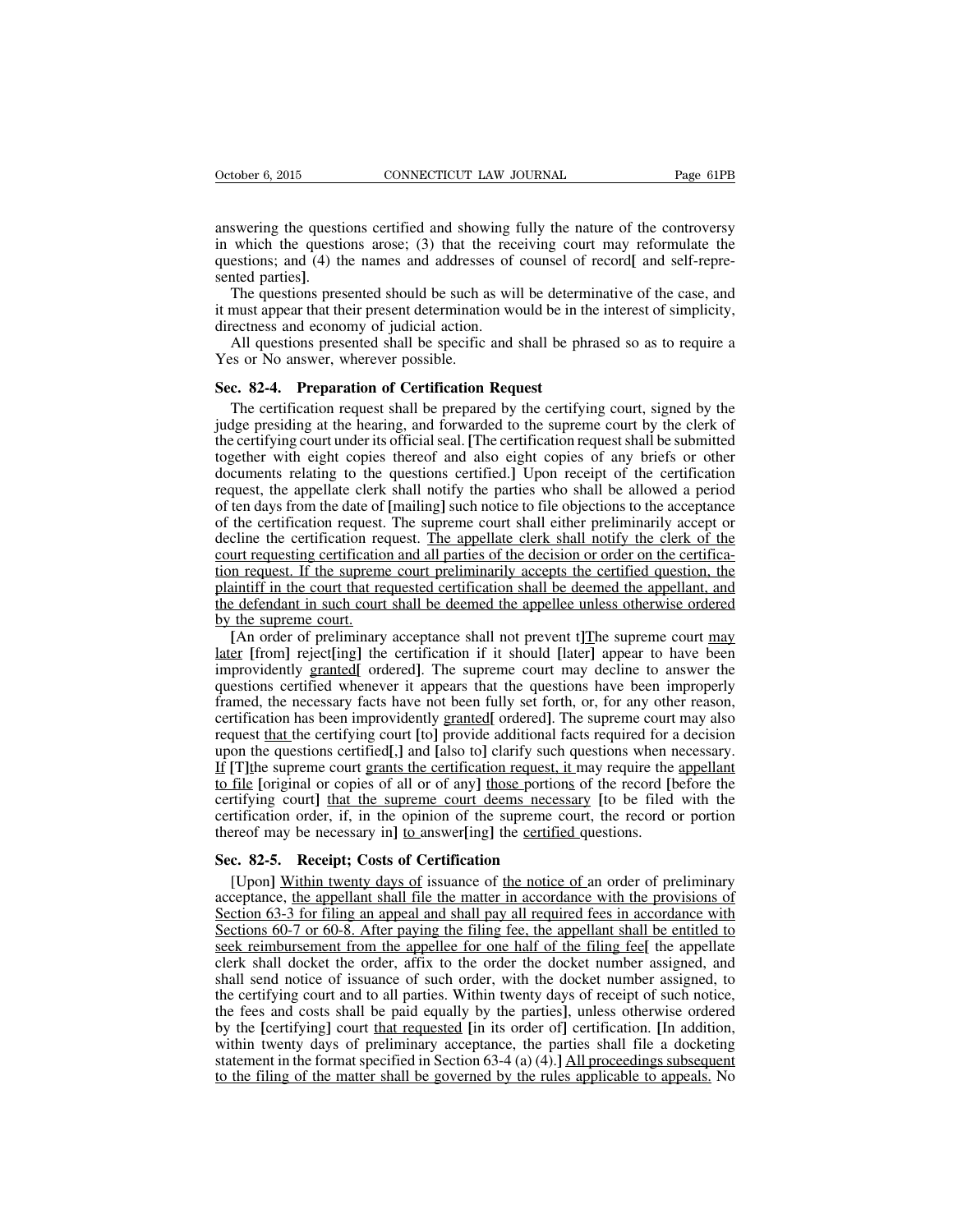security or recognizance shall be required, and no costs shall be taxed in favor of either party.

#### **Sec. 82-6. Briefs, Appendices and Argument**

(Applicable to appeals filed on or after July 1, 2013.)

**[**The plaintiff in the court that requested certification shall be deemed the appellant, and the defendant in such court shall be deemed the appellee for purposes of these rules, unless otherwise ordered by the court.**]**

Briefs and appendices filed by the parties shall conform to the rules **[**here**]** set forth in Chapter 67. The time for filing briefs and appendices shall commence from the issuance **[**mailing**]** of notice of preliminary acceptance of the certification order.

Oral argument shall be as provided **[**for**]** in Chapter 70**[** by the rules here**]**, unless otherwise ordered by the court.

# **CHAPTER 83**

# **CERTIFICATION PURSUANT TO GENERAL STATUTES § 52-265a IN CASES OF SUBSTANTIAL PUBLIC INTEREST**

#### **Sec. 83-1. Application; In General**

[Prior to filing an appeal**]** Within two weeks of the issuance of an order or decision of the superior court involving a matter of substantial public interest pursuant to General Statutes § 52-265a, **[**the party seeking to appeal shall, within two weeks of the issuance of the order or decision of the superior court, submit an original plus three copies of**]** any party may file an application for certification by the chief justice. The application for certification shall contain: (1) the question of law on which the appeal is to be based; (2) a description of the substantial public interest that is alleged to be involved; (3) an explanation as to why delay may work a substantial injustice; and (4) an appendix with: (A) the decision or order of the superior court sought to be appealed and (B) a list of all parties to the case in the superior court with the names, addresses, telephone and facsimile numbers, e-mail addresses and, if applicable, the juris numbers of their counsel.

Using an expeditious delivery method such as overnight mail or facsimile or other electronic medium, in addition to the certification requirements of Section 62- 7, the party submitting the application shall also notify **[**provide**]** the trial judge and, the clerk of the trial court that rendered the decision sought to be appealed. **[**clerk, and all counsel of record with a copy of the application. This requirement is in addition to the customary certification requirements of Section 62-7.**]**

#### **Sec. 83-2. Application Granted**

If any application is certified pursuant to General Statutes § 52-265a by the chief justice, the party that sought certification shall file the appeal in accordance with the **[**usual rules of**]** procedure set forth in Section 63-3, **[**shall apply**]** except as modified by the supreme court pursuant to Sections 60-2 or 60-3, and shall pay all required fees in accordance with Sections 60-7 and 60-8. The party certified to appeal shall have such additional time as the order of certification allows to file the appeal.

#### **CHAPTER 84**

## **APPEALS TO SUPREME COURT BY CERTIFICATION FOR REVIEW**

## **Sec. 84-1. Certification by Supreme Court**

An appeal may be filed with **[**taken to**]** the supreme court upon the final determination of an appeal in the appellate court where the supreme court, upon petition of an aggrieved party, certifies the case for review.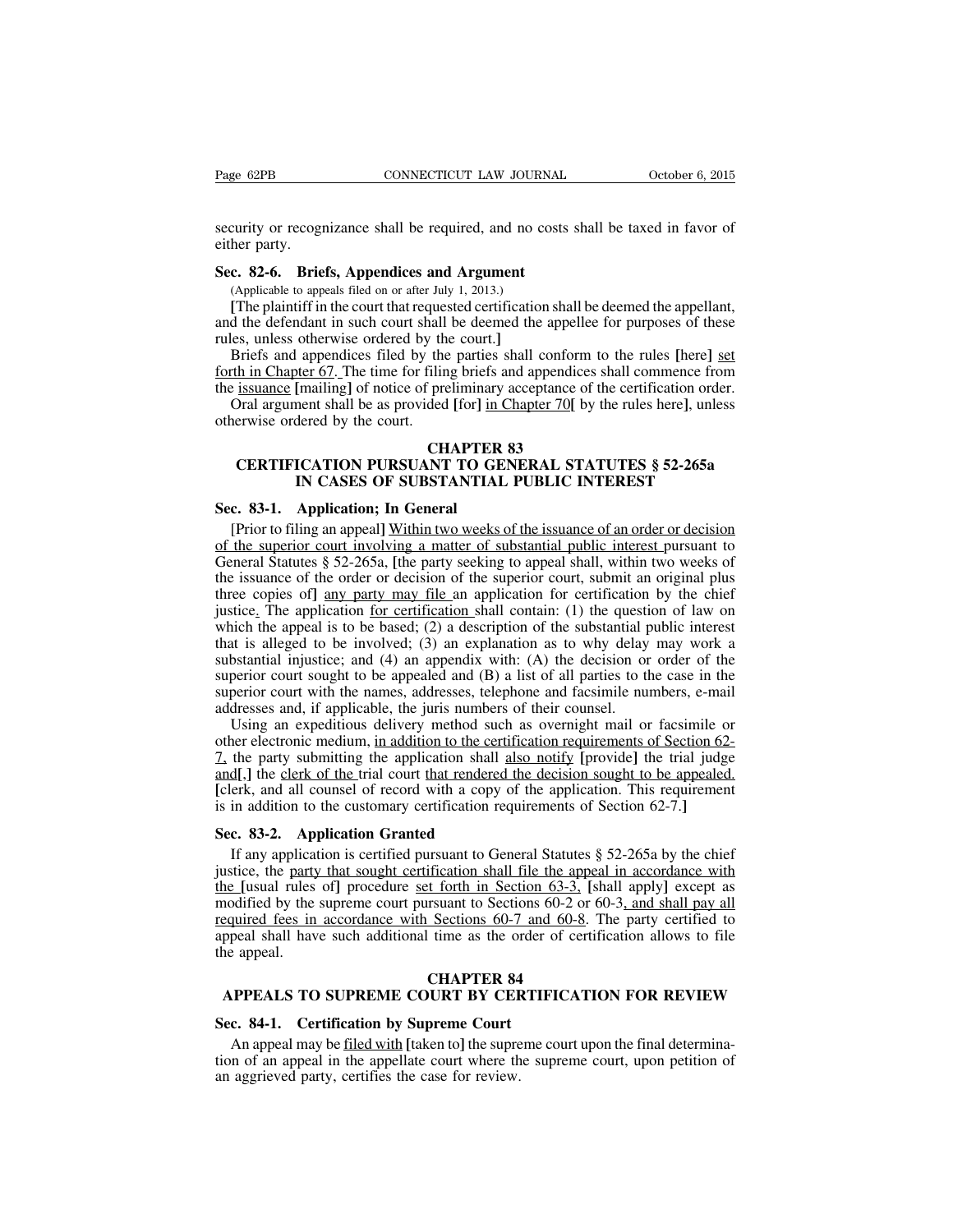#### **Sec. 84-3. Stay of Execution**

In any action in which a stay of proceedings was in effect during the pendency of the appeal, or, if no stay of proceedings was in effect, in which the decision of the appellate court would change the position of any party from its position during the pendency of the appeal, proceedings to enforce or carry out the judgment shall be stayed until the time to file the petition has expired. If a petition by a party is filed, the proceedings shall be stayed until the supreme court acts on the petition and, if the petition is granted, until the final determination of the cause; but if the presiding judge of an appellate panel which heard the case is of the opinion that the certification proceedings have been filed **[**taken**]** only for delay or that the due administration of justice so requires, such presiding judge may, up to the time the supreme court acts upon the petition, upon motion order that the stay be terminated. If such presiding judge is unavailable, the most senior judge on such panel who is available may act upon such a motion for termination of the stay.

#### **Sec. 84-4. Petition; Time to File; Where to File; Service; Fee**

(a) A petition for certification shall be filed by the petitioner within twenty days of (1) the date the opinion is officially released as set forth in Section 71-4 or (2) the issuance of notice of any order or judgment finally determining a cause in the appellate court, whichever is earlier. If within this period a timely motion is filed which, if granted, would render the appellate court order or judgment ineffective, as, for example, a motion for reconsideration, or if within this period an application for waiver of fees is filed, then the twenty days shall run from the issuance of notice of the decision thereon.

(b) All petitions for certification to appeal shall be filed and all fees paid in accordance with the provisions of Sections 60-7 or 60-8. The petition for certification will be docketed upon filing but may be returned by the appellate clerk or rejected by the court upon review for compliance with the rules of appellate procedure.

**[**The petitioner shall file the original and one copy of the petition with, and pay a filing fee to, the clerk of the trial court. No fee shall be required in cases where a waiver of fees, costs and expenses under Section 63-6 or 63-7 was previously granted. The fee, if not waived or exempted by statute, may be paid to the clerk of any trial court in the state. The clerk shall endorse on the original petition the date and time of filing and the receipt, or waiver, of fees. The clerk shall return the original endorsed petition to the petitioner, who shall promptly send it, with fifteen additional copies of the petition, to the appellate clerk.**]** The petitioner shall deliver **[**serve**]** a copy of the petition **[**upon**]** to every other party in the manner set forth in Section 62-7. The appellate clerk will send notice of the filing to the clerk of the original trial court and to the clerk of any trial courts to which the matter was transferred. **[**If the fee was paid at a location other than the original trial court, then the petitioner shall also attach a separate certification indicating that a copy has been served upon the clerk of the original trial court.

In cases where a waiver of fees, costs and expenses under Section 63-6 or 63-7 was granted or a statutory provision exempts the petitioner from paying the required fee, the petitioner may file the original petition and fifteen additional copies of the petition directly with the appellate clerk. Any petition for certification filed directly with the appellate clerk shall include a certification indicating the name of the judge granting the waiver of fees, costs and expenses and the date such waiver was granted, or the specific statutory section exempting the petitioner from paying the required fee. The petitioner shall serve a copy of the petition for certification upon every other party in the manner set forth in Section 62-7 and shall also attach a certification indicating that a copy has been served upon the clerk of the original trial court.**]**

If no fee was required to file the initial appeal, no fee is required for the petition.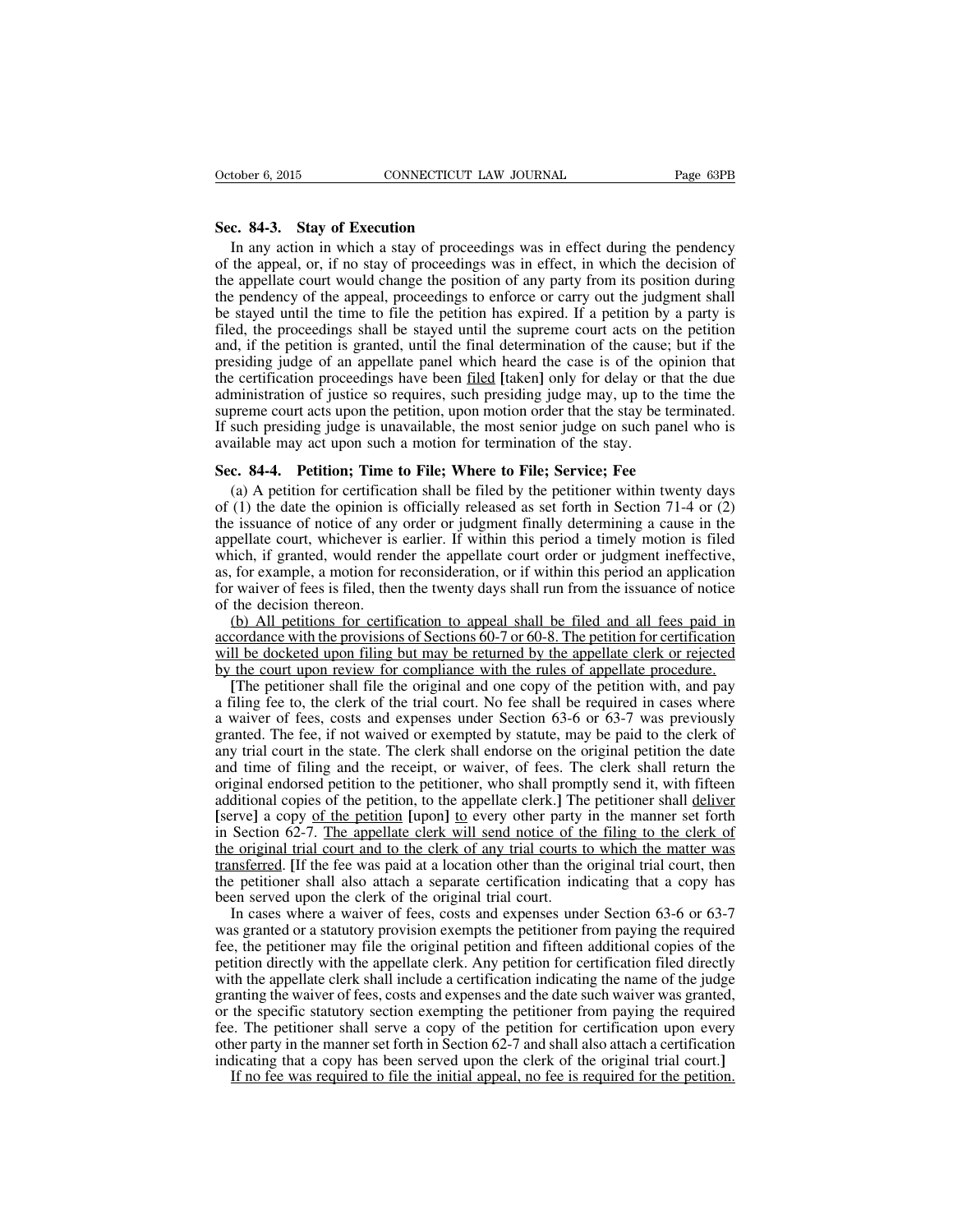In workers' compensation cases, the petitioner shall also deliver a copy of the petition to the § 31-290a commissioner, and in an appeal from the board, the petitioner shall also deliver a copy of the petition to the board. **[**file the original petition and fifteen additional copies of the petition directly with the appellate clerk. The petitioner shall serve a copy upon every other party in the manner set forth in Section 62-7, and upon the trial commissioner in a General Statutes § 31-290a appeal and upon the compensation review board in an appeal from that board. No fee is required in workers' compensation cases.**]**

**[**(b)**]** Any other party aggrieved by the judgment of the appellate court may file a cross petition within ten days of the filing of the original petition. The filing of cross petitions, including the payment of the fee, delivery **[**service**]** pursuant to Section 62-7, the form of the cross petition, and all subsequent proceedings shall be the same as though the cross petition were an original petition.

(c) The filing of a petition or cross petition by one party shall not be deemed to be a filing on behalf of any other party.

#### **Sec. 84-5. Form of Petition**

(a) A petition for certification shall contain the following sections in the order indicated here:

(1) A statement of the questions presented for review, expressed in the terms and circumstances of the case but without unnecessary detail. The supreme court will ordinarily consider only those questions squarely raised, subject to any limitation in the order granting certification.

(2) A statement of the basis for certification identifying the specific reasons, including but not limited to those enumerated in Section 84-2, why the supreme court should allow the extraordinary relief of certification.

(3) A summary of the case containing the facts material to the consideration of the questions presented, reciting the disposition of the matter in the appellate court, and describing specifically how the appellate court decided the questions presented for review in the petition.

(4) A concise argument amplifying the reasons relied upon to support the petition. No separate memorandum of law in support of the petition will be accepted by the appellate clerk.

(5) An appendix containing:

(A) the opinion or order of the appellate court sought to be reviewed,

(B) if the opinion or order of the appellate court was a summary affirmance or dismissal, a copy of the trial court's memorandum of decision that was entered in connection with the claim raised by the petitioner before the appellate court, or, if no memorandum was filed, a copy of the trial court's ruling on the matter,

(C) a copy of the order on any motion which would stay or extend the time period for filing the petition,

(D) a list of all parties to the appeal in the appellate court with the names, addresses, telephone and facsimile numbers, e-mail addresses, and, if applicable, the juris numbers of their trial and appellate counsel.

**[**The appendix may be reproduced on both sides of a page.**]**

(b) The petition shall not exceed ten pages in length, exclusive of the appendix, except with special permission of the appellate clerk. The petition shall be typewritten and fully double spaced, and shall not exceed three lines to the vertical inch or twenty-seven lines to the page. Footnotes and block quotations may be single spaced. Only the following two typefaces, of 12 point or larger size, are approved for use in petitions: arial and univers. Each page of a petition shall have as a minimum the following margins: top, 1 inch; left, 1 and  $\frac{1}{4}$  inch; right,  $\frac{1}{2}$  inch; and bottom, 1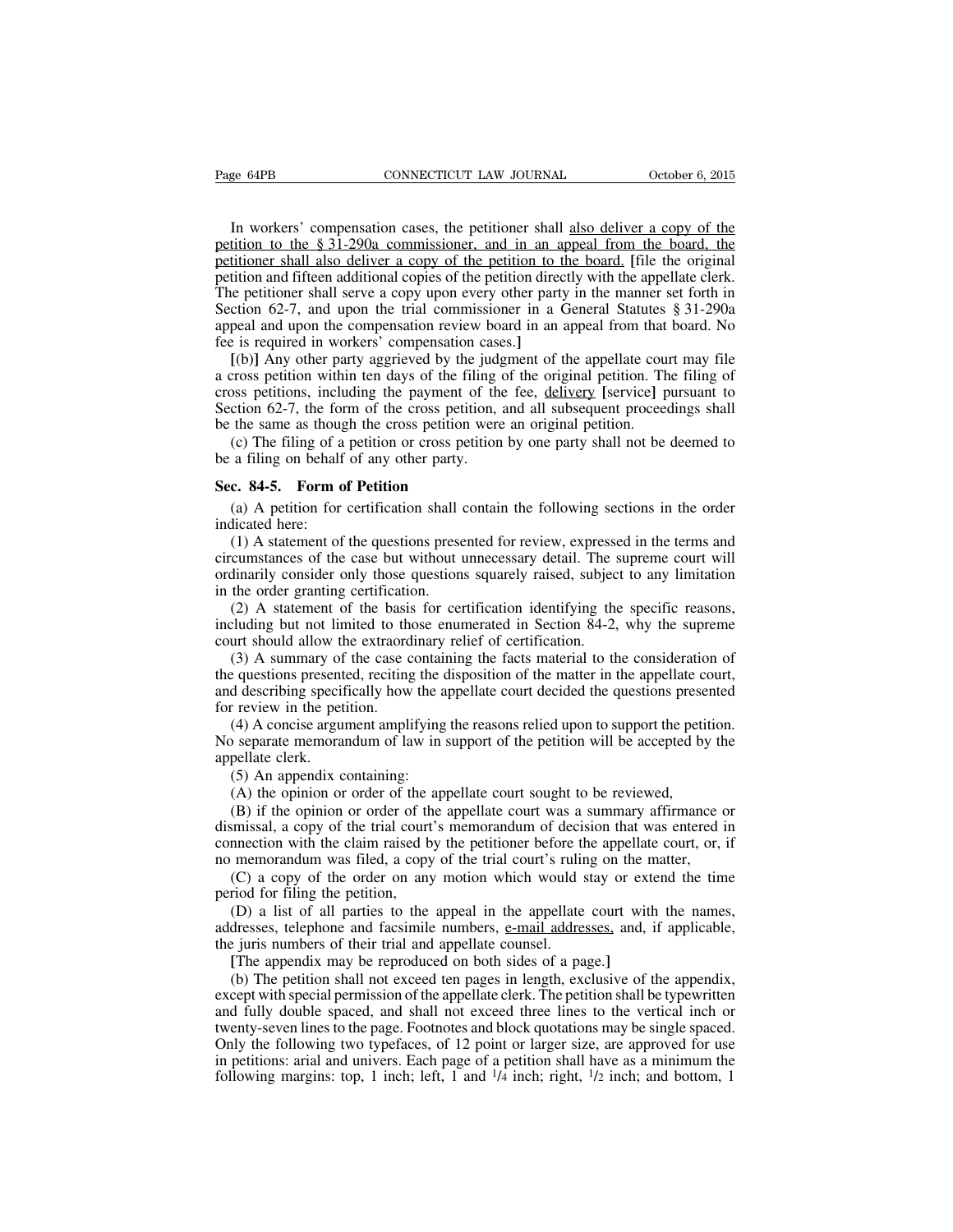inch. **[**A certificate shall be attached to the signed, original petition, indicating that it is in compliance with all the provisions of this rule.**]**

#### **Sec. 84-6. Statement in Opposition to Petition**

(a) Within ten days of the filing of the petition**[** in the trial court**]**, any party may file a statement in opposition to the petition**[**. The original statement in opposition, together with fifteen additional copies, shall be filed**]** with the appellate clerk. The statement in opposition shall disclose any reasons why certification should not be granted by the supreme court and shall be presented in a manner which is responsive, in form and content, to the petition it opposes. The statement in opposition shall not exceed ten pages in length except with special permission of the appellate clerk.

The statement in opposition shall be typewritten and fully double spaced and shall not exceed three lines to the vertical inch or twenty-seven lines to the page. Footnotes and block quotations may be single spaced. Only the following two typefaces, of 12 point or larger size, are approved for use in the statement in opposition: arial and univers. Each page of a statement in opposition to a petition shall have as a minimum the following margins: top, 1 inch; left, 1 and 1/4 inch; right, 1/2 inch; and bottom, 1 inch. **[**A certificate shall be attached to the signed, original statement in opposition, indicating that it is in compliance with all the provisions of this rule.**]** No separate memorandum of law in support of the statement in opposition will be accepted by the appellate clerk.

(b) The statement in opposition shall be delivered **[**served**]** in the manner set forth in Section 62-7.

(c) No motion to dismiss a petition for certification will be accepted by the appellate clerk. Any objection to the jurisdiction of the court to entertain the petition shall be included in the statement in opposition.

## **Sec. 84-8. Grant or Denial of Certification**

A petition by a party shall be granted on the affirmative vote of three or more justices of the supreme court**[**.**]**, except that if fewer than six justices are available to consider a petition, a vote of two justices shall be required to certify a case. Upon the determination of any petition, the appellate clerk shall enter an order granting or denying the certification in accordance with the determination of the court and shall send notice of the court's order to the clerk of the trial court and to all counsel of record.

#### **Sec. 84-9. Proceedings after Certification[; Appeals Deemed Pending]**

[Whenever certification is granted by the supreme court, the cause shall be deemed pending on appeal in the supreme court and the appellate clerk shall enter the case upon the docket. Where a petition has been granted, the petitioner shall be considered the appellant. The appellant shall pay the filing fee to the clerk of any trial court w**]**Within twenty days from the issuance of notice that **[**of**]** certification to appeal has been granted, the petitioner, who shall be considered the appellant, shall file the appeal in accordance with the procedure set forth in Section 63-3 and shall pay all required fees in accordance with the provisions of Sections 60-7 or 60-8. **[**No fee shall be required, however, in workers' compensation cases or in cases where a waiver of fees, costs and expenses under Sections 63-6 or 63-7 was previously granted. The appellant shall certify to all other counsel and to the clerk of the trial court from which the cause arose that the fees have been paid or that no fees were required. Security for costs is not required to take an appeal pursuant to a grant of certification, but security may at any time, on motion and notice to the appellant, be ordered by the supreme court. Such security, if ordered, shall be filed with the trial court. The appellant shall also file with the appellate clerk the docketing